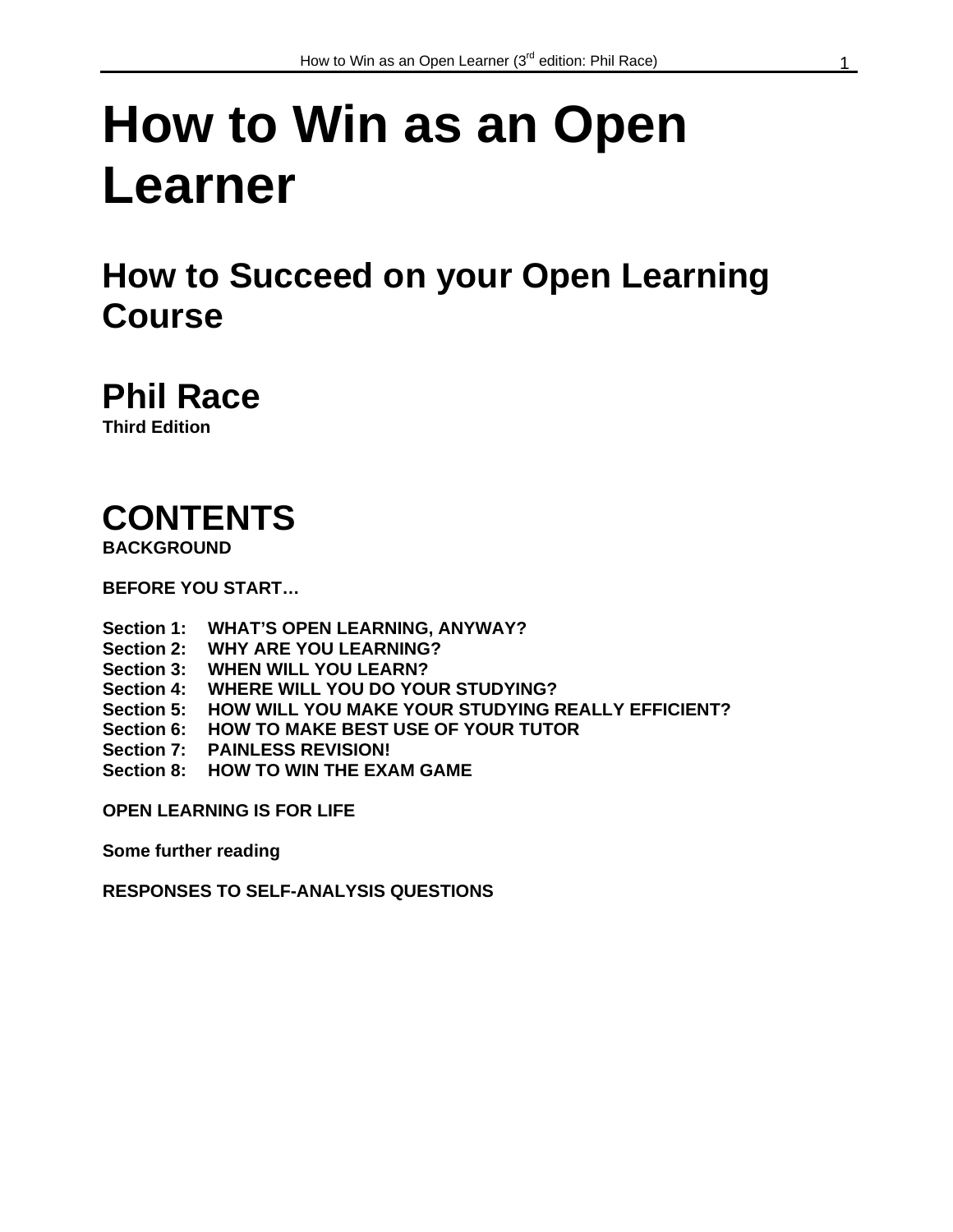## **BACKGROUND**

The first edition of 'How to Win as an Open Learner' was published in the UK by the Council for Educational Technology, (CET) London as long ago as 1986. The book was inexpensive, small, and bright orange, with merry cartoons by Rosi Drew. The book was primarily written at this stage as a guide for open learners working through print-based learning materials.

Ten years later, in 1996, I published the 2<sup>nd</sup> edition with what had then become the National Council for Educational Technology, (NCET), Coventry, and included additional material about approaches to learning, and fine-tuned the content on the basis of ten years experience, and extended the scope to include learning with information and communications technologies.

The book went out of print during the 1990s, as NCET was transformed into other directions, particularly relating to learning technologies rather than open learning. However, since then I have had many requests to make 'How to Win as an Open Learner' available again, not least in the context of the large increase in the amount of open learning now going on in the age of online learning. However, this 3<sup>rd</sup> edition of the book continues to focus very much on the *learning* side of things, as it remains (in my opinion) by far the most important aspect to address, whether people are learning from print-based, computer-based, or online resources. While there are many other guides aiming to help people to succeed with the technological aspects of resource-based learning, I still feel that people need help to simply become better at learning in their own way, at their own pace, and at times and places of their own choosing.

This 3<sup>rd</sup> edition retains those parts of its predecessors which continue to be relevant to open learners today. I have, however, taken the opportunity to develop further the key features of the original editions, in particular the self-analysis questions and feedback responses, and the checklists of intended learning outcomes associated with each of the eight sections of the book. To make room for these, however, the cartoons have had to go – sorry!

I hope that this new edition may continue to help open learners simply to become better at being open learners.

Phil Race June 2004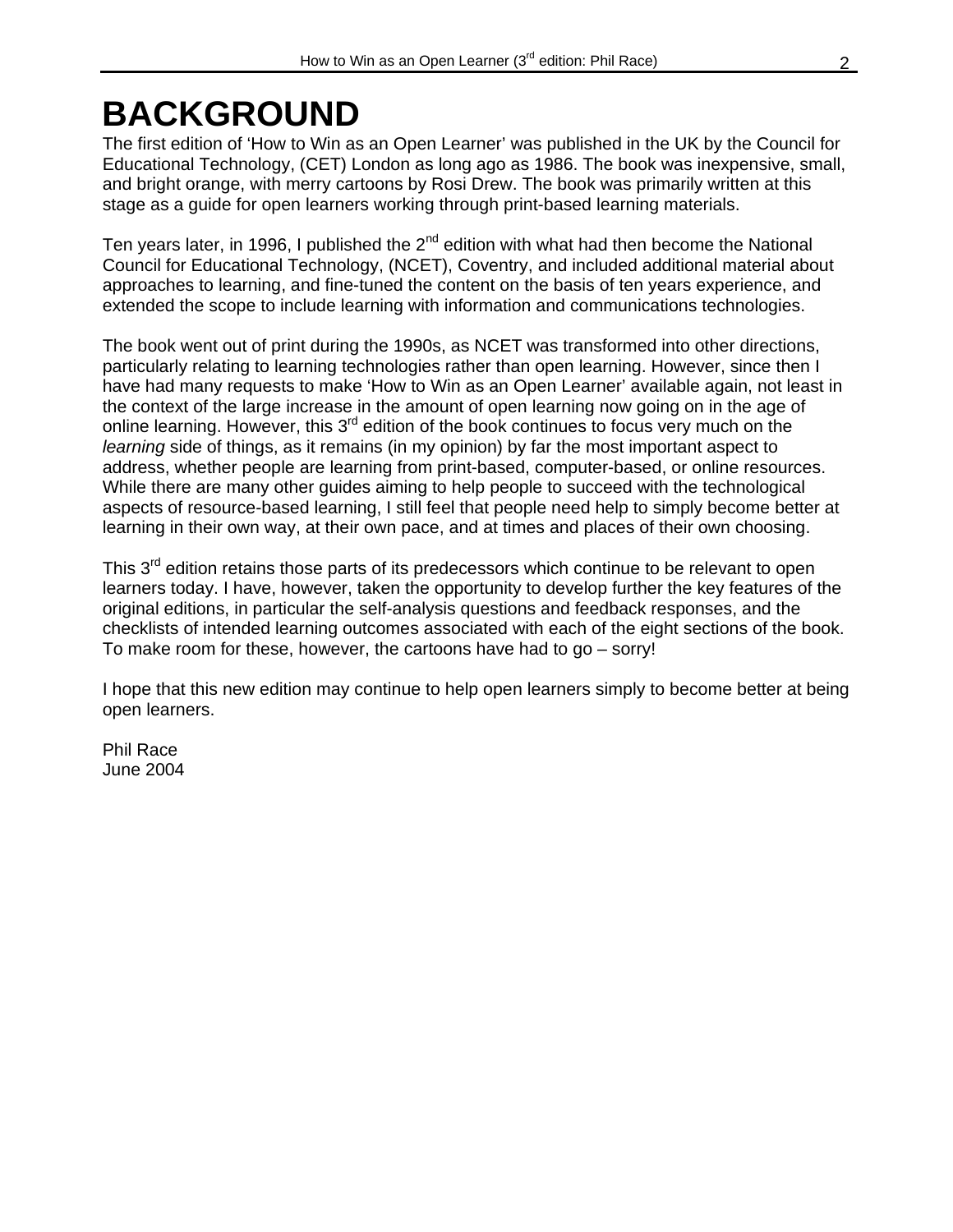### **BEFORE YOU START…**

Congratulations, you're about to become an open learner. Perhaps you're already one. You might be learning from printed materials. You might be learning using computers. Indeed you might be heading towards being an online open learner. Either way, learning can be fun. Learning *should* be enjoyable. I want to help you get the most satisfaction and success out of learning. I've written this little guide to help you learn effectively – to help you to guarantee your success. I'm also hoping this little booklet will help you to learn efficiently – getting the maximum pay-off for the time you spend learning (as I'm sure you've got all sorts of other things in your busy life, and don't want to waste time in the ways you learn). I can't do your learning for you however, you'll still need to make some effort, there's no way out of that. I hope this booklet will help make sure that your efforts give you high learning payoff, and are well directed.

#### **HOW DO** *YOU* **LEARN?**

In recent years I've asked thousands of people four questions about how they learn. Let me try them on you. Fill in your own answers to these questions in the table below – but don't look ahead. Don't cheat! When you've answered these questions yourself, we'll explore the implications of your answers together.

| Question |                                                                                                    | <b>Your answer</b> |
|----------|----------------------------------------------------------------------------------------------------|--------------------|
|          | 1. Think of something you know that you're<br>good at $-$ yes, anything at all will do. <b>How</b> |                    |
|          |                                                                                                    |                    |
|          | did you become good at this - jot down up                                                          |                    |
|          | to six words opposite.                                                                             |                    |
|          | 2. Now think of something you feel good                                                            |                    |
|          | about – something about yourself that you<br>feel positive or proud about. Again it                |                    |
|          | doesn't matter what it is. How do you know                                                         |                    |
|          | you can feel good about it - what's your                                                           |                    |
|          | evidence supporting this good feeling? Jot                                                         |                    |
|          | down a few words opposite.                                                                         |                    |
|          | 3. Think of something you're <i>not</i> good at $-$                                                |                    |
|          | anything will do. This time, jot down a few                                                        |                    |
|          | words about what went wrong when you                                                               |                    |
|          | tried to learn this. Also decide whether                                                           |                    |
|          | anyone was to blame for this $-$ and if so,                                                        |                    |
| who?     |                                                                                                    |                    |
|          | 4. Finally, think of something you have indeed                                                     |                    |
|          | learned successfully, but at the time you                                                          |                    |
|          | didn't want to learn it. This could be                                                             |                    |
|          | anything – driving, swimming, or a                                                                 |                    |
|          | particular subject. Choose something                                                               |                    |
|          | where you're now glad you learned it $-$ it's                                                      |                    |
|          | useful to you now. What kept you going,                                                            |                    |
|          | and helped you to succeed with this? Jot                                                           |                    |
|          | down a few words opposite.                                                                         |                    |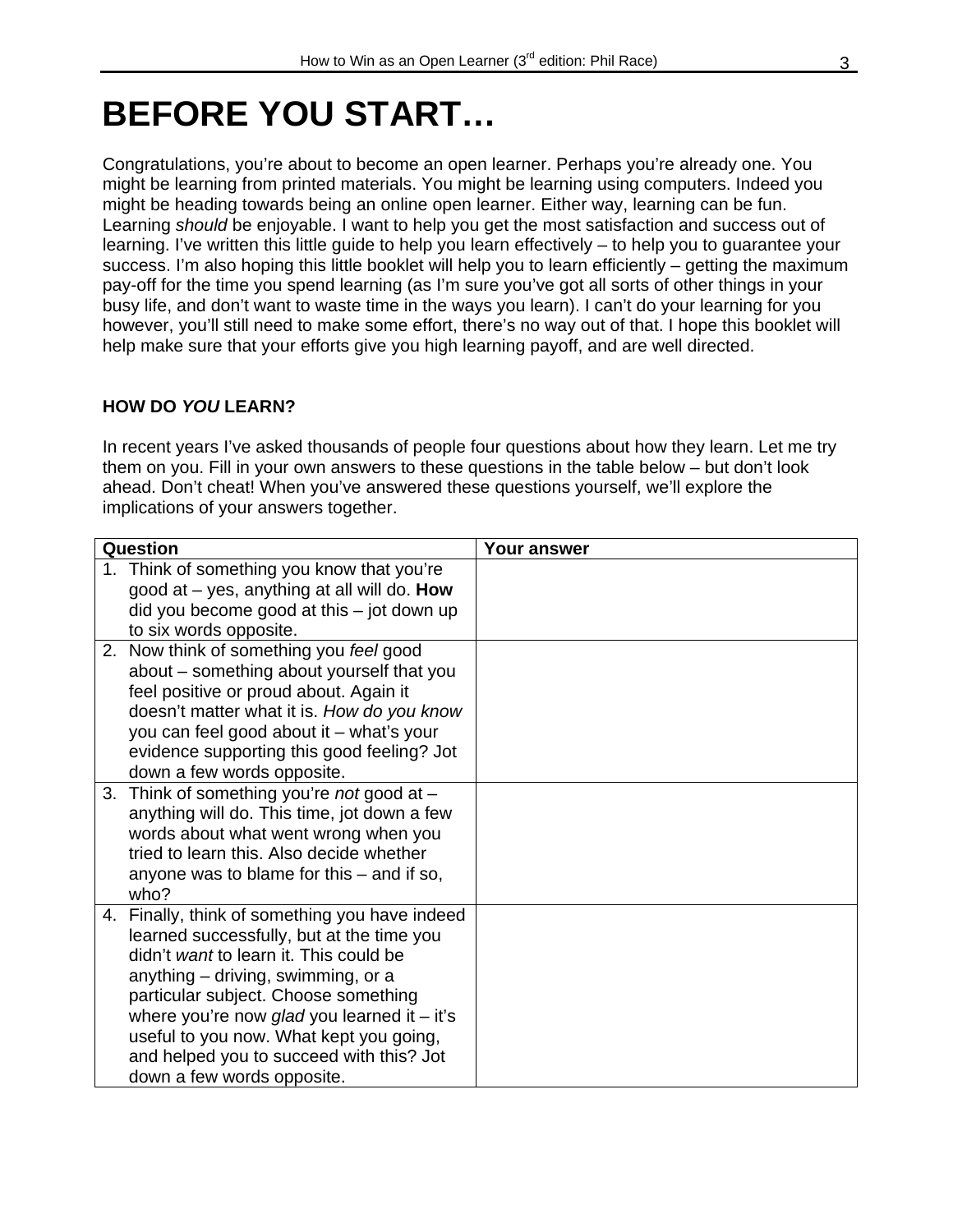#### **DISCUSSION OF YOUR ANSWERS TO QUESTIONS 1-4**

Now let's look at some of the most common answers people give to those four questions. Compare what you wrote with my comments below.

- Most people mention *practice!* Many mention lots and lots of practice! Another common answer is 'learning by trial and error'. So the first conclusion we can draw is that learning involves *doing,* not just sitting reading about things. Learning from mistakes is absolutely fine (as long as we make our mistakes at the right time, and learn from them).
- For this question, just about everyone mentions something along the lines of 'other people's reaction'. 'feedback from other people', 'seeing results for myself' and so on. So, the second conclusion we come to is that we all need *feedback* to find out how our learning is going.
- This is where many people mention bad teaching! They also mention things like 'not wanting to learn in the first place', 'lack of confidence', and 'not being able to understand things'. We can therefore conclude that for successful learning, it's important that we *want* to learn (not surprising, is it?) We can also conclude that we need to make *sense* of what we learn – get our heads round it. I like to call this 'digesting'. It's a bit like digesting your lunch! We need to extract the 'goodness' out of everything we try to learn (and we equally need to discard the roughage sooner or later – the facts and figures that we don't need to remember, all those things that were just a means to getting our heads around the important things).
- People give three main categories of answer to Question 4. Some people are kept going by strong support and encouragement. If that's you, I hope that this little booklet will help to keep you going. Others are kept going by not wanting to be found lacking by other people – not wanting to be seen *not* able to do things. If this is you, these other people will keep you going, at least to some extent. But the most common answer is along the lines "I needed to learn this, so I could go on and do something I really wanted to do". In other words, necessity is the mother of a lot of learning.

#### **WHAT SORT OF BOOKLET IS THIS?**

As it's about how to be a successful open learner, I've written this booklet as a miniature open learning package. You'll find out more about what open learning is as you work through this booklet, but for the moment Let's look at three features of the booklet that relate to how you learn best.

#### **1 SELF ANALYSIS QUESTIONS (SAQs) AND RESPONSES**

There's one of these in each of the sections of this book. They're similar to the 'Self-Assessment Questions' you're likely to find in open learning materials, but these ones are about *you* so I've called them Self *Analysis* Questions. Each of these gives you something to do – *learning by doing*. Usually, in these questions I ask you to make your own choices from a number of options.

It doesn't stop there though: you need *feedback* on what you do. That's why at the end of each section of the booklet I've written *Responses* to the SAQs. In these Responses, I've given you my comments on each of the options, in response to the option(s) you choose. So as well as having a Response to your choice, you can also see what I would have said to you if you'd chosen any of the other options too.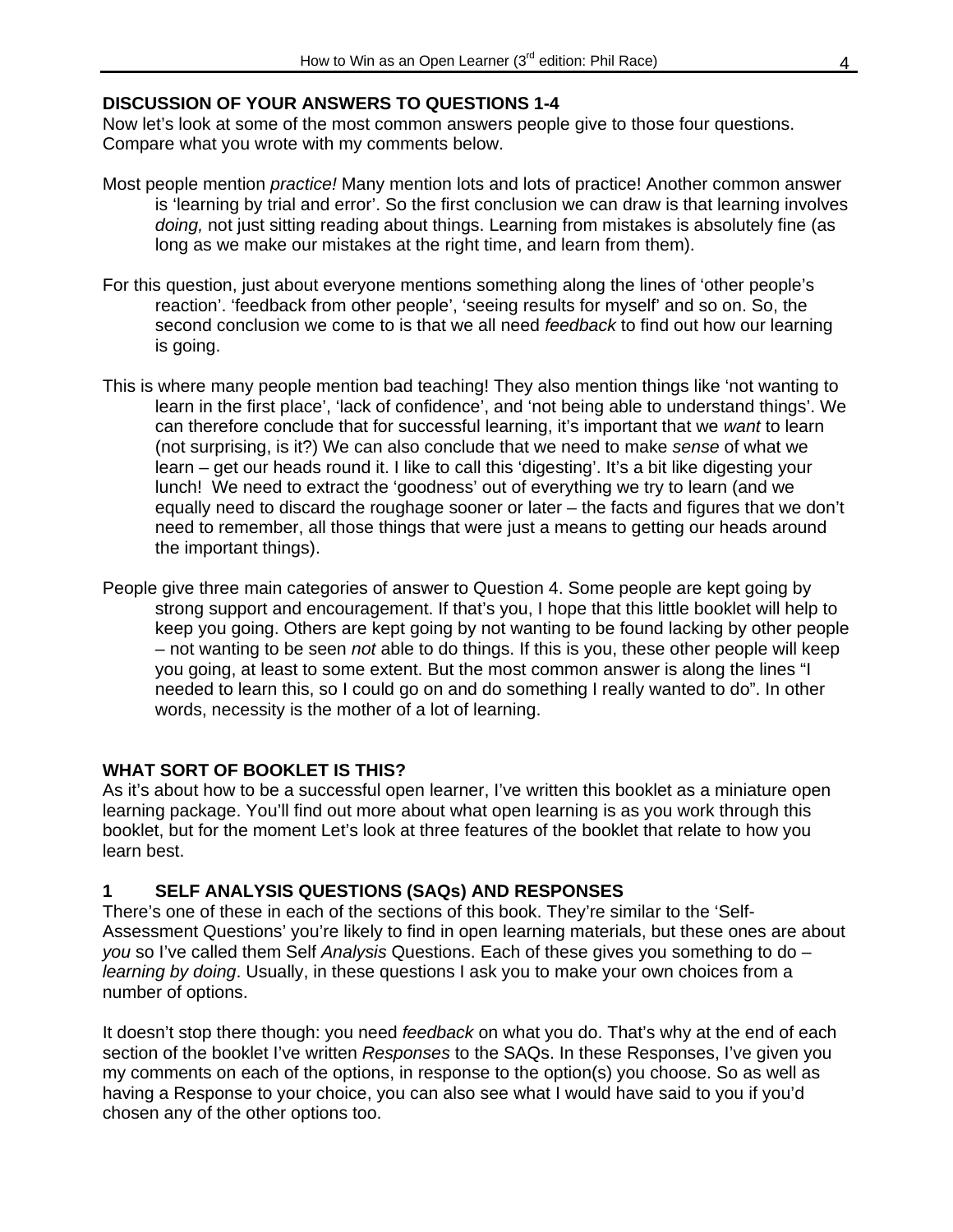'Why can't I cheat?' you may be thinking. Well, you can! But reading my responses *before*  you've really thought about each of the options is not the way to get the best out of this book. I can't really give you feedback on your choices if you've not actually done some choosing. In many of the Responses, I give you further ideas to ponder about. Pondering is a useful learning activity – a lot better than just reading,

#### **2 CHECKLISTS OF INTENDED LEARNING OUTCOMES**

There's one of these at the end of each section, just before my Responses to the SAQ. You may wonder why I didn't put these intended learning outcomes at the beginning of each section. This is because I've designed each section to be a journey of exploration for you about *yourself* and how you learn. If I'd alerted you in advance to what we were going to cover, the spirit of discovery would have gone for you. When you come to each checklist of intended learning outcomes, don't just read it. Use it actively. Beside each intended learning outcome make your own notes and comments, for example decide whether you reckon you've achieved each intended outcome. You may also add some further intended outcomes along the lines: 'In future, I'm going to make sure that I…'.

#### **3 ACTIVITIES**

I've designed an Activity for you to do at the end of each section. This gives you further opportunities to *learn by doing* and to get some more practice in. Sometimes in these Activities you'll be able to enlist the help of a friend, colleague or relative to get some *feedback* to help you judge how successful your work on the Activity has been. Sometimes you'll have a good idea about this without anyone's help.

Many of the activities are in bits: a bit to do straight away after finishing the section, then a bit to do a few days later, perhaps. You can, of course, choose to skip the Activities – but that's hardly a wise decision if you're convinced by now that *learning by doing* and *getting feedback* are essential stages in successful learning, and that the extra practice that these Activities give you will help you in *digesting* the essence of each section.

#### **THE MEDIUM IS THE MESSAGE?**

Some open learning packages are print-based, as is this little book. Others are computer-based, where you work at a machine. Others are online, where you work at a computer that's connected to other computers – and perhaps to the whole world of the Internet. However, all open learning is interactive in one way or another, giving you things to do, feedback on what you've done, and opportunities for further practice. All of these media are *open learning media*. They all allow you to learn by having a go. They can all give you feedback on what you do. The important difference between print-based and computer-based open learning is that you can't easily carry a computer around with you absolutely everywhere you go – perhaps this is the one advantage of print-based learning resources. What you have to remember when using high-tech learning media is to keep polishing your learning up when you're away from the technology, and not just assume that because you had it cracked today that it will still be with you tomorrow.

#### **HERE TODAY, GONE TOMORROW?**

How many good ideas have you had, only to forget about them later? As you work through this booklet for the first time, you'll discover all sorts of *good intentions* that you wish to bring to bear on your studying. When you find that you gain something really useful from a section, don't let it evaporate away again. This little booklet isn't meant to be read once then put on your shelf. Keep it handy and skim through it again and again, just to remind yourself of your good intentions. The checklist of intended outcomes can help you keep these good intentions in mind. You can have another go at any of the SAQs and Activities any time you want – and see how your skills as an open learner are continuing to develop.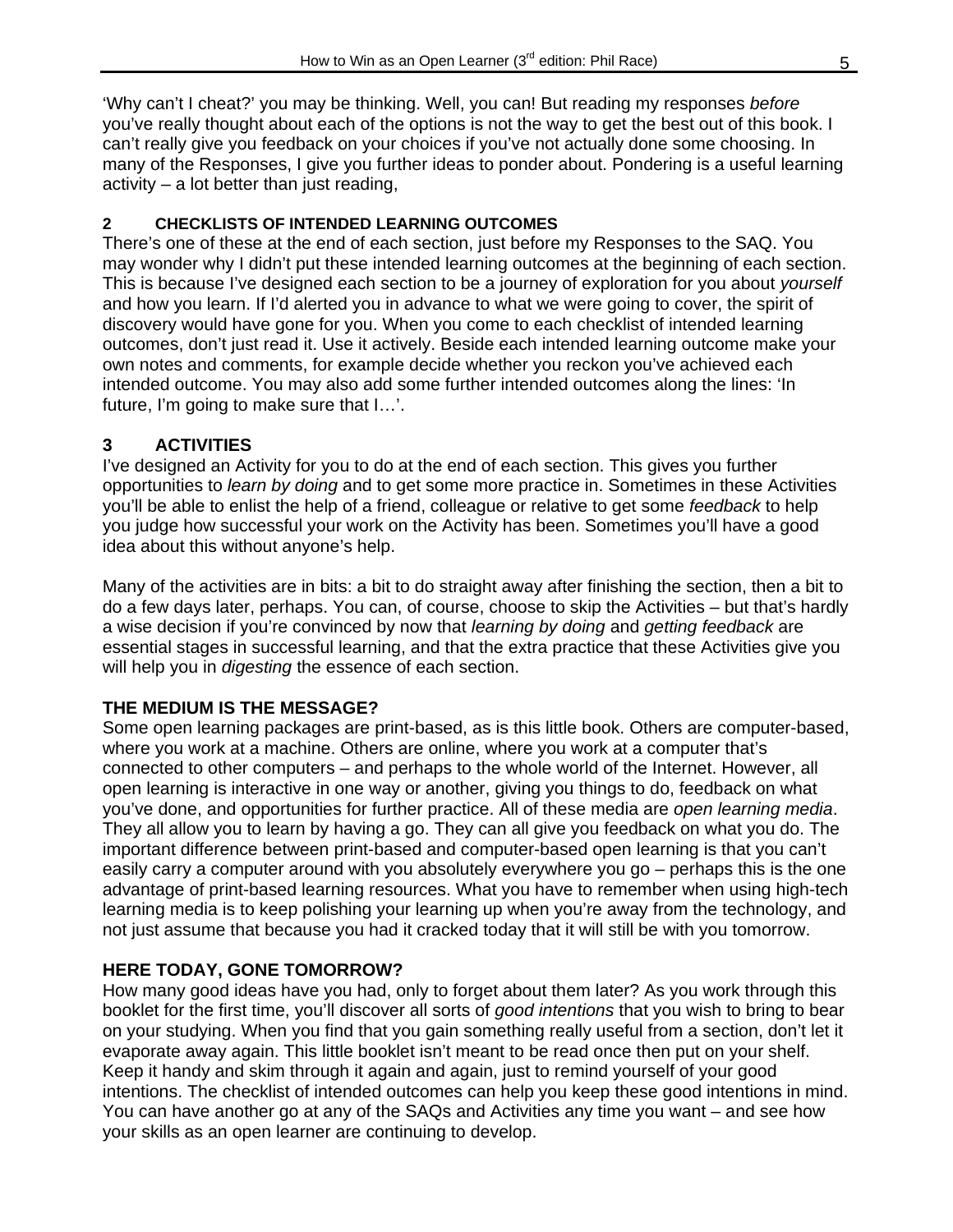### **Section 1 WHAT'S OPEN LEARNING, ANYWAY?**

You're about to become an 'open learner', or better still, you may already have been one. However, if this is your first time, it's worth us looking at some of the differences between open learning and 'conventional' learning.

Basically, we can regard conventional learning (such as happens in classrooms and colleges) as 'closed' in certain ways. For example, the pace is usually chosen by teachers or lecturers. Which bit of the subject is covered at any given minute is chosen by such people. How much detail is gone into is chosen by them, and so on. More than this, the location is fixed – the learners have to be there to take part. The time is fixed – teachers may get cross when learners come in late!

Open learning programmes give as many as possible of the choices available to the learners themselves – and now that's going to be you! Let's imagine there were such a thing as a '100 per cent 'open' programme. Learners would have control – complete control – over all sorts of decisions.

Imagine being able to decide all the following things for yourself: What to learn Where to learn When to learn How fast to learn it How much to learn Whether to miss out bits you don't like Whether to have your learning tested How to have your learning tested When to have your learning tested Whether to use the help of a tutor Whether to work with fellow learners Whether to do any practical or 'hands on' work Whether to decide to give up learning Whether to bother to start at all!

Now, I guess you'll agree with me that if you have all of these choices, it would be very easy to fall by the wayside – or even not to start learning at all. So most open learning programmes don't try to give you all of these responsibilities. A good open learning programme intends to leave you quite a lot of freedom to manage your own learning. This means that in many ways you're in charge. However, there is usually support and help provided for you. So, to sum up, open learning gives you more control and more responsibility. We'll look at the responsibilities in a little while, then at the advantages that come with them. Before that, however, something for you to do.

I'm calling the question that follows a 'Self Analysis Question'. It's got the initials SAQ. Most open learning materials have some sort of 'SAQs' but usually the letters stand for Self Assessment Question. These are questions that get you to do something, then allow you to compare what you've done with a feedback response built in to the materials (or appearing onscreen, for example when you pick an option from a multiple-choice question when doing computer-based open learning). In our case, I use the term 'self-analysis' rather than 'selfassessment' for a reason. My questions are to get you to think – to analyse yourself. There may not be a totally 'right' answer to these questions - it's your thinking that's important. So, let's stop talking about these questions, and meet one!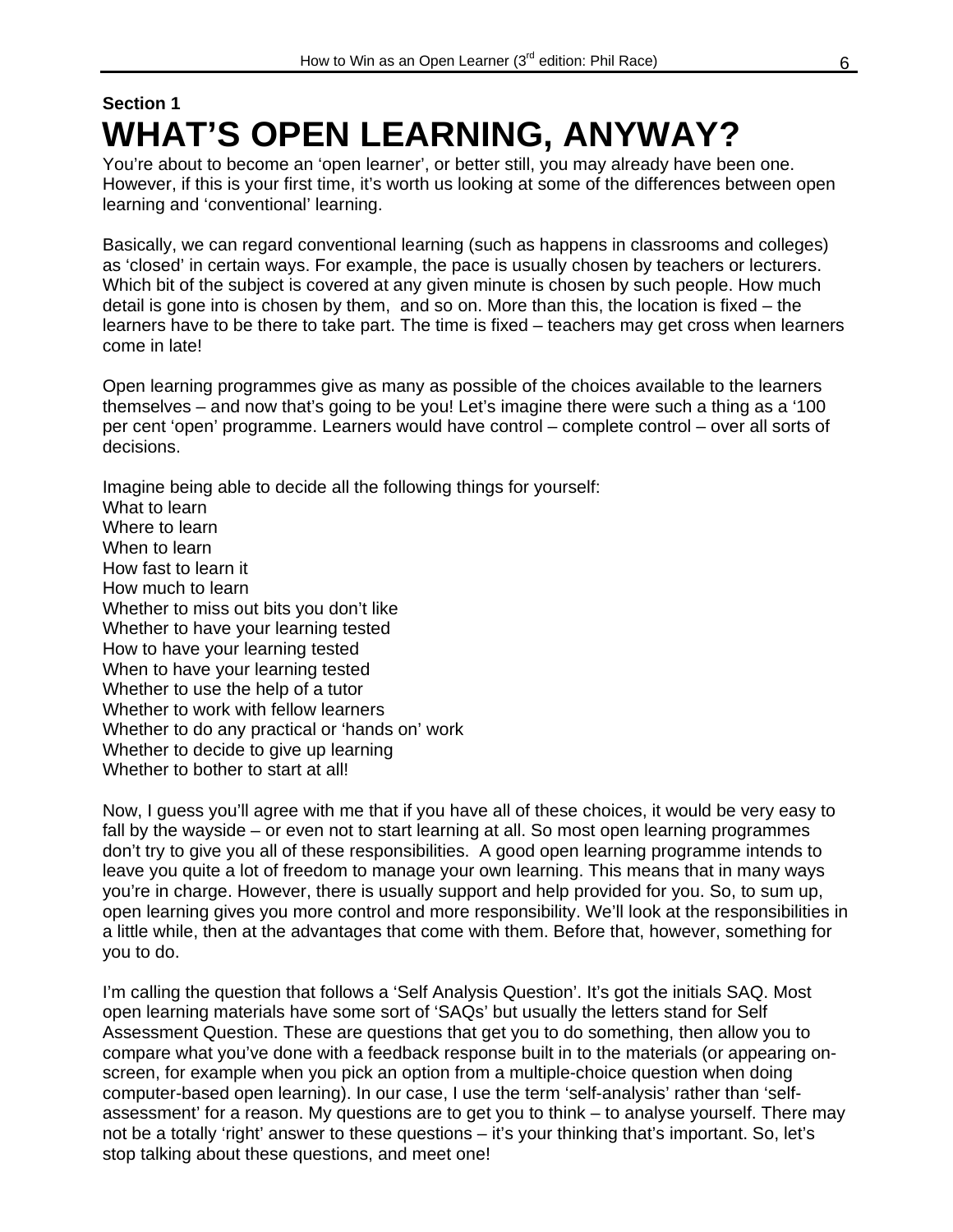## **SAQ 1**

Why have you chosen to be an open learner, rather than use more traditional methods of studying? In the Table below, pick the options that fit your reasons, entering your choices in the boxes at the right-hand side. Then, after making your choices, look at what I've said about each option (not just the ones you chose) at the end of the section.

| l've chosen to become an open learner because:                                      |  |          |           |  |
|-------------------------------------------------------------------------------------|--|----------|-----------|--|
| Reasons:                                                                            |  | $\times$ | Not sure! |  |
| There is no 'conventional' course available.                                        |  |          |           |  |
| I can't fit a conventional course into my lifestyle or<br>routine.                  |  |          |           |  |
| I don't like conventional courses!                                                  |  |          |           |  |
| I want to work at my own pace.                                                      |  |          |           |  |
| I want to work at places of my own choosing, for<br>example at home and/or at work. |  |          |           |  |
| My boss told me to do the course!                                                   |  |          |           |  |
| Someone told me that it was a good way of studying.                                 |  |          |           |  |
| I've got my own reasons (enter these below)                                         |  |          |           |  |

After you've made your choice in SAQs like the one above, please turn to the end of the booklet (page xx) and see what I've said in reply to the options you chose. It could also be useful to read my replies to the options you *didn't* choose – you may find that your reasons for *not* choosing these options were good ones too.

#### **WHAT'S THIS ABOUT RESPONSIBILITIES?**

Yes, you've got them, as an open learner. Let's look at a few. We'll go through some of the main ones, one at a time, putting them in the form of questions that you'll be asking yourself from time to time as you proceed with your open learning. And I'll give you short answers to each of these questions – very short answers for the moment!

- *When* **shall I start work as an open learner?** Answer: its up to you! But remember its easier to say 'tomorrow' than to dive in today. If you're ever going to start, the answer has to be 'now' on one occasion. We'll explore this business of getting started a bit more in Section 3 of this guide.
- *When* **will I do my learning?** Answer: its up to you! It really doesn't matter when, if you are learning well enough. We'll take up this question too in some detail in Section 3.
- *Where* **shall I do my open learning?** Answer: its up to you! But don't wait until you find the ideal place – you may never find it! We'll explore some possibilities in Section 4.

I guess you get the point – the answers are all up to you! In this booklet, I'll take you through all of these issues in more depth, and give you a few suggestions that can make your choices a little clearer. In fact, if you look at the titles of all the sections of the booklet, they're all hinting at things that are ultimately up to you.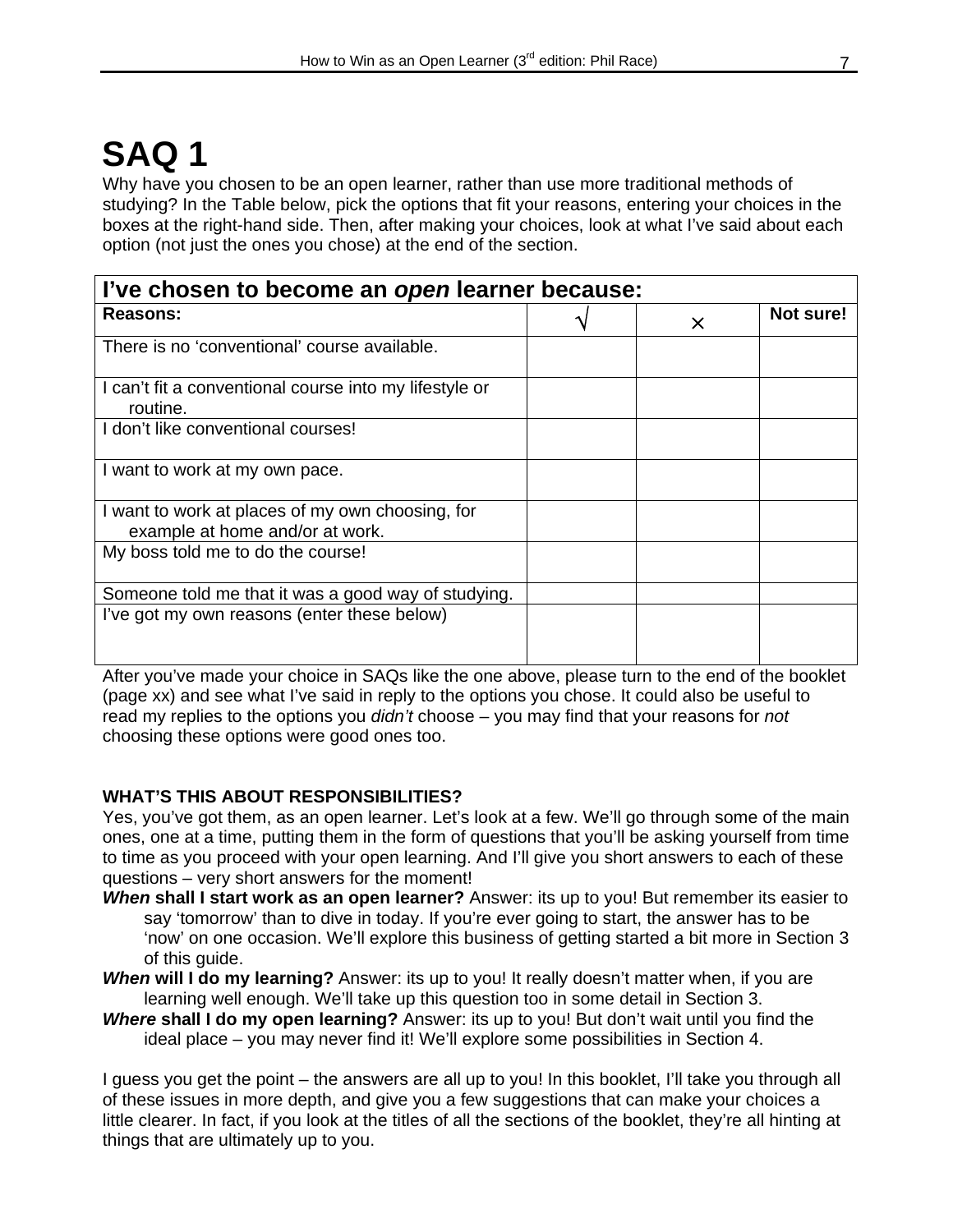#### **WHAT ADVANTAGES DO I GET FROM OPEN LEARNING?**

You get freedom. Along with the responsibilities we've mentioned, you get freedom to make your own choices. What sort of choices? Five sorts (at least), as follows.

- **Choice of pace.** You can choose your *own* pace. You can go over things until you're quite confident about them. You don't need to be swamped by something before you've understood the basics that the something depends on. You can stop and go and look something up. If you're finding something easy to get to grips with, you can *forge* ahead at a great rate of knots. You don't have to wait for a teacher to catch up. You don't have to wait till your fellow learners catch up with you.
- **Choice of place.** You don't have to waste time travelling to a fixed room to do your learning in. You can do much of your learning where you choose to do it – at home, at work, just about anywhere.
- **Choice of time.** You have control over when you learn. You haven't got to be tied by fixed lecture times on fixed days of fixed weeks. You can even choose to learn after everyone's gone to sleep – or maybe even before anyone's woken up.
- **Choice of company.** You can, if your choose, enjoy privacy in your learning. What I mean is that, when you're first beginning to wrestle with something new, you needn't feel you're going to be ridiculed for struggling. You can quietly stick at it till you've got it firmly under your belt, and then you may be ready for more 'public' scrutiny – for example sending an assignment to a tutor. If you find while studying that you need to go and look something up, you can just do that. In a live class, you may have felt you looked silly because you didn't know whatever it was. As an open learner, there's no one to think you're silly, except occasionally yourself (but that's not a bad thing as long as you're reasonably kind to yourself). Alternatively, of course, you can do at least some of your open learning along with other people who are doing the same programme – either face-to-face with them, or (if it's an online learning programme) in their 'virtual' company.
- **Choice of 'teacher': the learning materials.** You have the advantage that the authors chosen to write most open learning courses are not just any old writers. They have to be recognised experts in their field to be commissioned to write courses in the first place. Also, they have to be able to write. Not just 'writing', but composing course materials in the special way to keep you active and interested as you work on your own. Writing like this is a very demanding task. Authors have to be very careful indeed to avoid any ambiguities in their text. There's no one to help you sort it out if something is unclear, so they have to write so as to be as understandable as possible. This in turn makes your own job of *learning* from their writing much easier.

This means that many open learning programmes are of a much higher quality than the average 'taught' equivalent. So as an open learner, you should be getting the best!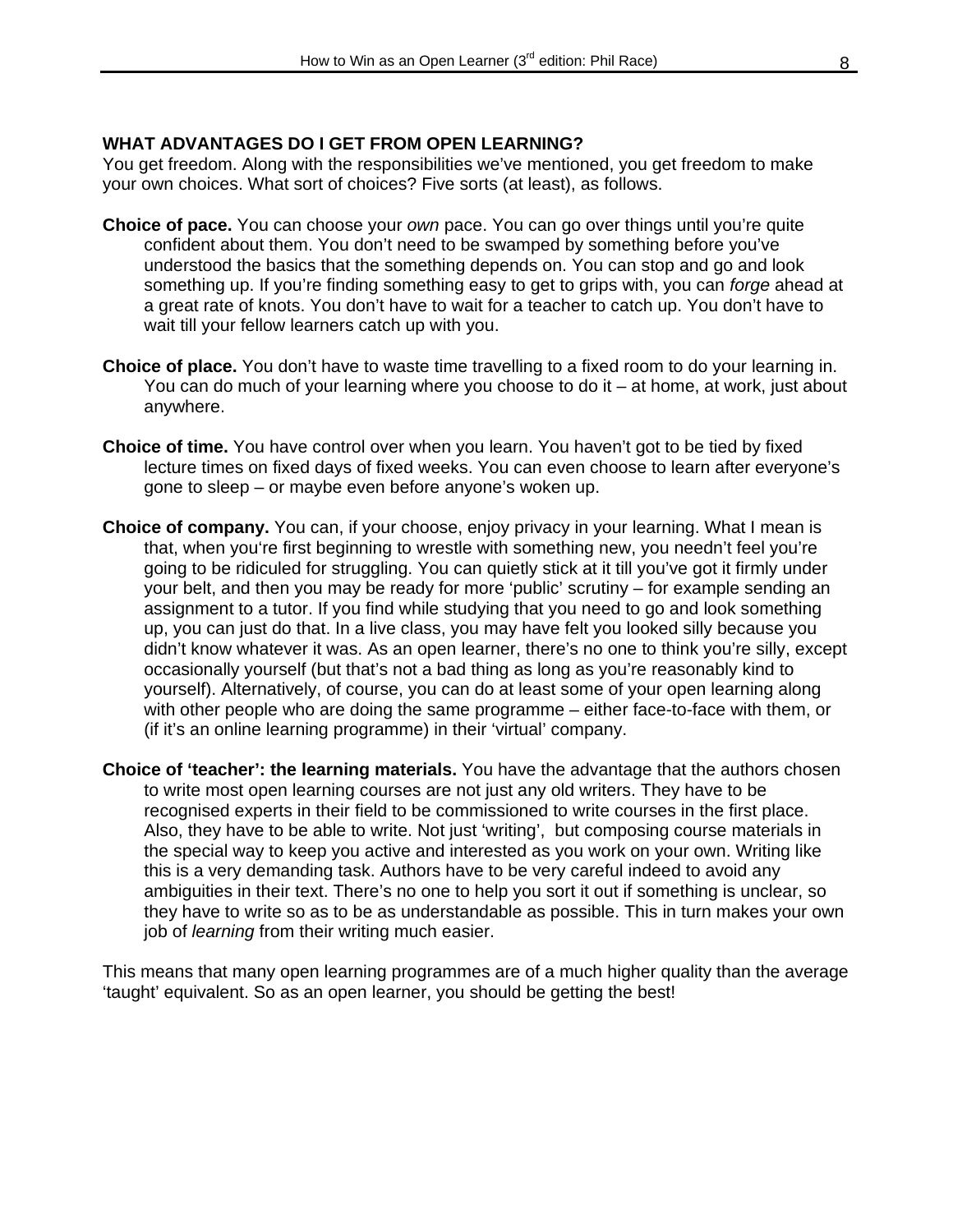#### **CHOOSING YOUR OPEN LEARNING COURSE**

This isn't as easy as you may think! It would take a whole book to spell out all the various things you should take into account when making such a choice! However, I'll give you a checklist of things you could try to do when making your selection.

- Check the 'prerequisites': make sure you know what you need to know to start on the materials – check that you're *able* to start where the course starts from.
- Check the published intended learning outcomes of the open learning course: make sure these match your own needs and expectations.
- Check there is plenty of interaction in the learning materials, such as self assessment questions for you to practice on, activities for you to do, practical exercises if appropriate, and so on.
- Try to find someone who has already studied using the materials concerned, and ask how it went. Ask what the best thing about it has been for them. And ask what they found to be the worst thing about it – forewarned is forearmed!
- Check that all the material is readily available and not just 'in preparation'! Sometimes with open learning courses, Volume 1 is published before Volume 3 has even been written!
- Check whether there's tutorial support: this depends, of course, on whether you want such support, or whether you may indeed *need* such support to keep you going.
- Check where the material is leading to: for example what can you go on to (if you wish) after you've done it?
- Last (but not least), check that the material is *readable* and *interesting.* Get hold of the materials and test this out. You should *enjoy* working with it and not find it hard going or boring.

### **CHECKLIST OF INTENDED LEARNING OUTCOMES**

Now that we've dabbled with the meaning of open learning in general terms, how well do you now feel yourself to be able to do the following things? Make your decisions in the table which follows.

| Intended learning outcomes of Section 1:<br>How well can you                                                                                           | I can really<br>do this<br>now! | I can just<br>about do<br>this now. | I can't quite<br>do this yet! |
|--------------------------------------------------------------------------------------------------------------------------------------------------------|---------------------------------|-------------------------------------|-------------------------------|
| Explain the ways that 'traditional' learning schemes<br>are often 'closed' in various respects?                                                        |                                 |                                     |                               |
| Make a list of some of the responsibilities that fall on<br>your shoulders as an open learner?                                                         |                                 |                                     |                               |
| Enjoy the advantages you have as an open learner<br>(and recognise some of the drawbacks, which<br>we'll try to resolve together later in this guide)? |                                 |                                     |                               |

### **ACTIVITY 1**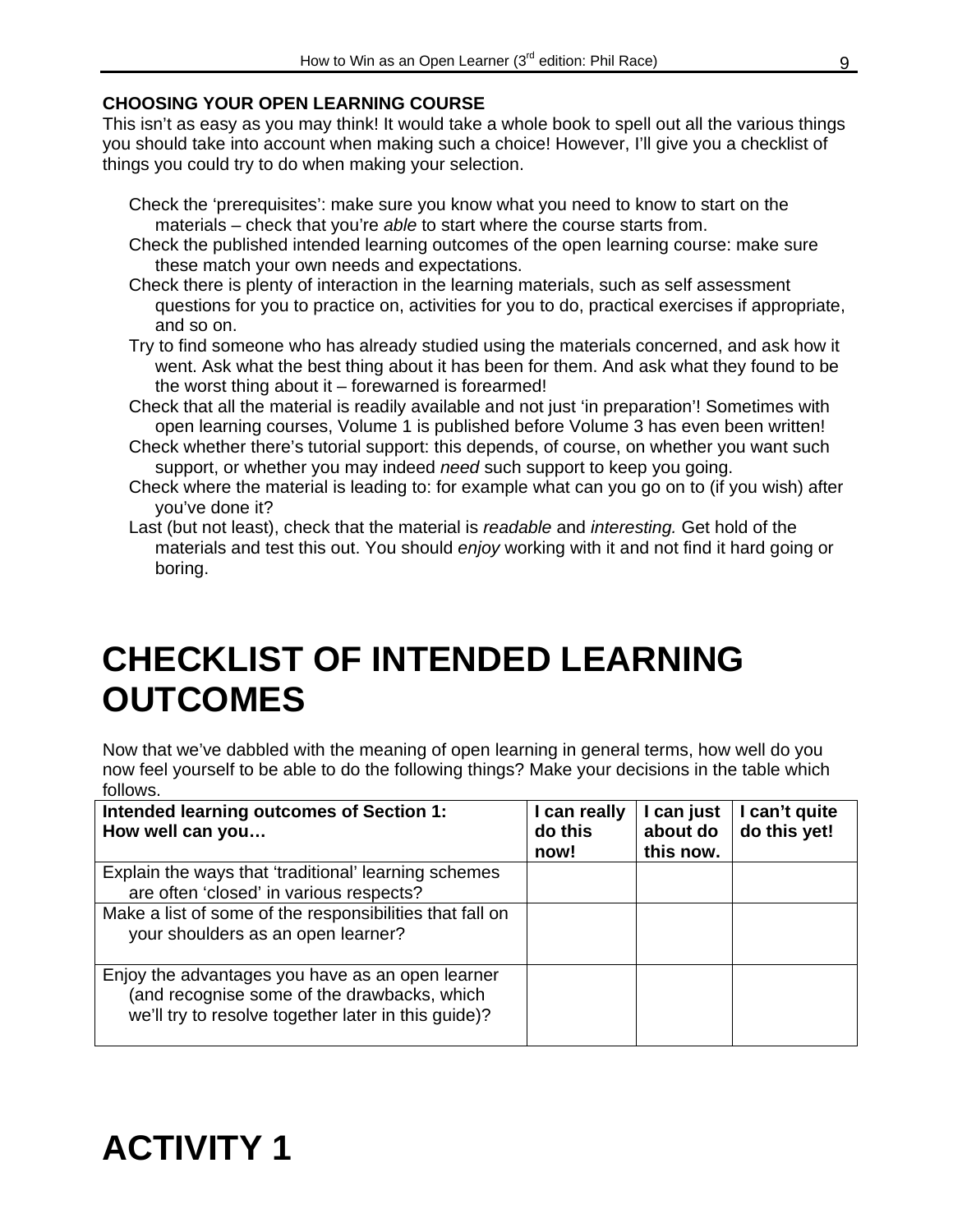Below, I've given a short list of some of the features that are present in good open learning materials – whether print-based or online. These features aren't usually around in conventional textbooks or training courses. If you've already got some open learning materials (or easy access to some) have a go at this activity. If not, please go straight ahead to Section 2.

Go through a few pages of your open learning materials, look for these features and decide how useful (or otherwise, of course) they will be to you personally. You can then put ticks beside the listed points below which will help you.

| Good features of my open learning materials                                                                                                     | nr X |
|-------------------------------------------------------------------------------------------------------------------------------------------------|------|
| Nice friendly tone, easy to read.                                                                                                               |      |
| Self assessment questions present, giving me the chance to try to do things.                                                                    |      |
| Responses to self assessment questions present, giving me the chance to<br>check that I'm on the right track – and putting me right if I'm not. |      |
| Space for me to write my own notes on the materials.                                                                                            |      |
| Spaces left for me to write down my answers to questions.                                                                                       |      |
| Intended learning outcomes spelled out in a useful way, helping me to see<br>exactly that it is I'm supposed to become able to do.              |      |
| Useful summaries given, helping me to see what the important things really<br>are.                                                              |      |
| Activities built in every now and then, giving me the chance to go and apply<br>what I'm learning.                                              |      |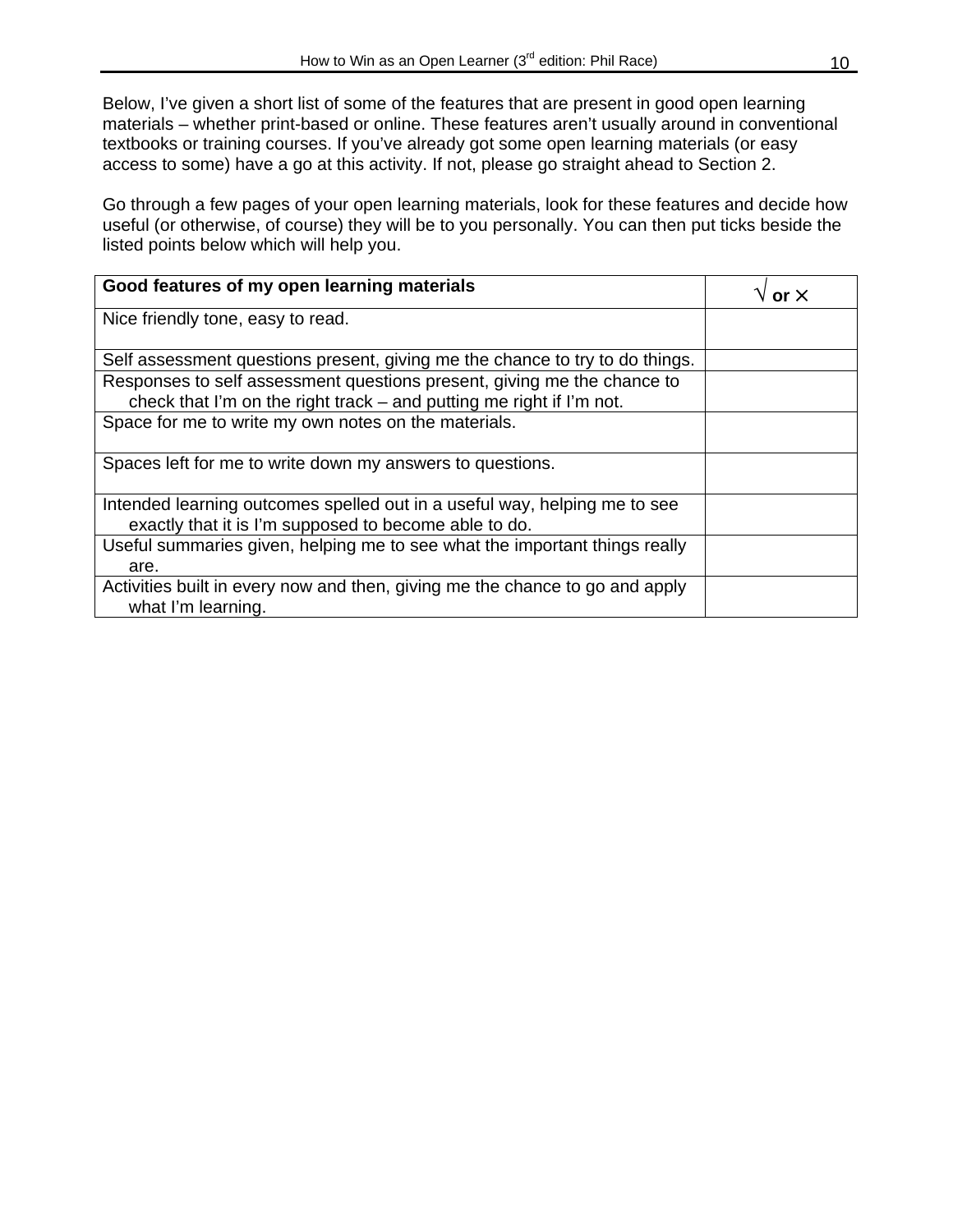### **Section 2 WHY ARE YOU LEARNING?**

*(Let's make sure you have some good reasons for learning – there'll be times when you need them!)* 

People learn for all sorts of reasons. Some are better than others. Let's go straight into *your* reasons for learning, just as they are at this moment. You can re-visit this chapter at different times during your studies to follow how your reasons for learning may indeed develop and change. Have a go at SAQ 2 below.

## **SAQ 2**

Human beings don't often put in a lot of energy and effort without good reasons. Let's see what could be priming *you* to invest in your studying just now. Why are you learning at all? Choose which (one or more) of the following options apply most closely to you. Then look at my response to each of the options you may have chosen, and think about the comments I offer about these. You may also find it useful to look at my comments to the options you didn't choose too, to see whether you've rejected these options for good reasons.

#### **I'm studying because:**

| <b>Options</b>                                                                       | 4 or 8 |
|--------------------------------------------------------------------------------------|--------|
| I was bored and needed a challenge.                                                  |        |
| The topic I'm studying will be useful to me in my job.                               |        |
| Mastering this topic could lead me to promotion.                                     |        |
| Mastering this topic could lead to more choice in the jobs I could expect to get.    |        |
| Someone told me to study the topic concerned.                                        |        |
| I've always wanted to study this topic, and now's my chance.                         |        |
| I simply like learning new things.                                                   |        |
| A friend or colleague studied it, and seemed to enjoy it.                            |        |
| I want to prove to someone that I'm better than he or she thinks I am!               |        |
| I want to prove to myself that I'm up to it.                                         |        |
| I tried this in the past and didn't succeed, so now I want to prove I can do it.     |        |
| I want to be able to keep up with my children, and help them in their studies.       |        |
| I've got other reasons of my own (jot these down below to remind you what they are): |        |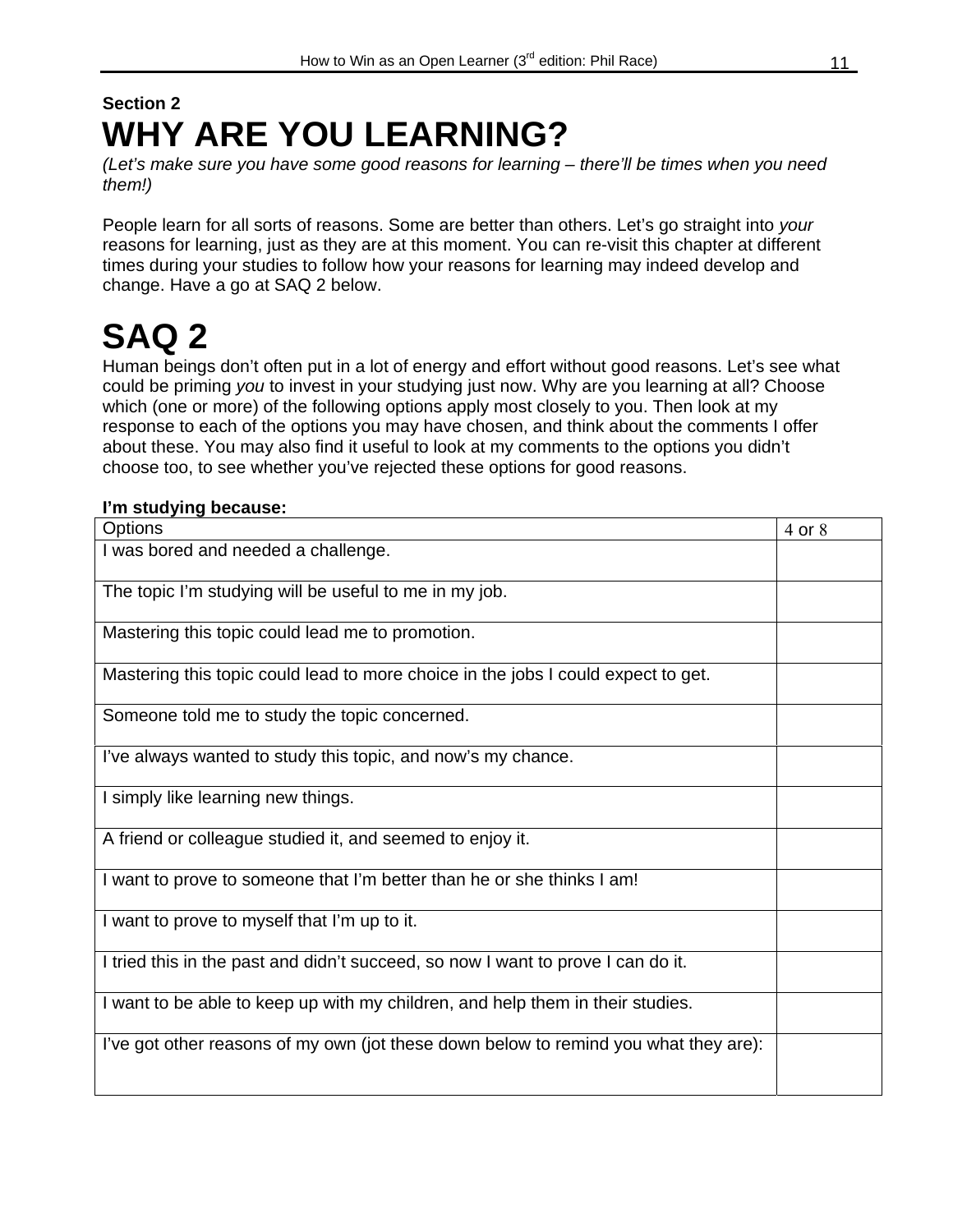Now we've looked at a number of possible reasons for studying. There are probably as many different reasons as there are learners – and we're all learners! Don't worry that some of my responses to the options in the SAQ ended on something of a 'warning', note; I wanted to get you thinking about how your reasons for learning would stand up to pressure. You'll have seen from my responses to the options you chose in the SAQ how well your reasons are going to serve you. You may even have found some new and better reasons for learning. If so, I'm glad.

The fact remains that we need reasons for doing demanding things like studying. The more reasons the better. When things get a bit tough, these reasons can be the driving force that keeps us on course. Let's face it, it's bound to be tough now and then – anything worthwhile is. Imagine if universities gave all students who lived there for three years a degree, no matter how little they worked? A degree would be quote worthless. There wouldn't be any point in studying for one.

Ultimately, the only person who can assess how good your reasons for learning are now is  $$ yourself. That's why I'm not going to say any more apart from the comments I made in the responses to the SAQ. If I helped you, in these questions and responses, to reappraise and upgrade your motives, well and good!

### **CHECKLIST OF INTENDED LEARNING OUTCOMES**

Now that you've 'psychoanalysed' your motives, you could now be sadder (surely not!), wiser) of course) and more likely to keep your nose to the grindstone. How well can you now achieve the following intended outcomes of this Section?

| Intended learning outcomes of Section 2:              | I can really<br>do this<br>now! | I can just<br>about do<br>this now. | I can't quite<br>do this yet! |
|-------------------------------------------------------|---------------------------------|-------------------------------------|-------------------------------|
| How well can you                                      |                                 |                                     |                               |
| Recite some good reason for sticking to your studies, |                                 |                                     |                               |
| convincingly enough to keep you at them even on       |                                 |                                     |                               |
| those dark days we all get from time to time?         |                                 |                                     |                               |
| Feel a sense of purpose in what you are doing?        |                                 |                                     |                               |
| Abandon any 'bad' reasons you might have had (or      |                                 |                                     |                               |
| at least turn them in to better reasons)?             |                                 |                                     |                               |

## **ACTIVITY 2**

Now that we've been through various good, and not-so-good, reasons for studying, use the Table below to jot down your top three reasons for embarking on your open learning studies – those that will stand the tests of time and circumstance.

**My top three reasons for being an open learner:** 

**1** 

**2**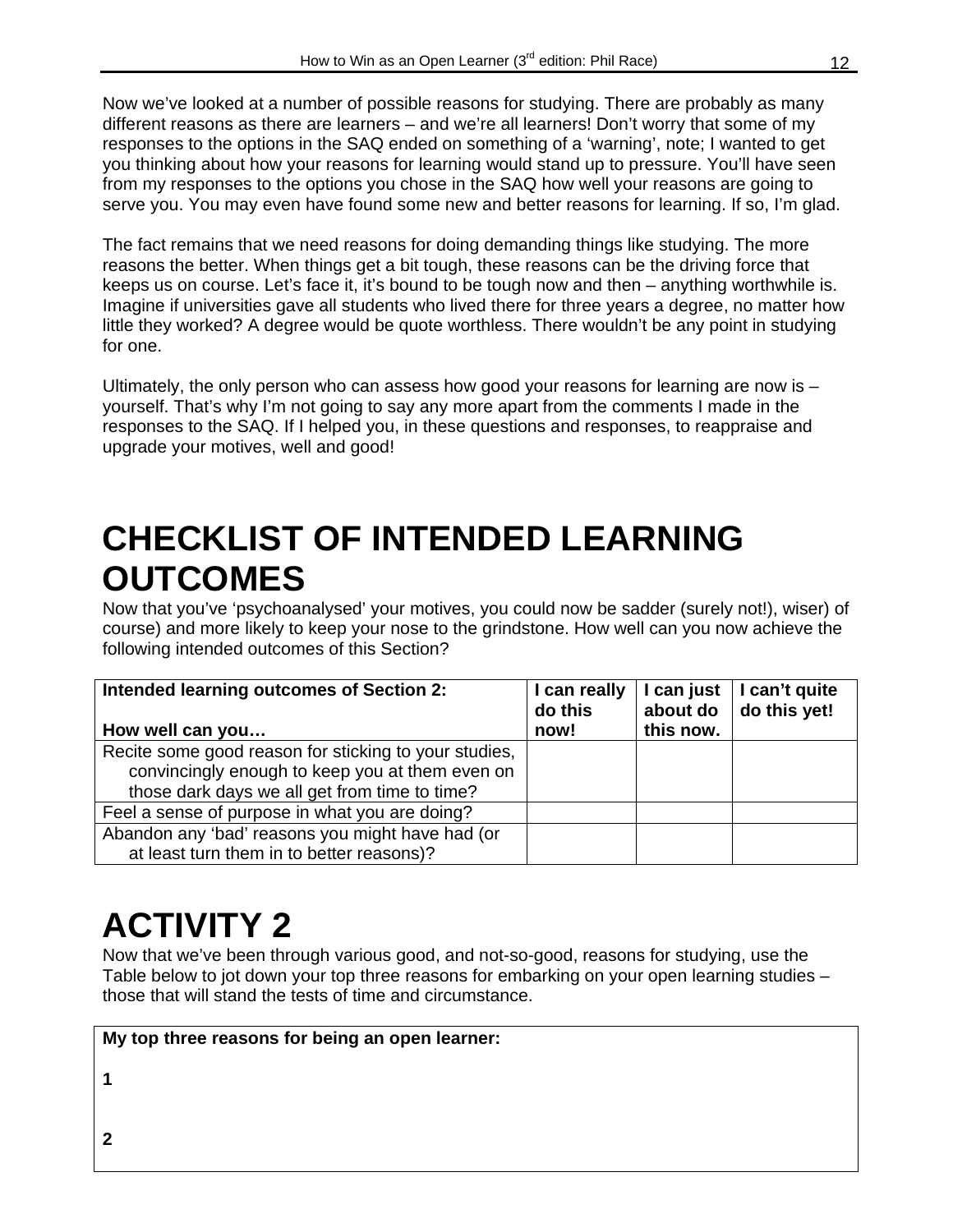**3** 

.

After drafting your own top three reasons as above, take a small piece of paper or card and copy down the reasons you personally have ended up with, and stick your list up somewhere where you will see it every day. Whether you choose a 'public' or 'private' site for your list will depend whether your reasons are ones that you can share with friends or relatives; that doesn't matter. The main thing is that your reasons should keep you going.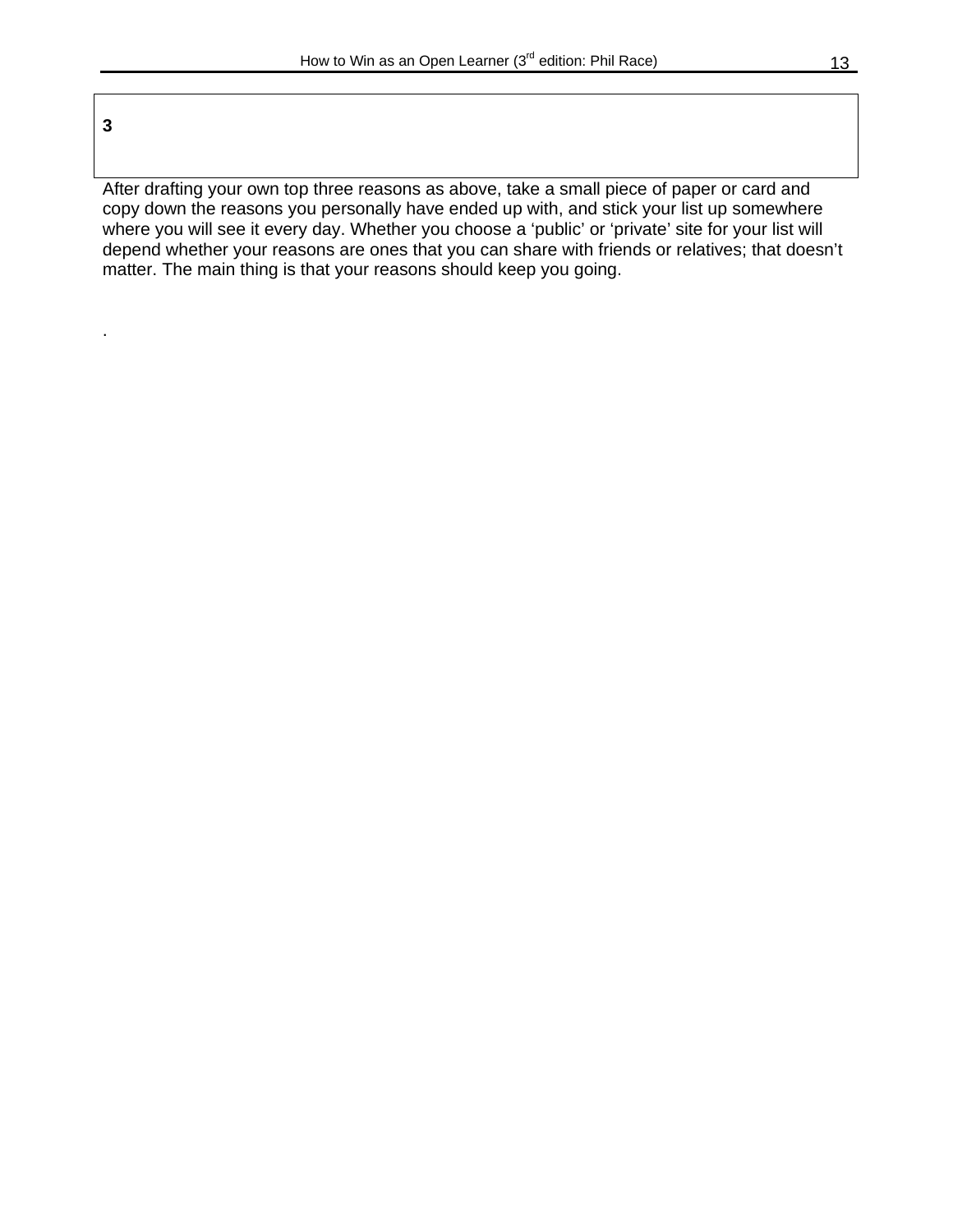### **Section 3 WHEN WILL YOU LEARN?**

(I, too could do with a 30-hour day sometimes!)

Learning takes time! That's obvious enough. The problem is finding the time. You probably had a full and busy life before you decided to do some open learning – I doubt if you found yourself twiddling your thumbs! All the things that kept you busy before will still be around – they don't magically disappear just because you're now going to do some studying. Actually, finding the time to learn is only part of the way towards successful learning. What is even more important is being able to make the most effective use of what time you can find. That's where I hope to help you – not only in this section but throughout this guide. Let's see what your time-management intentions look like at this particular point in time.

## **SAQ 3**

How do you see yourself timetabling your study patterns? Which of the following is closest to your way of doing things? Which of the following tastes or inclinations are likely to shape *your* particular strategy for managing your study time? Please complete the table below – as honestly as you can.

| Time-management tendencies or<br>inclinations                                                                                                      | This is very<br>like me! | This is<br>sometimes<br>like me. | No, this isn't<br>me at all. |
|----------------------------------------------------------------------------------------------------------------------------------------------------|--------------------------|----------------------------------|------------------------------|
| I like to plan a nice tight schedule for<br>studying, for example: Mondays, 7.15 -<br>9.00 p.m., Wednesdays, $6.00 - 8.00$ p.m.                    |                          |                                  |                              |
| and so on.<br>I tend to work in bursts when the mood<br>takes me. I don't like the idea of<br>regimenting my study times!                          |                          |                                  |                              |
| I've got a busy week, so I'll have to study at<br>weekends. I expect I'll be able to fit one<br>or two long spells of study into most<br>weekends. |                          |                                  |                              |
| I'll study whenever there's nothing else<br>crying out to be done.                                                                                 |                          |                                  |                              |
| I can fit in half-an-hour of study now and<br>then at work, so I'll build studying into<br>most days alongside work.                               |                          |                                  |                              |
| I do quite a bit of travelling. I expect I'll be<br>able to fit some studying into my<br>journeys.                                                 |                          |                                  |                              |
| None of the above fits me. The way I'll work<br>is as follows (jot it down please):                                                                |                          |                                  |                              |

 Now that you've had a go at SAQ 3, turn to my Response (on page xx) and see what I've said in reply to the option (or options) which you chose as being 'very like me' – you may be in for some surprises!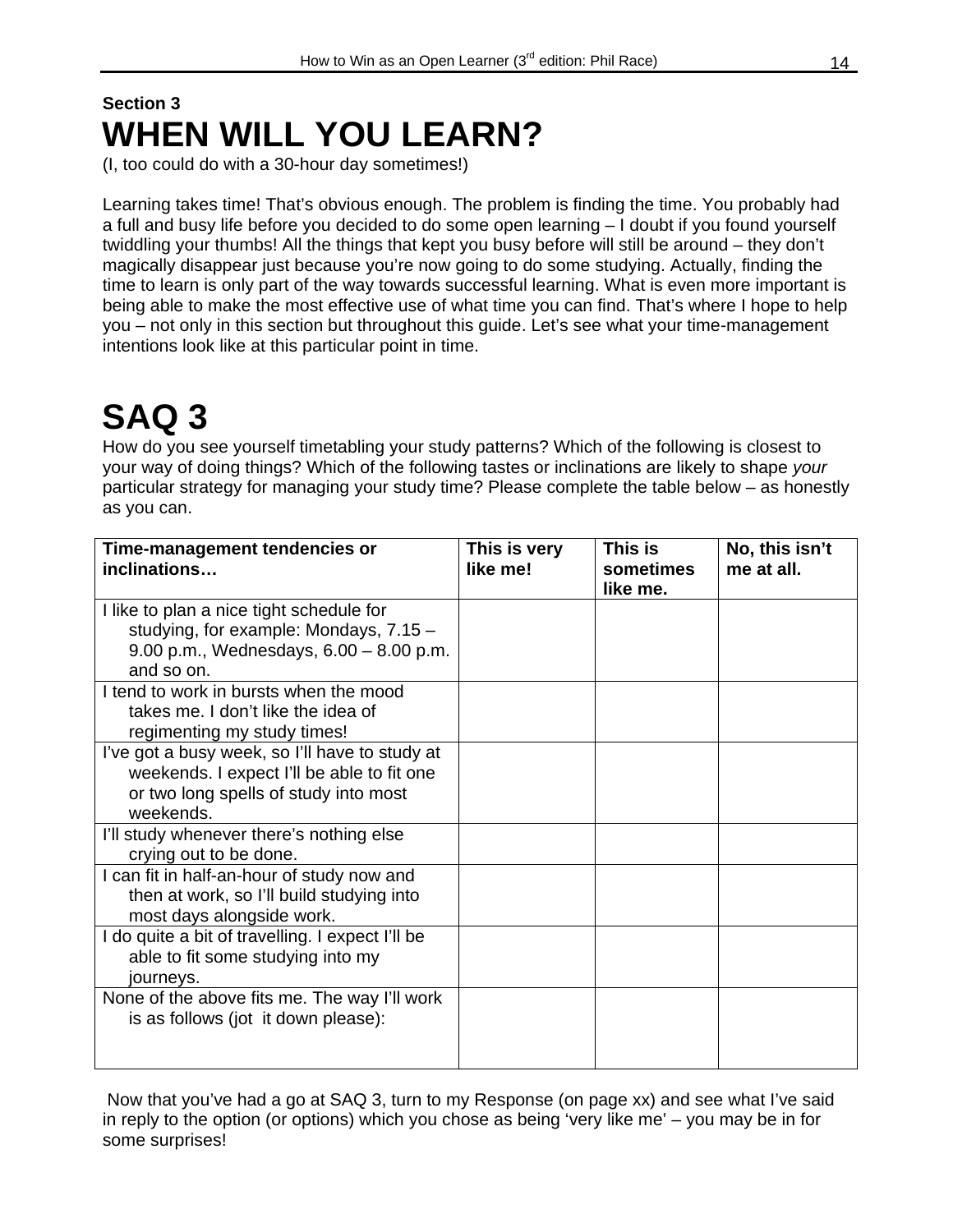#### **HOW LONG DOES IT TAKE TO DO SOME STUDYING?**

Two hours, Half a day? I prefer the answer to be in minutes! A small number of minutes in fact! It's surprising what we can learn in a very short time. It's equally surprising how little we sometimes learn, given a long spell of studying. What happens? Do you know what I mean by 'drifting'? One can sit at a desk, hour after hour, with the regular sound of pages being turned, with very little real work happening! Has this happened to you? You might as well have been enjoying yourself doing something else, rather than sitting for hours kidding yourself you were working. The danger is particularly bad when reading. Reading can so easily be a very passive activity. Enjoyable it may be, but to be *useful* it has to be made active. More of that later in this guide.

So, our minds seem to do the *real* work in quite short bursts. Perhaps about an hour may be the most that our minds can really concentrate on so demanding a task as learning something new (my mind sometimes manages about 20 minutes, unless it's something very routine that I'm doing). Our brains rebel or switch off if we try to make them concentrate for a long time. Then, putting off starting some study until a suitable two-hour spell is available is not such a splendid idea. In fact, waiting for a suitably long spell to become available is really often just an excuse to put off the moment of starting to study! There's always something useful you can do in a few minutes. True, you can't learn Einstein's theory of relativity in a few minutes, but you can always check through something you've already learned and make sure its still 'there'.

There are certainly some advantages to having a regular study routine – so long as the routine doesn't become too rigid. If it's rigid, sooner or later you'll rebel against it and then feel a sense of failure. You could feel that you haven't lived up to your expectations. To avoid this happening, your routine needs to be able to allow you to work more when you have time to spare or are particularly enthusiastic about the topic you're studying. The routine also needs to allow you to work less when you have other crises to deal with.

The key ingredient in a routine you can live with is *flexibility*. For example, you could plan half a dozen study periods in a week, with the proviso that you want, on average, to use four of them each week. When you really feel like studying, you could use all six. You could earn yourself some time off in advance when you knew next week was going to have more pressures on you and less time for study.

Remembering the shortness of our average concentration span, each study period needs to have variety built in to it. A change is as good as a rest. We'll explore the ways you can build in changes later in this guide. The study periods themselves can be kept short. A lot of short bursts of activity tend to work better than a few rather long boring ones. It's much easier to fit short spells of studying into a busy lifestyle anyway.

#### **WHAT ABOUT ALL THOSE OTHER JOBS?**

**'**No, I can't start learning today, I've simply got to do 'x' first'.

'I'll do some learning after I've got 'x' out of the way'.

Be honest, there are always going to be things you can use for the 'x'. Possibly some of these things have been waiting for a long time to get done. Sometimes they may be urgent. Suppose you had an urgent job that had to be done by tomorrow; let's say it would take two hours, for the sake of argument. Let's look at three ways of dealing with it.

- A: Do the urgent job, leave studying till another day.
- B: Do the urgent job, and fit in another half an hour of study after it's done.
- C: Do half an hour's worth of study first, and then do the urgent job.

Well, you can see what's wrong with A. It is possible to put off studying indefinitely that way!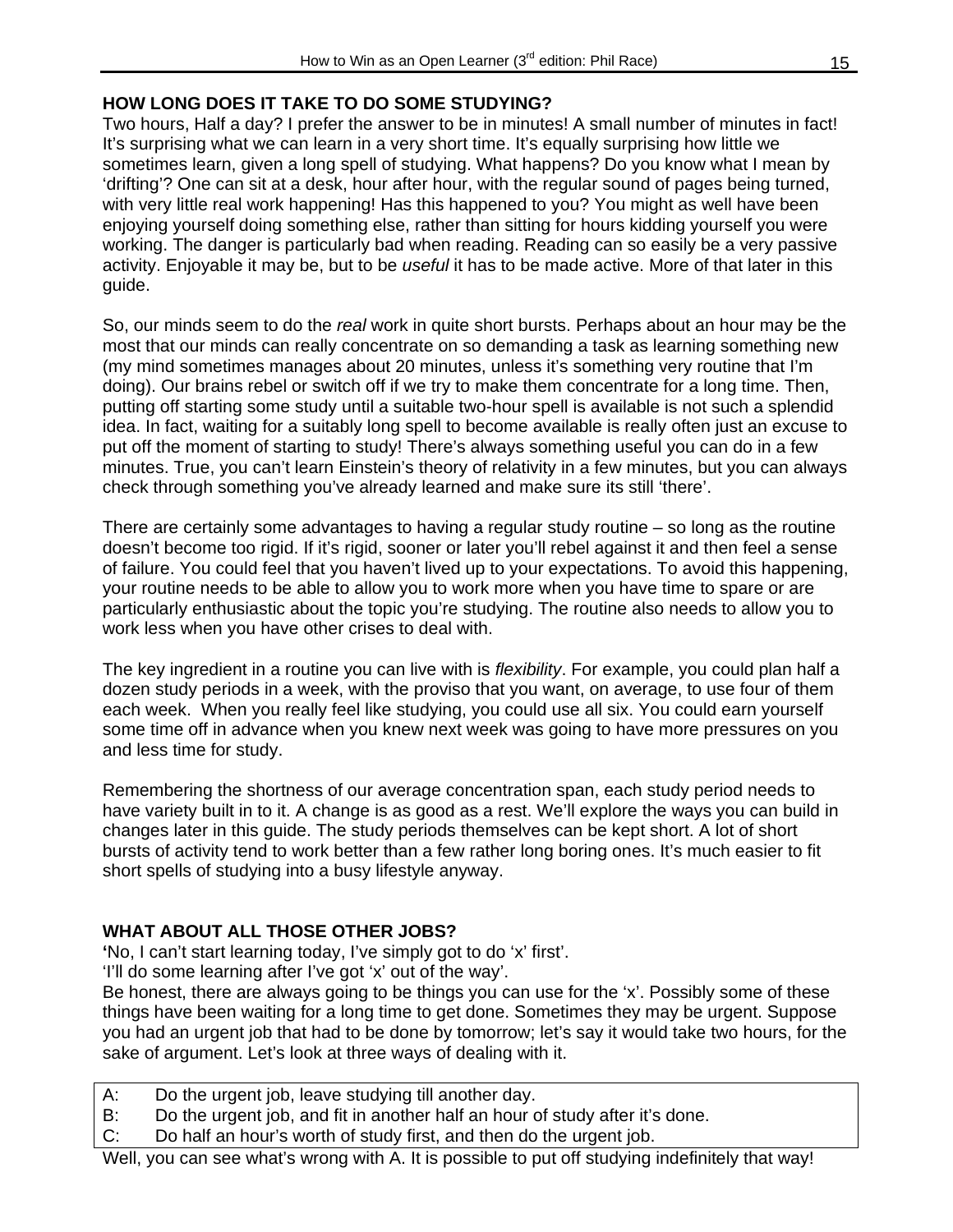B is more dangerous. What if the job takes more than two hours? Goodbye studying. Even if the urgent job gets done easily enough, will you really honour your intention to get that half hour in afterwards? You may be tired or another urgent job might have come up meanwhile!

How about C? It takes a bit of courage to postpone the urgent job for a while. But the studying *does* then get done! And what about the urgent job? Well, that gets done too – after all it has to get done by tomorrow. And you've got the advantage of studying while you're fresh, rather than when you are tired after doing the urgent job. So, a useful policy is: 'Do a bit of studying *before* whatever else you simply must do'.

It's surprising how quickly these bits of studying add up to something very worthwhile. In fact, many of the so-called urgent jobs turn out to be excuses for not starting studying! By doing the studying first, you don't let yourself be cheated by them. You actually use the urgent jobs to help you study because, before you start on each such job, you put in a bit more studying! Simple isn't it? You probably agree with me at the moment but will you put the idea into practice? The choice is yours – no one can force you. As an open learner, you're free to choose whichever way to learn (including the hard ways!) any time you wish!

#### **EVEN ODDER BITS OF TIME!**

Let me tell you a true story. When I was first at college, I had a 40 minute bus journey each way. One of my subjects was 'Chemical Kinetics'. There happened to be a good, pocket-sized textbook on that subject. Somehow, I got into the habit of letting that book live in my jacket pocket. On every journey – no, I *didn't* read the book for 40 minutes! What I did was to look at something in it for maybe a couple of minutes. Then I'd put it away again and continue reading everyone else's newspapers within eyeshot on the bus!

Anyway, after two terms came the exams. I sat down to start to learn 'Chemical Kinetics' and found that I already knew it well. I could 'think' myself up on to the top deck of the bus and see diagrams, derivations and explanations in my mind's eye. It would probably have taken me at least 30 hours to learn the subject from scratch and I'd saved myself all that time just by a couple of minutes here and there – *regularly*.

Have you any such odd bits of time? You're bound to have. The secret is to have something *with you* that you can do during those odd minutes. It doesn't have to be a book. Something written on a postcard or a folded sheet of paper would do. There's a saying, 'If you want a good job done, give it to a busy person'. Could it be that such people have mastered the art of using odd bits of time? I think so.

### **CHECKLIST OF INTENDED LEARNING OUTCOMES**

Now that we've explored the question of 'When will you learn?', how well do you now feel able to achieve the following outcomes?

| Intended learning outcomes of Section 3:                                                            | do this | this now. | I can really   I can just   I can't quite |
|-----------------------------------------------------------------------------------------------------|---------|-----------|-------------------------------------------|
| How well can you                                                                                    | now!    |           | about do $ $ do this yet!                 |
| 1. Agree that all your best reasons regarding when<br>you can't learn may have simply been excuses? |         |           |                                           |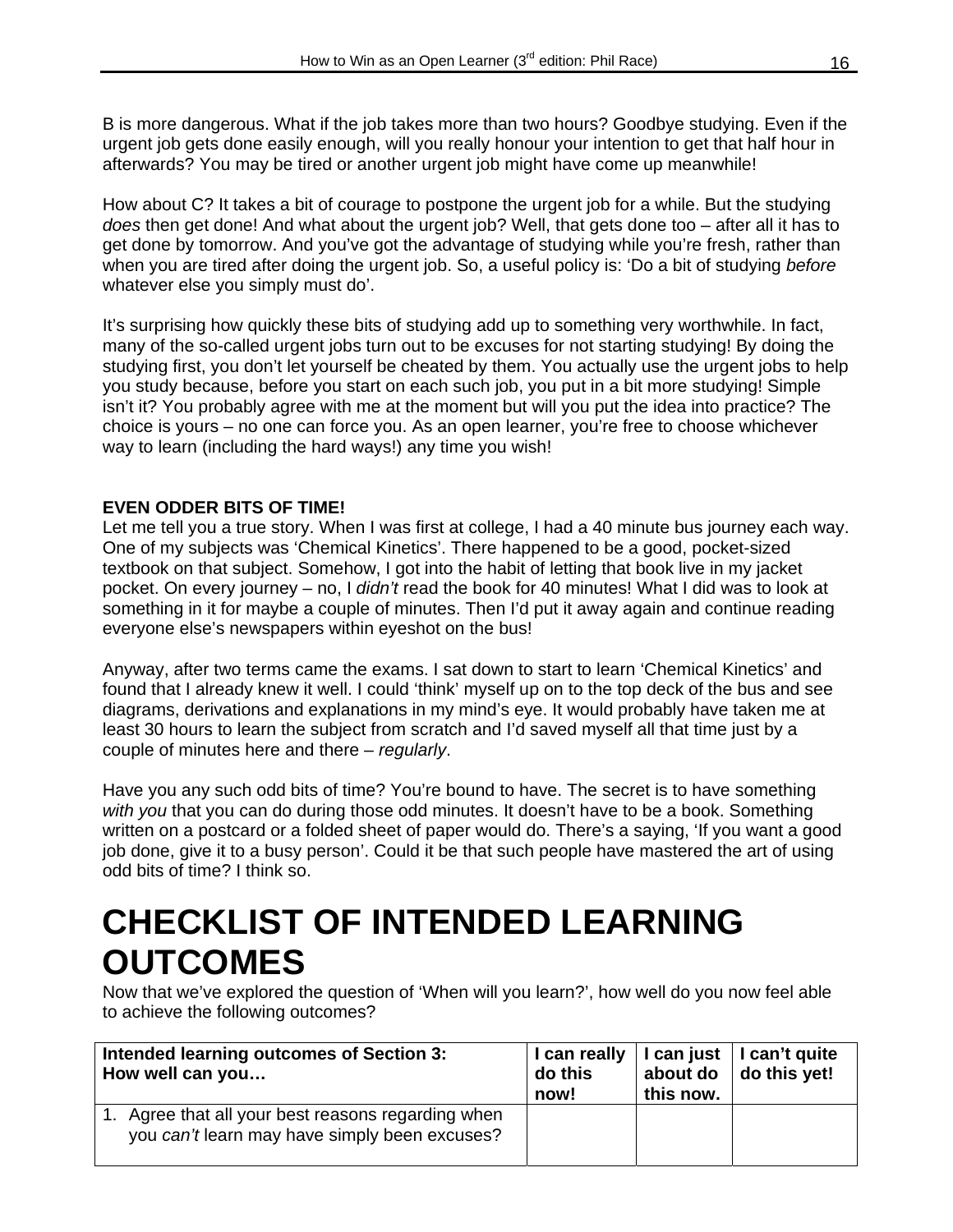| 2. Adopt a studying regime that matches your<br>personality - one you can stick to?                                                                                                           |  |  |
|-----------------------------------------------------------------------------------------------------------------------------------------------------------------------------------------------|--|--|
| 3. Maximise the usefulness of odd bits of time?                                                                                                                                               |  |  |
| 4. Realise that the real question isn't 'Am I studying<br>for long enough?' but is 'Am I doing sufficient<br>useful work?'. (In Section 5 we'll explore how you<br>can answer this question). |  |  |

### **ACTIVITY 3**

This Activity is in three stages. If you don't start it, you won't finish it, so first of all *decide* to start it now!

- 1. Set yourself a target for the total number of study hours which you intend to put in, for the week beginning *now.* No, next week won't do! Jot this number down below: .
- 2. Prepare yourself a sheet of paper to log in times actually spent studying in the week beginning now. Don't include any time you indulge in, just *thinking* about starting to do some studying – stick to the actual times you spend studying.
- 3. After your week is up, check how well it worked, and record your answers to the following questions in the table below.

| Questions:                                                                                                               | <b>Yes</b> | <b>No</b> | Don't<br>know! |
|--------------------------------------------------------------------------------------------------------------------------|------------|-----------|----------------|
| Was my target a realistic one?                                                                                           |            |           |                |
| Did I meet this target?                                                                                                  |            |           |                |
| Did I actually exceed my target?                                                                                         |            |           |                |
| Did the fact I was logging my studying time actually help<br>me to do more studying than I otherwise might have<br>done? |            |           |                |
| Will it be useful for me to continue to log my time spent<br>studying?                                                   |            |           |                |
| What else have I learned about myself from this<br>experiment?                                                           |            |           |                |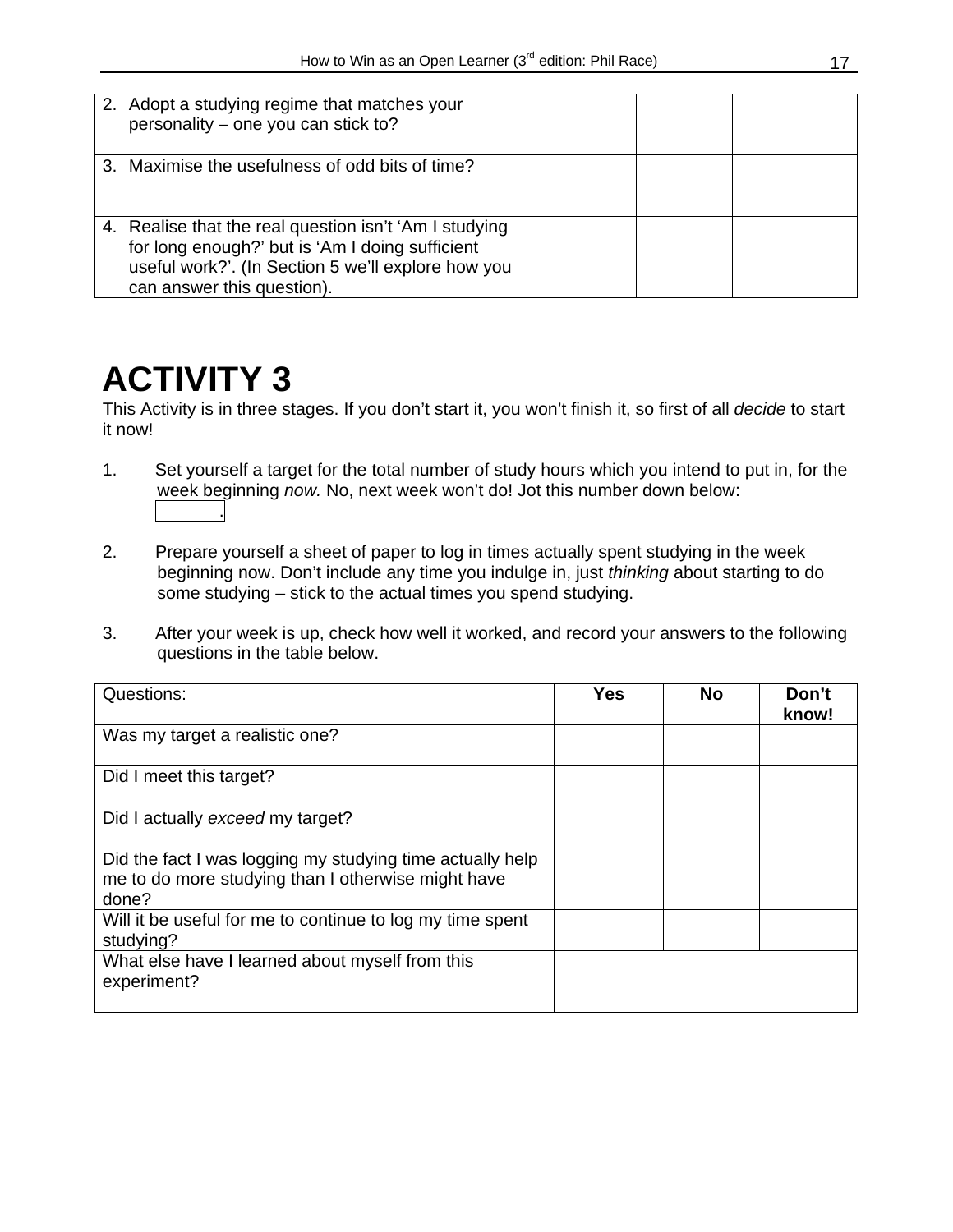### **Section 4 WHERE WILL YOU DO YOUR STUDYING?**

(Have you already got yourself an executive-style study?)

I often ask college-based students 'where will you do your studying?'. After all, even on a fulltime college course, not much of the real learning happens during class time. Students still need to do a lot of work on their own. If I ask the question of a large group of students, you can bet that their answers will be roughly like this: some will say 'in my study-bedroom'; others will say 'in the library'; many will say 'at home, on the dining room table'; some will say 'wherever I can'.

Now, you're an open learner. You may not have the sort of study-bedroom that some college students have (those, that is, who are lucky enough to get in to halls of residence). You probably won't have the same sort of access to a library. At least, it could be difficult to carry all your learning materials in and out of your local library any time you choose. So, Let's see how you're fixed regarding where you'll be studying.

If you're doing your open learning online, you will also need to make sure that some of your study time is beside a computer which is networked to your learning materials, and perhaps to tutor support, or assessment provision. In other words, you can't just learn anywhere at all – or at least you can't do *everything* anywhere.

### **SAQ 4**

Which of the following is nearest to your situation regarding where you'll be doing most of your learning? Look through the following options, and decide which are closest to your position. Then look through my responses to these particular options.

| Where will you do your studying?                                                                                        |                                      |                                        |                               |  |  |  |
|-------------------------------------------------------------------------------------------------------------------------|--------------------------------------|----------------------------------------|-------------------------------|--|--|--|
| <b>Options</b>                                                                                                          | This is very<br>like my<br>situation | This is partly<br>like my<br>situation | This isn't<br>my<br>situation |  |  |  |
| 1. I'll have to sort out a suitable study area at<br>home.                                                              |                                      |                                        |                               |  |  |  |
| 2. I've no problem, I've already got a good place<br>for studying at home.                                              |                                      |                                        |                               |  |  |  |
| 3. I'll have to go out to study, maybe to a library<br>or some such place.                                              |                                      |                                        |                               |  |  |  |
| 4. I'll be doing much of my studying at work,<br>where I have a suitable place.                                         |                                      |                                        |                               |  |  |  |
| 5. I've got a garden shed! Are you suggesting<br>that I turn this into a study?                                         |                                      |                                        |                               |  |  |  |
| 6. I'm an online learner, so most of my learning<br>will have to be done at a computer - whether<br>at home or at work. |                                      |                                        |                               |  |  |  |
| 7. Help! I really don't know where I'm going to<br>find space to do my learning.                                        |                                      |                                        |                               |  |  |  |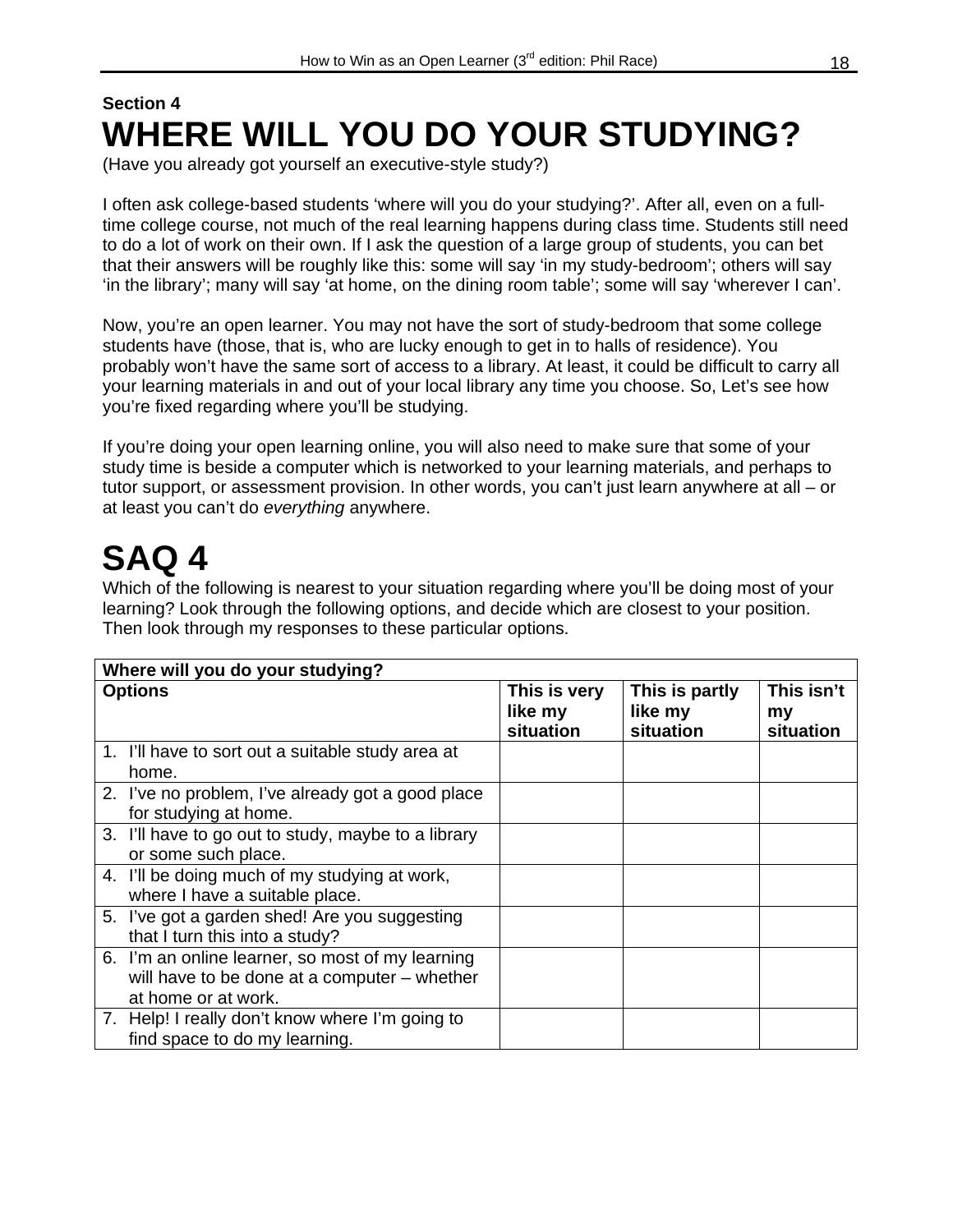#### **GETTING STARTED!**

Suppose you have somewhere to study (it doesn't matter where for the moment). Imagine you've just arrived at your desk or table and you're going to do some studying - Let's say for an hour or so. How do you start? Let's get one thing straight – if you don't actually *start,* you certainly won't finish.

How do *you* get yourself started? Perhaps you tidy up the table a bit first. Then maybe you get together all the learning materials you may be using, and pens and paper. Maybe you'll need a calculator or some drawing instruments, so out they come. Then, perhaps, you get a cup of coffee on to the front right-hand corner of your desk, to sustain you during your efforts. Maybe next, you put turn on a radio or CD player on the back of the desk and get a suitable background sound going, or put your headphones on and get your portable system going. You'll need oxygen during your studies, so perhaps you open the window a bit. Then, because the air coming in is rather cool, you adjust the heating. On your way back to the desk, you notice that you haven't cleaned your shoes for a few weeks and rectify that.

See what I'm getting at? Have you caught yourself spending ages rearranging your learning environment before getting down to some real work? Believe me, I've caught myself. I can assure you it is perfectly possible to postpone the real work for a whole hour – a whole day – a whole week – possibly a lifetime! I now call all the distractions 'AWAS' – standing for 'Advanced Work Avoidance Strategies'! What's *your* favourite AWAS? Are you still going to be taken for a ride by it now that you've diagnosed it?

Why do we do things like this? Is it because we have to get our minds 'in gear' ready for that dreaded moment of actually starting work? Partly, but I think we sort out the bits and pieces because all these other activities are *easier* than actually doing some work. They are *excuses* for not starting – not reasons.

I now try to do as follows. Even if my desk is cluttered (it usually is),I push back the clutter to make enough room for what I'm about to read. We can only read one thing at a time. I make room for the paper I'm going to write on, pick up a pen and start! Or more often these days I open a new document on my wordprocessor, and type in 'First rough draft' at the top of the page. I'll then keep working for maybe ten minutes or so. If I stop and think whether it's still urgent to tidy up the desk – usually it isn't. Usually I'm by now absorbed with what I'm doing. Even when I do decide to tidy up the desk, the things I've been working with for the ten minutes will be going through my mind. We all need time to ponder things. No one can concentrate for long periods. So now and then I take a few minutes off and tidy up, get the coffee, choose the CD, adjust the heating and so on.

#### **SO WHERE IS THE BEST PLACE TO STUDY?**

Think back to my responses to the options you thought about in SAQ 4. I made cautionary comments about most kinds of places for studying. There's an even more important danger.

Imagine you have got an excellent place (home, work, wherever) - somewhere that really suits you. You study efficiently there. What happens when you're *not* there? Do you use the fact that you're not in your ideal place as a reason not to bother trying to study? "I'll wait till I get back to where I can really make progress" you might say (or pretend). Is that a reason? It's an excuse.

My advice is to become able to do a bit of studying almost wherever you are. And as I said about online learning, the best online learners are really good at offline learning too. Make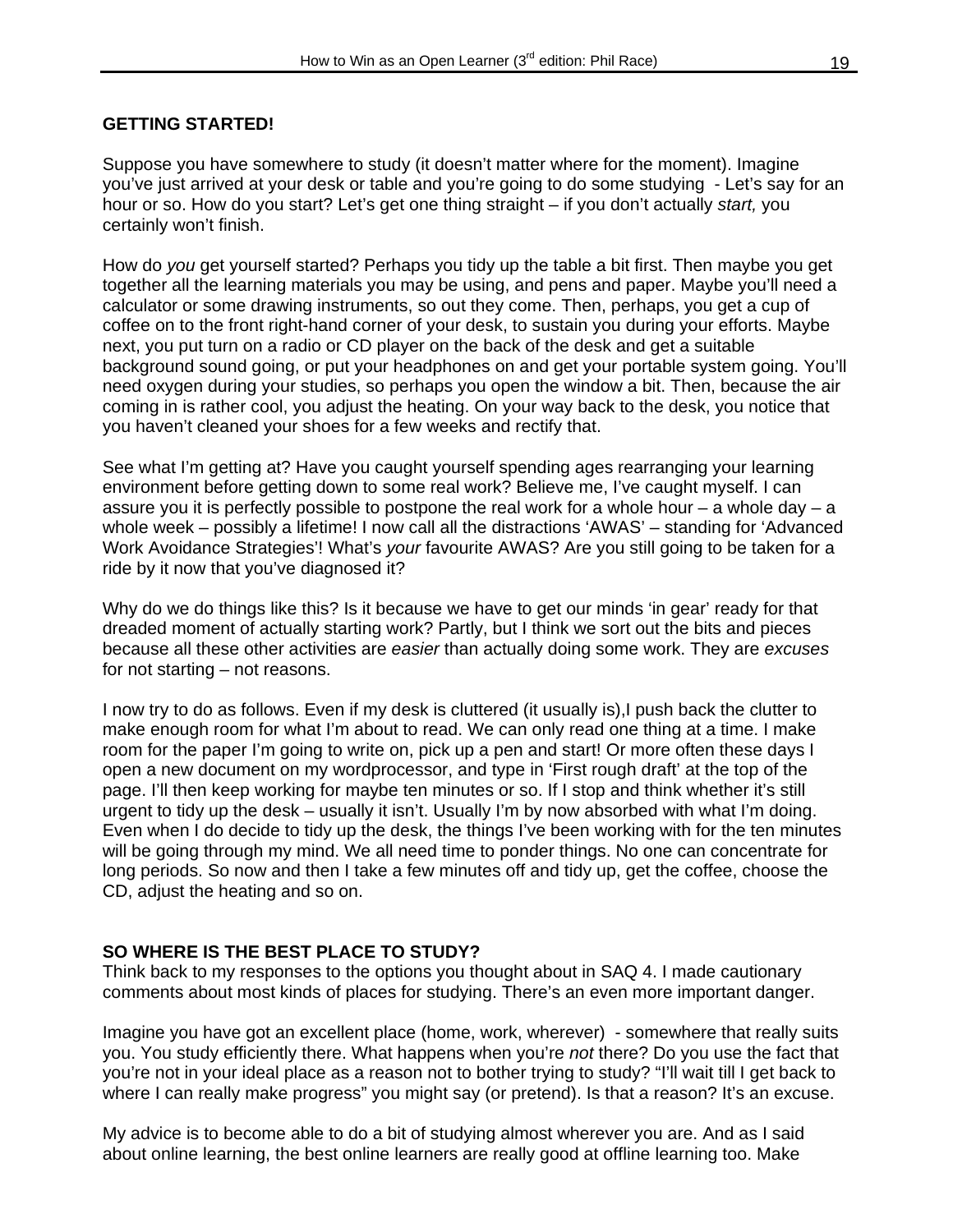studying a real part of your whole life, not just something that happens in a particular room. That said, there are advantages in having a 'safe' area for studying – an area that family and friends will recognise as a "please don't disturb me here" place.

Am I suggesting that you carry around all your learning materials with you all over the place? No I'm not. All you need with you is a little something related to your studies. Later in this guide we'll go into what the 'something' can be. You'll find that there are many possibilities. The more you can make the 'something' to be small and pocket-able, the more likely it is that you'll use it during those odd few minutes. You'll become more able to do useful little bits of studying even in the oddest places!

#### **WORKING IN ODD PLACES!**

Let's imagine there's one vital bit of information you really have to learn well. It may only take five minutes to do it. Suppose it's night and it's raining outside. Imagine you do this (don't do it, just think about it!): pick up an umbrella, go outside with the bit you're going to learn, spend five minutes learning it, then come back in (never mind the neighbours!). Now my guess is that you'd remember that bit of learning very efficiently. Simply because you'd done something so different, it would stick in your mind.

That might have been an extreme example, but do you see the principle involved? It's to do with 'association'. If you can 'hook up' the thing you're wanting to remember to something else memorable, it's much easier to recall the thing concerned. Obviously I'm not suggesting that you do all of your learning in unusual places. But, if you have something with you and a few spare minutes, there's no reason for not doing a bit wherever you are, when the mood takes you. If you didn't have something with you, you wouldn't have the choice of doing a bit. In fact, then you'd have a reason for *not* doing anything? No, an *excuse!* 

### **CHECKLIST OF INTENDED LEARNING OUTCOMES**

Now that we've explored the question of 'Where will you do your studying?', have you abandoned the search for a learner's paradise? How well do you now feel able to achieve the following outcomes?

| Intended learning outcomes of Section 4:<br>How well do you now feel you can   | I can really<br>do this<br>now! | I can just<br>about do<br>this now. | I can't quite<br>do this yet! |
|--------------------------------------------------------------------------------|---------------------------------|-------------------------------------|-------------------------------|
| 1. Make the most of the various learning<br>environments available to you?     |                                 |                                     |                               |
| 2. Explore what can be done with 'unlikely' learning<br>environments?          |                                 |                                     |                               |
| 3. Start learning straight away, rather than do a lot of<br>sorting out first? |                                 |                                     |                               |
| 4. If you're an online learner, become an offline<br>learner too?              |                                 |                                     |                               |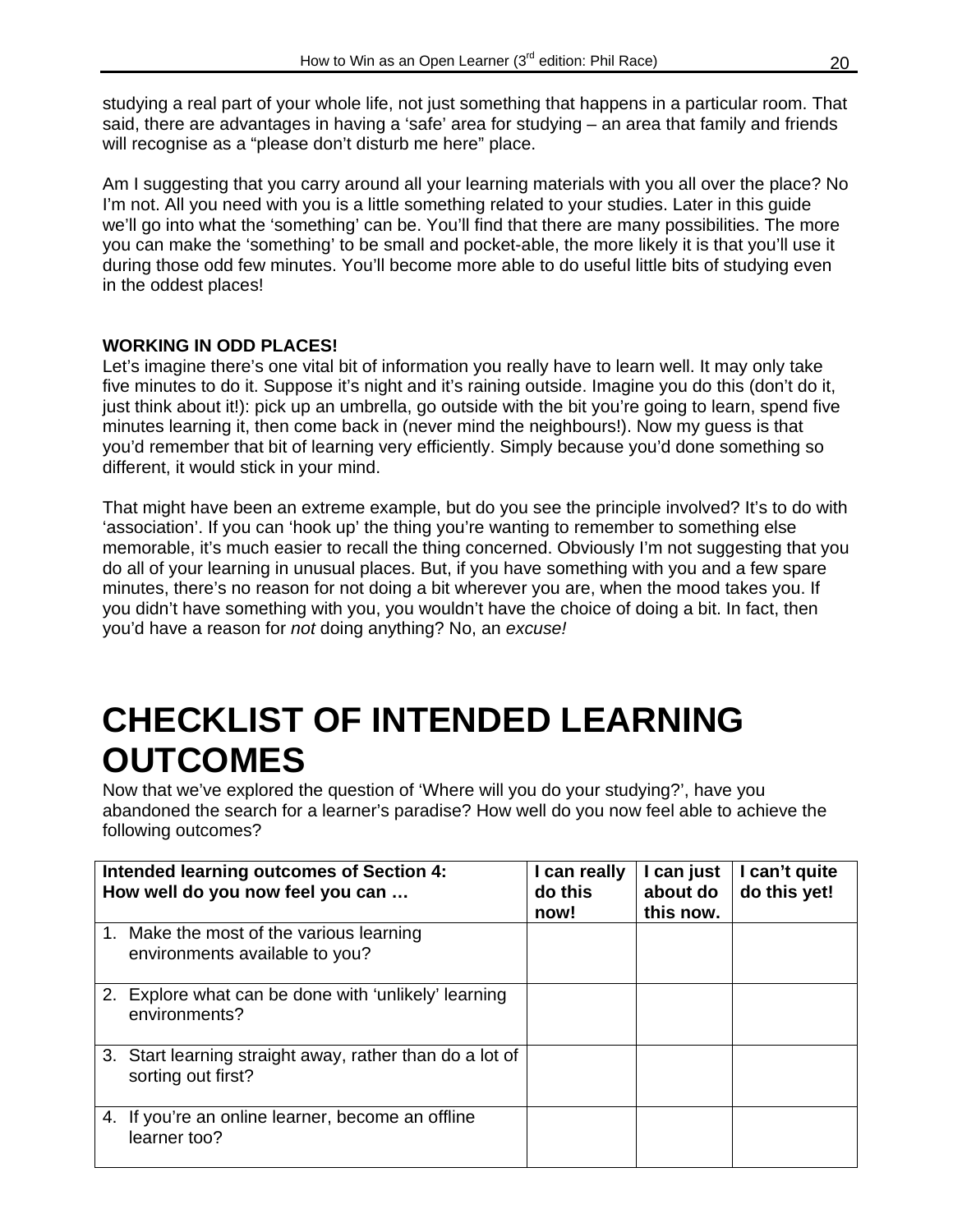| 5. Blend your studies into the whole of your lifestyle,<br>rather than confining them to a 'tidy corner' of<br>your life? |  |  |  |
|---------------------------------------------------------------------------------------------------------------------------|--|--|--|
|---------------------------------------------------------------------------------------------------------------------------|--|--|--|

## **ACTIVITY 4**

- (1) Make a plan to study for let's say a quarter of an hour in each of three places you've not used before for studying. Stick to your plan and see how it goes in the three places.
- (2) After a week or two, spend five minutes just thinking back to what you learned in those three places. Decide for yourself whether any or all of the different environments helped you to remember what you learned on those three occasions. Which worked best, and why?
- (3) (Optional!) If you happen to be in a position to observe a friend or colleague studying (no matter what), see whether he or she wastes the time 'sorting out the bits and pieces' before really getting started. If so, tell the person concerned about it – or decide you'd better not mention it! (No one likes being found out!)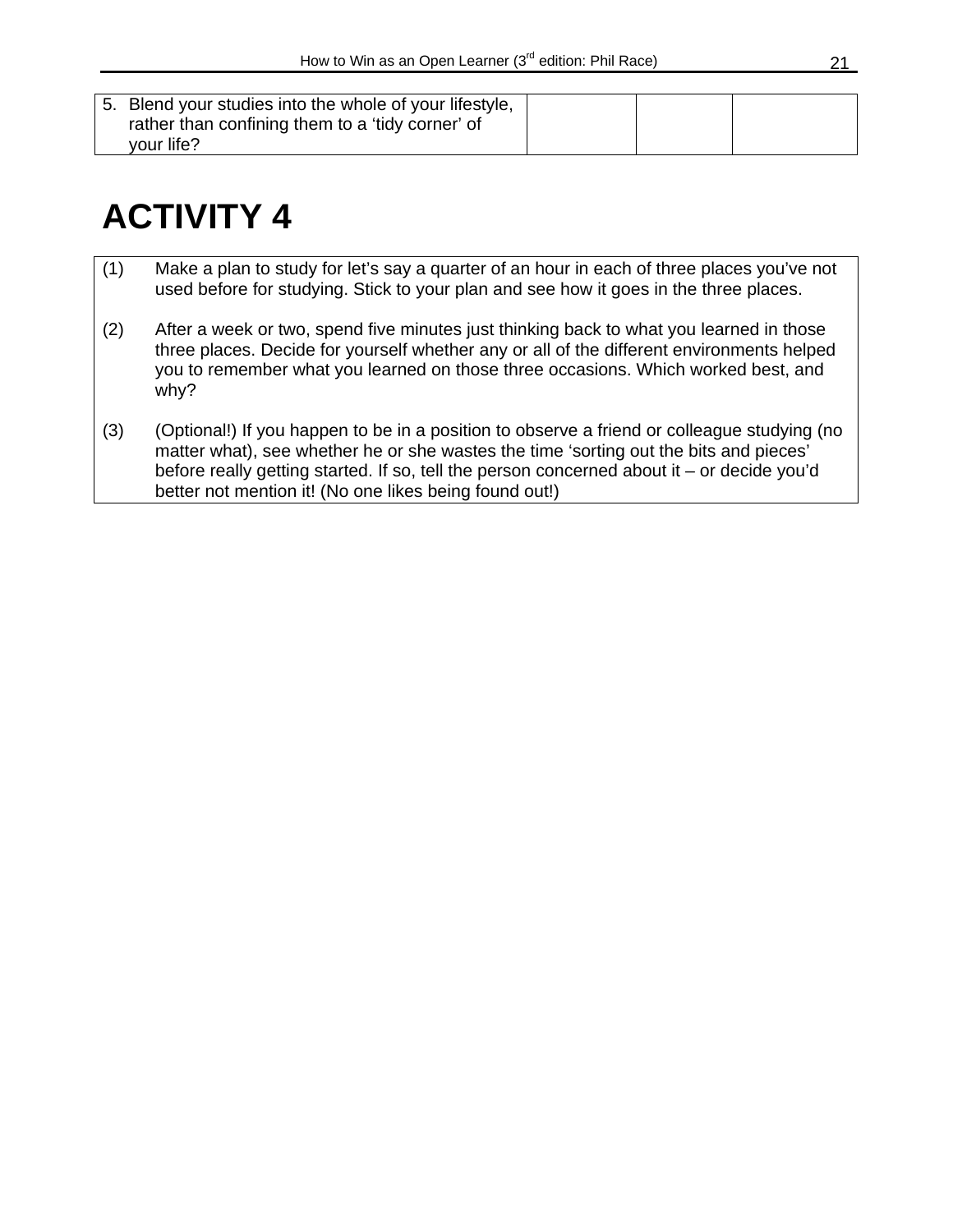### **Section 5 HOW WILL YOU MAKE YOUR STUDYING REALLY EFFICIENT?**

('Enjoyment got through studying is proportional to the square of your efficiency' – Phil's First Law!)

We've already noticed that it's possible to sit at a desk (or anywhere else) trying to learn, even pretending to learn. It's possible to have been trying for hours and for nothing much to have happened in your head. We're now going to find ways of stopping such wastage of your time. We'll look at ways of getting things to stay in your head.

Is your memory not what you'd like it to be? Try this. Think of a meal you had yesterday – say the main one of the day. Suppose I asked you to write down *everything* about that meal. Think about it for one minute now (don't write it but do stop for that minute and think).

What went through your mind? You could have thought in that minute of all sorts of things. For example, you may well still have in your mind the answers to most of the following questions – and many more.

- What did you eat?
- Was it good or not?
- Was it hot or cold?
- What colours were the food?
- Where were you eating it?
- Who else was there?
- What did you say?
- What did other people say?
- What did you think of what they said?
- What was on your mind as you ate?
- What were you going to do next?
- $\ldots$  and so on,

Now, I bet if you wrote all this down, you could have filled several pages. And no one told you to remember all this, yet you did. Your memory is all right, isn't it? Perhaps the way you use it can be polished up. We'll see what we can do soon. But what am I getting at, in this Section, by the word 'efficient'? See what you think.

### **SAQ 5**

**Rate each of the following options in terms which you think are good indicators of studying really efficiently.** 

| <b>Option</b>                                         | Always a<br>good<br>indicator | Often a<br>good<br>indicator | <b>Sometimes</b><br>a good<br>indicator | Seldom a<br>good<br>indicator |
|-------------------------------------------------------|-------------------------------|------------------------------|-----------------------------------------|-------------------------------|
| Knowing that I'm spending plenty of<br>time studying. |                               |                              |                                         |                               |
| Having made lots of notes as I<br>studied the topic.  |                               |                              |                                         |                               |
| Having the feeling that I know the                    |                               |                              |                                         |                               |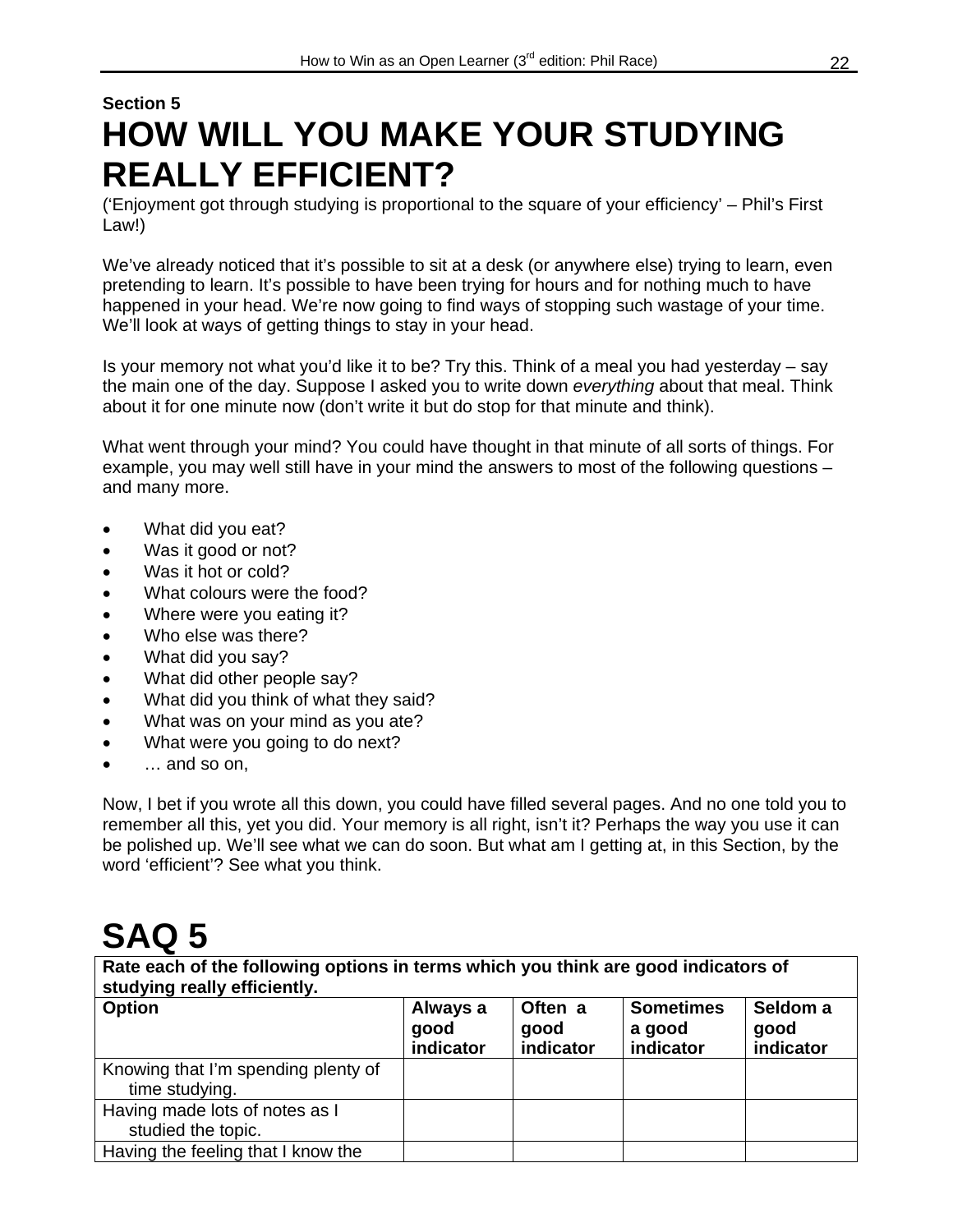| subject well after I've studied it for<br>a while.                                                                           |  |  |
|------------------------------------------------------------------------------------------------------------------------------|--|--|
| Having tested myself out by doing<br>plenty of practice at answering<br>questions on each subject as I<br>study it.          |  |  |
| Continuing to check out that I can<br>achieve the intended learning<br>outcomes associated with each<br>element of studying. |  |  |

#### **KEEPING YOURSELF ACTIVE**

The thing to avoid is wasting time in being 'passive' when studying. There are several things you can do to keep active. To be active you've got to keep getting yourself into 'decisionmaking' mode – when making decisions you can't really remain passive. Let's explore some ways of doing this.

#### **Becoming able to answer questions**

Your learning materials probably contain lots of questions for you to try yourself out on. They may be called 'Self Assessment Questions' or 'SAQs'. (Notice that mine in this guide are concerned with self *analysis,* in other words questions that give you a chance of exploring your own study habits and attitudes; they are still, of course, self-assessment questions at the same time).

Where your materials contain SAQs, or whatever your material designers choose to call them, there should be *responses* for you to look at after doing the question, so you can see how you did. If you're learning online, you may get responses right there on your computer screen every time you have a go at answering a question – for example when you select an option from a multiple-choice question. Such responses may help you to spot common mistakes and give you ideas about avoiding them.

Now, every time you meet an SAQ, you have several choices. These include:

Doing exactly what the question asks you to, then looking at the answer or response given in the materials, and *deciding* how well you did what the question asked you to do. *Thinking* how you would answer the question (without actually *doing* it) then turning to the response to see if your thoughts had been on the right lines.

Skipping the question and reading on (this is tempting, especially if you're dying to find out what's coming next).

Now look back at those three choices (and there are more I've not mentioned) and look for the only good choice. Yes, it's the first one. It takes a bit of discipline but it's worth it. Choice number 2 really isn't as good because you won't *remember* what you were thinking (be it right or wrong) for very long after you've looked at the response. For example, you may have been thinking wrongly and as soon as you see the response you say to yourself 'of course, now I see'. But you'll not remember the wrong thinking to avoid in future for nearly as long as if you'd committed yourself and checked your own answer against the response given in the materials. Choice number 3 is all tooeasy but if you make that choice, you're deciding to be passive rather than active. You'd miss out on all the practice the designers of the learning materials carefully built in for you.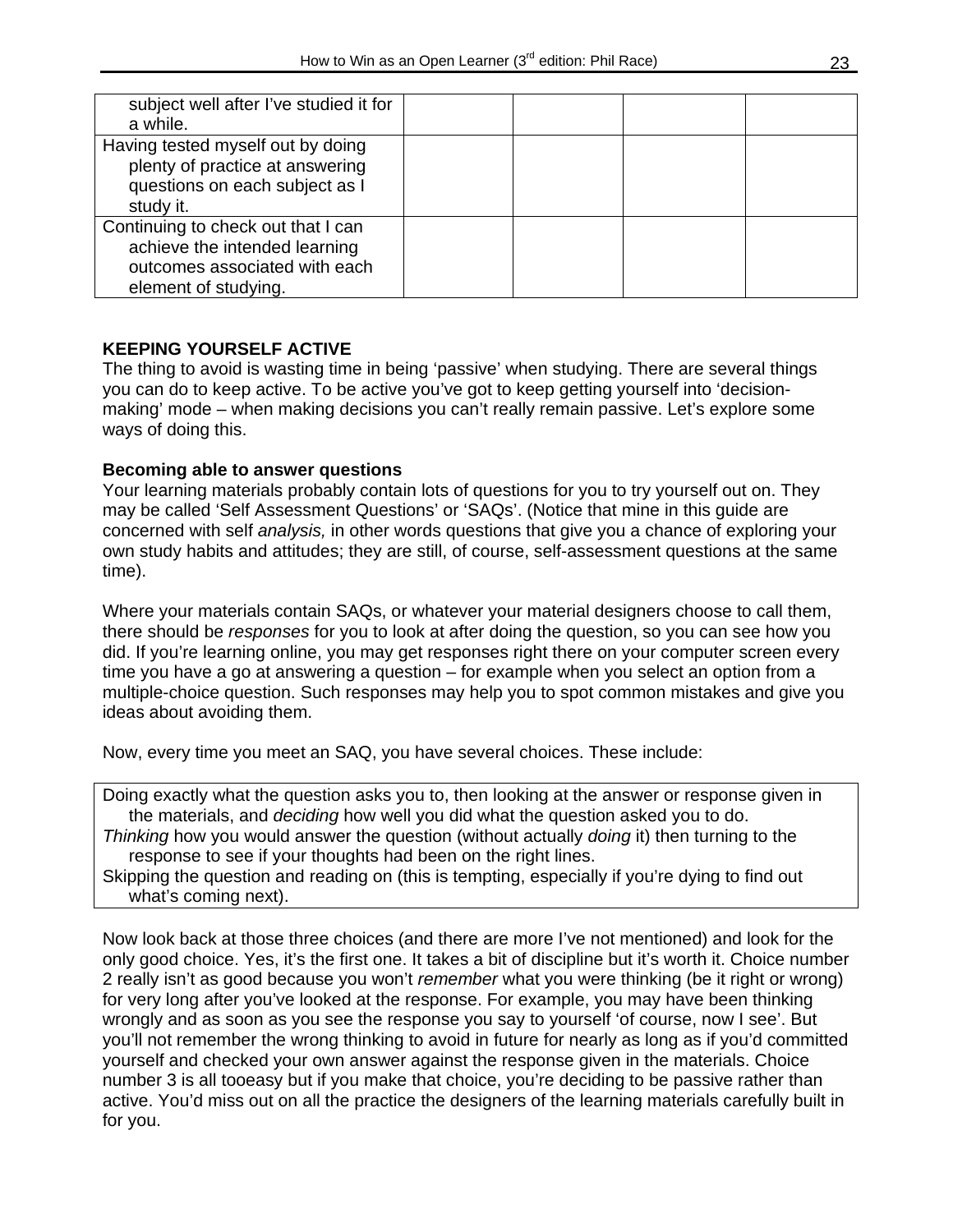"But if I *know* that my answer is right, why bother writing it down or checking with the response?" you may be asking. It's still worth the short time it would take to put down your answer in writing, it's useful practice. You may know something in an exam, but you've still got to express it on paper before you get any credit for it.

To sum up on SAQs and suchlike, it's worth treating them seriously and not depriving yourself of the practice they give you. Also, it's worth using them as periodic revision tests, to see if any of the things you could do have 'slipped'. It's very useful indeed to discover just which bits are prone to slip because then (and only then) you can do something about them and you can practice with them. You can't put right something you've forgotten until you find out that you have indeed forgotten it!

#### **Build your own question bank**

Imagine you had a collection of all the questions that you could possibly have to answer to prove that you knew a topic. Imagine next that you'd practised with this collection till you could answer the lot! Well you'd know the topic of course. And you'd know that you knew the topic. What's more, you'd be able to prove to anyone (yourself, an examiner, anyone at all) that you knew it. Let's call this collection of questions a *question bank*. Any exam question (past or future) would be contained in the collection. That doesn't mean the question bank is a huge collection of exam questions. It's a collection of all the little questions that make up such bigger questions. It's all the things you need to become able to *do, make, draw, describe, explain….* All those active words again.

The questions in your question bank should be short and direct. It only takes seconds to write one. How do you decide what questions to write? You'll soon develop the skill if you do as follows. Think for a minute about the following question (recite it a few times if you like).

#### **"What am I expected to become able to do?"**

This is the most important question to have in your mind all the time you're studying. But rather than write down answers to this question, write *short, sharp questions* for yourself to practice on. Suppose you've been studying a couple of pages of learning material. Ask yourself that question –What am I expected to become able to do? – about the material, and turn your replies into a set of short questions. It could look something like this – I'm using nonsense words to give you the flavour of what you can do with the real words from your subject area.

- What's a centribagel?
- Define the word 'flobbered'.
- Describe a Venetian Twist.
- List 5 features of a left-handed tabulator.
- State Oakwood's Law
- How many sheets of paper make a Treatise?
- Why does fermantosis happen?
- When does mesopraxis happen?
- How does a perfocular work?

The variety of these little questions is endless. But, if you can answer them all, you know the topic – and you know you know it. You can show you know it, by answering the questions. You can prove that you know it. This is not just a nice feeling – it's a *deserved* good feeling.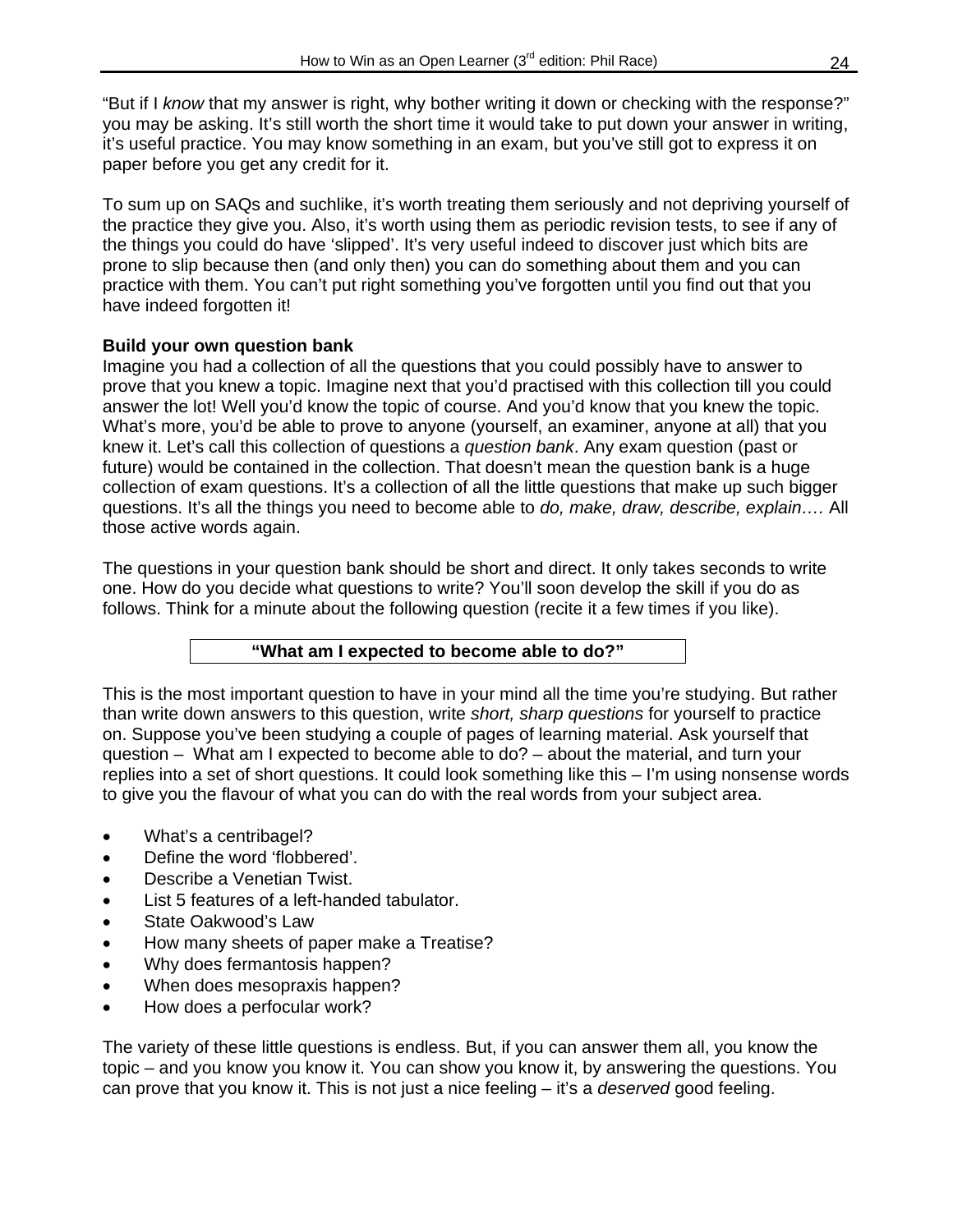#### **Matching your question bank to the intended learning outcomes**

Let's go back again to the big question (*what am I expected to become able to do?)* and look more closely at just one word in it, the word *expected*. That's important. You could, of course, write yourself little questions on things no one expected you to become able to do. There's no point doing that. So when you can tell that there's no need for you to do something, you don't include the question on that something in your question bank. This could happen when your learning materials are just setting the scene, giving background information, or going into details that no one would need to remember word-for-word or number-for-number, and so on.

But help is usually at hand. Most open learning programmes have statements of 'intended learning outcomes'. It's worth searching for these – and asking for them if you can't find them. The intended learning outcomes should give you really useful clues as to what's worth addressing in your question bank, and what to leave out.

And make good use of any other clues to what you really need to become able to do. Such clues come from the questions in tutor-marked assignments, past exam questions, worked solutions in your learning materials, and anything else which alerts you to what's sooner or later likely to be expected of you.

#### **Staying in decision-making mode**

When you're studying really efficiently, everything is geared to the three main decisions you're making:

- 1. Is this little bit of material important enough to write a question bank entry about? If so:
- 2. *What am I expected to become able to do with it?* Then:
- 3. How best can I turn what I am expected to become able to do into questions for me to practise on?

'All this decision making!' you may be saying. But they're actually quite easy decisions in practice and they keep you active. What's even more important is that you get something to show for your efforts. That list of questions you build up as you study is a *learning tool*. It's something you can practice with. It's something you can use to measure how well you're doing. And you can use it whenever you choose. It's particularly useful to use such learning tools when you're doing purposeful revision – preparing for a test or an exam.

Your question bank can be portable. It can be one of those 'somethings' I mentioned in the last section, which you can carry around with you. Suppose you write your sets of short questions on cards or in a pocket notebook. You can take a card (or a page) wherever you go. At any moment you can quickly look at each question in turn and decide whether you can still answer it. You can maybe tick it if you know you can answer it. So what do you gain? A lot. You can quickly think through a lot of things you can still do (a lot quicker than reading the original learning material sections).

But more important, you can find out which bits you can't do at the moment. You know now what will need a bit more practice or what needs looking up in more detail. And the question bank is intact, a tool ready for you to use again and again. You can continue to add to it every time you recognise something else you may be expected to become able to do.

Tools that aren't used go rusty. So make sure that you do use your question bank – it only takes minutes to go through a bit of it, checking. Whenever you work with it, whether adding to it as you study or practising with it, you can rest assured you'll automatically be learning actively because you'll be keeping yourself in decision-making mode. How much more efficient this sort of approach is compared to just passively reading.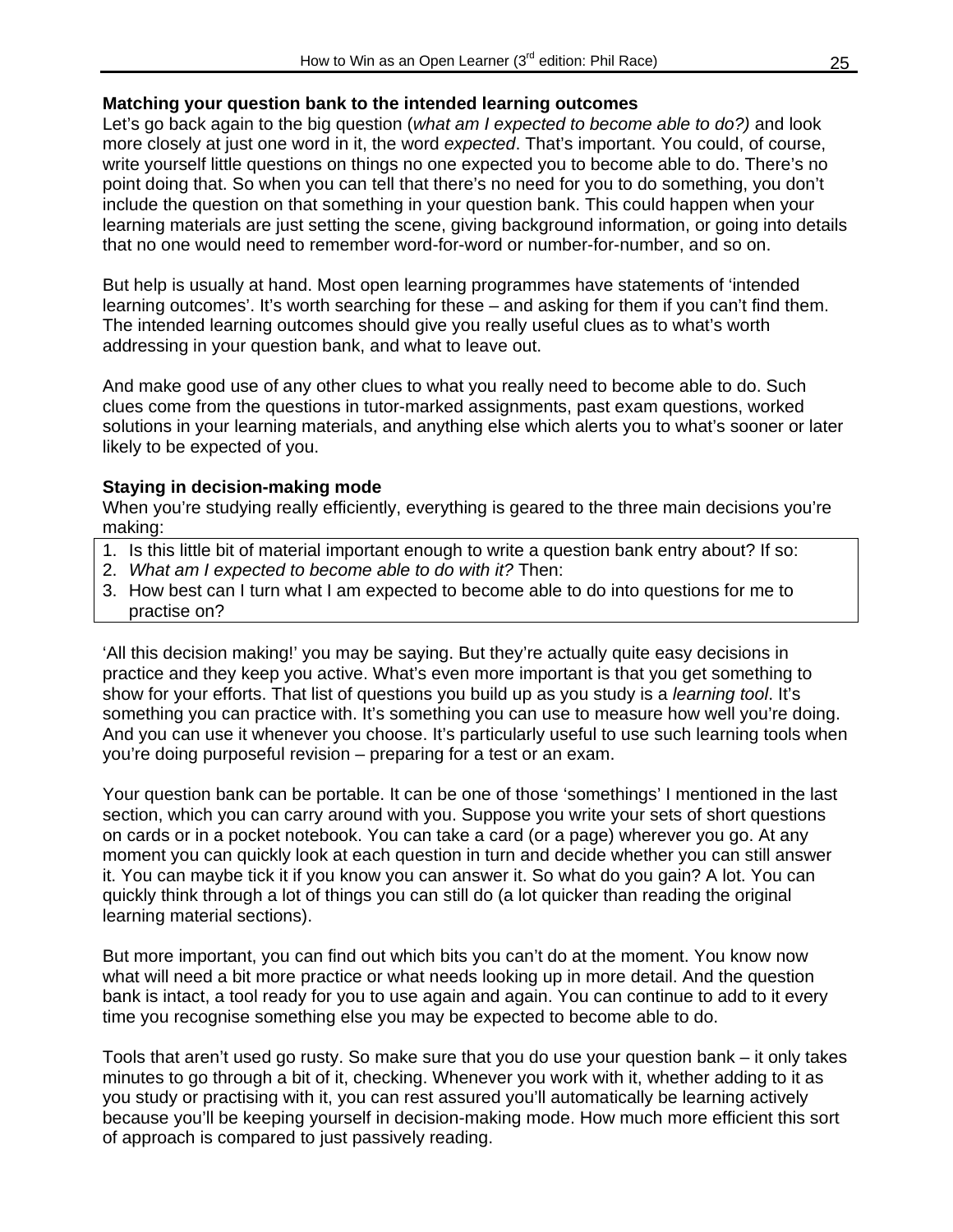#### **More learning tools – summaries**

We've spent quite some time on that first sort of learning tool, the question bank. But there's another kind of useful activity I'd like you to think about. I'll get straight to the point this time: it's *making summaries*. Suppose you spend 15 minutes making a summary of all the main points in a few pages of material. Once again, you are being active. Again you're making decisions all the time. You're judging what's important. You're judging what is mere background detail (and, of course, deliberately missing out unimportant things when you make your summary).

What uses can summaries have? They too are *learning tools*. They're something tangible to show for your efforts. They're compact and concise, so you can carry them around with you. You can use them to revise main points. You can spend the odd five minutes here and there refreshing your grasp of something by thinking through your summary. You can use your summary to help you with those question bank questions that have slipped. If you're an online learner, you can carry your summaries around with you and practise with them when you're offline – anywhere at all, not just near a computer.

### **CHECKLIST OF INTENDED LEARNING OUTCOMES**

| Intended learning outcomes of Section 5:<br>How that we've explored some aspect of making<br>your studying really efficient, how well do you<br>feel you can                                                                      | I can really<br>do this<br>now! | I can just<br>about do<br>this now. | I can't quite<br>do this yet! |
|-----------------------------------------------------------------------------------------------------------------------------------------------------------------------------------------------------------------------------------|---------------------------------|-------------------------------------|-------------------------------|
| 1. Accept and believe that working efficiently is far<br>more important than simply spending a lot of<br>hours studying. It may mean you can get a lot<br>more done in a much shorter number of hours.                            |                                 |                                     |                               |
| 2. Recognise that efficiency is best measured by<br>how well you become able to answer questions.                                                                                                                                 |                                 |                                     |                               |
| 3. Improve your efficiency and speed by building into<br>your study strategy plenty of practice at<br>answering questions, including self-assessment<br>questions (or whatever they're called) in your own<br>learning materials. |                                 |                                     |                               |
| 4. Make good use of the intended learning outcomes<br>of your learning materials, to help you to focus<br>upon what's really important.                                                                                           |                                 |                                     |                               |
| 5. Make your own question bank as a learning tool<br>to provide you with the means to find out at any<br>time how your studying is progressing.                                                                                   |                                 |                                     |                               |
| 6. Make summaries as you study, to give you a<br>further learning tool to help you consolidate what<br>you're learning.                                                                                                           |                                 |                                     |                               |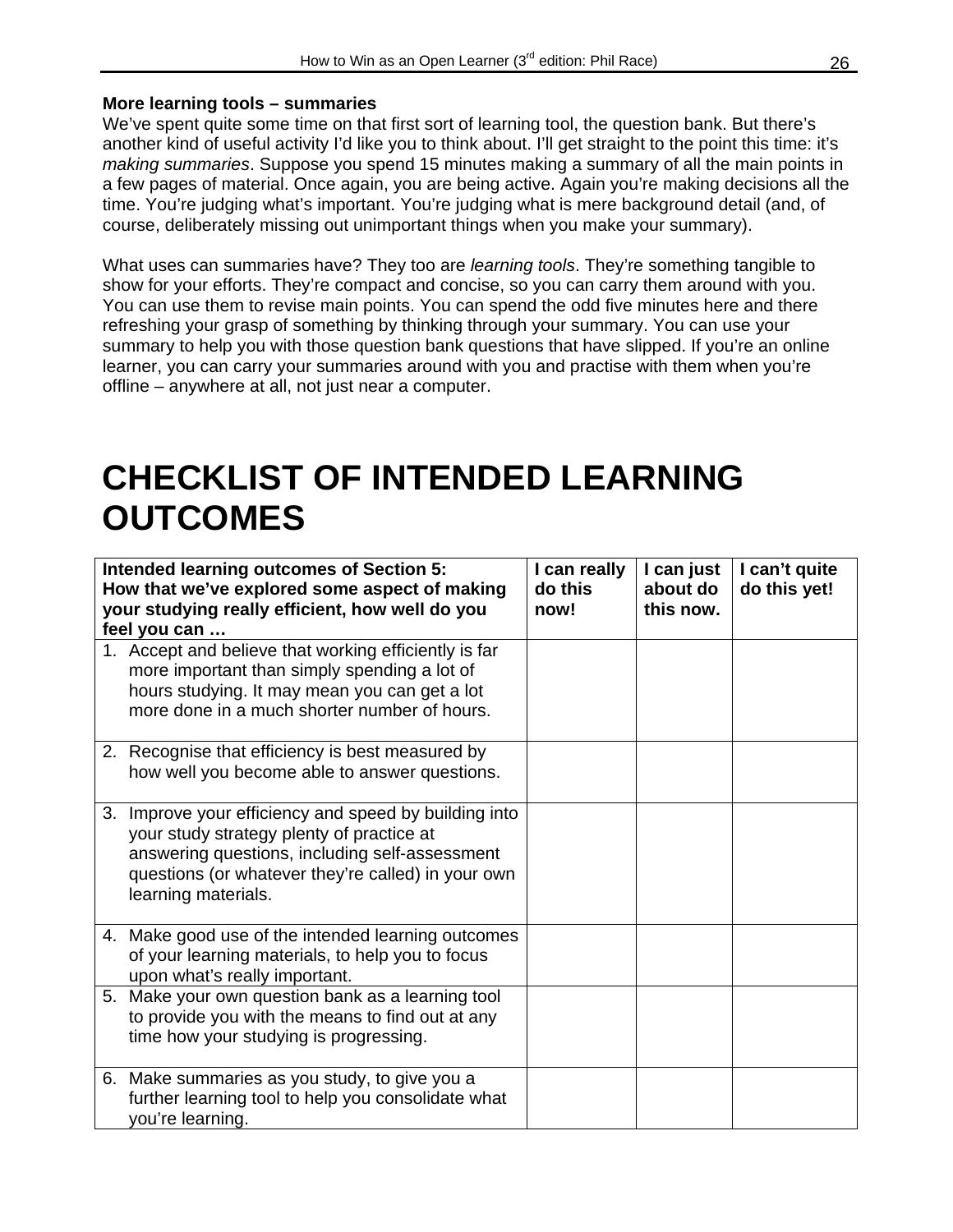## **ACTIVITY 5**

This activity is intended to give you the chance to find out how useful it is to use the question bank ideas discussed in this Section.

- 1. Choose a few pages of material you want to get to grips with. If you've not yet started your open learning course, choose something relevant which you've learned in the past, or something new which relates to what you're going to study soon.
- 2. Work through your chosen material, writing short, sharp questions whenever you feel you may be expected to remember or do something. Try to write between 10 and 20 questions.
- 3. After a week or so, look at your questions without looking at the original materials. Tick the questions you're sure you can still answer correctly, and put crosses beside the ones you know you can't yet answer correctly (and maybe an asterisk beside those you're not sure whether you can still answer or not). Then look up the answers again for the ones which you can't yet do.
- 4. After another week or so, see how many of the 'crossed' questions on your list you can still answer correctly. If there are some you can't, look up the answers once more and this time design some 'clues' which you can jot down beside the questions.
- 5. Continue going back to your list of questions every now and then, until you can answer them all every time you try it.
- 6. Don't worry at all if certain questions prove particularly elusive. It's of great value simply to find out which these questions are. Then you're well on your way towards cracking the problem. You know where to practise that bit more.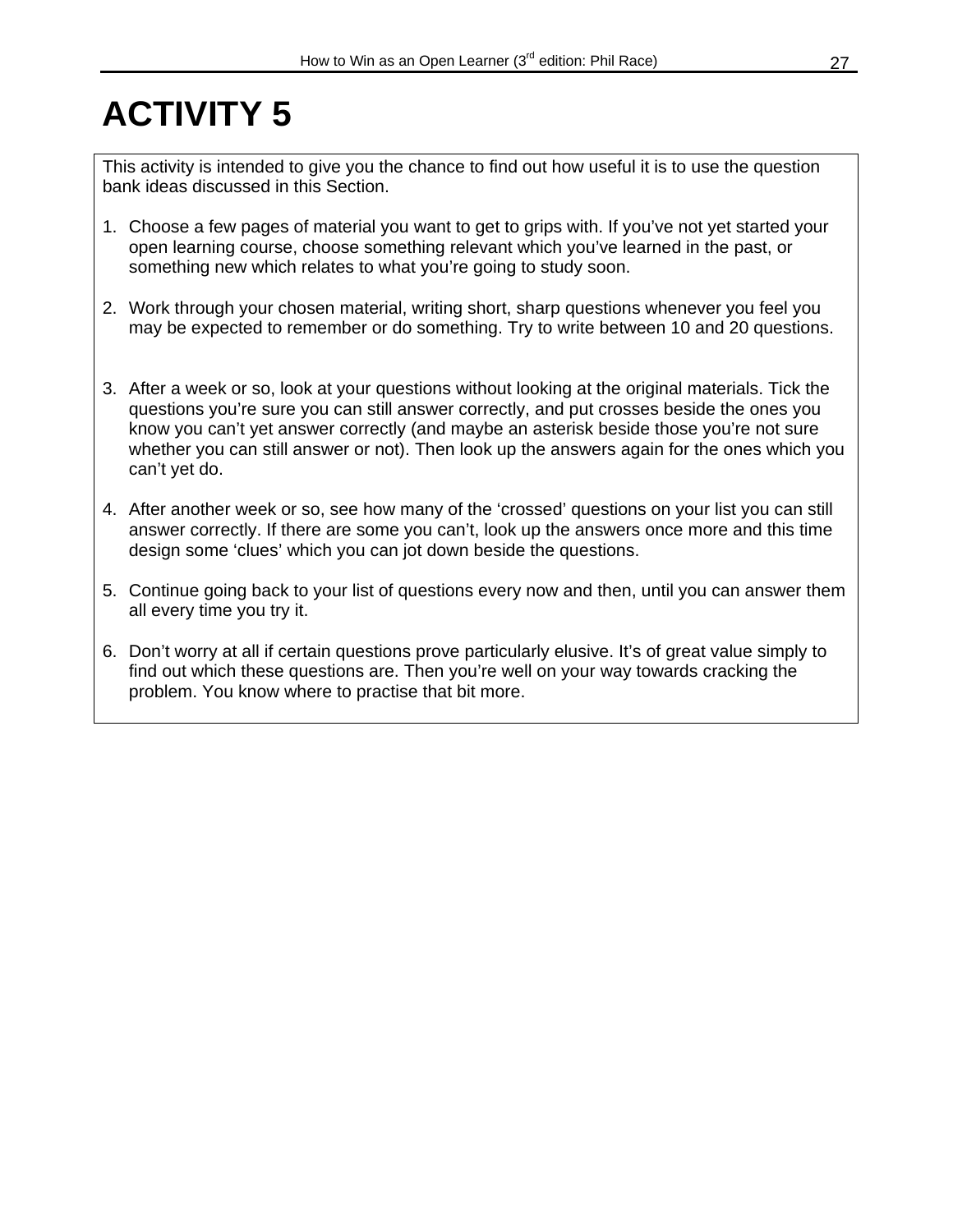### **Section 6 HOW TO MAKE BEST USE OF YOUR TUTOR**

(A tutor, if you've got one, is there to help you. Tutors can only help you if you let them!)

Not all open learning schemes use tutors. If you're doing your open learning without any such support, skip this section (unless of course you want to find out what you may be missing out on). Where open learning is backed up by tutor support, the roles of tutors vary a lot from one programme to another. Some schemes use 'distant' tutors, where learners send to tutors (by post or by email) their work from time to time. Sometimes there are fixed times. Sometimes the timetable for assessed work is negotiated. In such schemes, learners may never actually meet their tutors, yet they can still get to know each other surprisingly well through emails, letters, and sometimes telephone chats.

Other open learning courses combine distant and face-to-face tutoring. If part of your course is college-based or in a training centre, you may meet tutors now and then. Some open learning courses have regular face-to-face sessions.

There's no fixed job description for open learning tutors – their roles vary a lot from course to course. There are excellent ones – and there are bad ones!

## **SAQ 6**

How might you feel about your tutor? Imagine yourself in the following position:

- You've got a 'distant' tutor let's say you've not met this person, and possibly never will, but they're going to mark your work each time you send a completed assignment to them, as part of your open learning course.
- You've just finished your very *first* assignment, and it is sealed in an envelope ready for posting to your tutor (or you've just attached the assignment to an email you're about to send off to this person).

Use the table below to map out which of the following feelings could be your feelings at this particular moment in time.

| How you might be feeling at this point in<br>time?                                | This is me! | I think I might<br>feel<br>something<br>like this. | This is<br>not how I<br>expect l'd<br>feel. |
|-----------------------------------------------------------------------------------|-------------|----------------------------------------------------|---------------------------------------------|
| 1. I'm glad that assignment is finished at last!                                  |             |                                                    |                                             |
| 2. I'm apprehensive $-$ a bit scared.                                             |             |                                                    |                                             |
| 3. I'm excited – I want to know how I've done.                                    |             |                                                    |                                             |
| 4. I'm worried about what this tutor might say to<br>me.                          |             |                                                    |                                             |
| 5. I'm afraid of showing myself up.                                               |             |                                                    |                                             |
| Is my work going to be tidy enough?<br>6.                                         |             |                                                    |                                             |
| 7. I hope my spelling is OK, and my punctuation,<br>and so on.                    |             |                                                    |                                             |
| 8. I feel exposed and vulnerable.                                                 |             |                                                    |                                             |
| 9. Will this tutor think that my work is good<br>enough?                          |             |                                                    |                                             |
| 10. Will this tutor give me lots of critical feedback,<br>and will this upset me? |             |                                                    |                                             |
| 11. How quickly will I hear from this tutor?                                      |             |                                                    |                                             |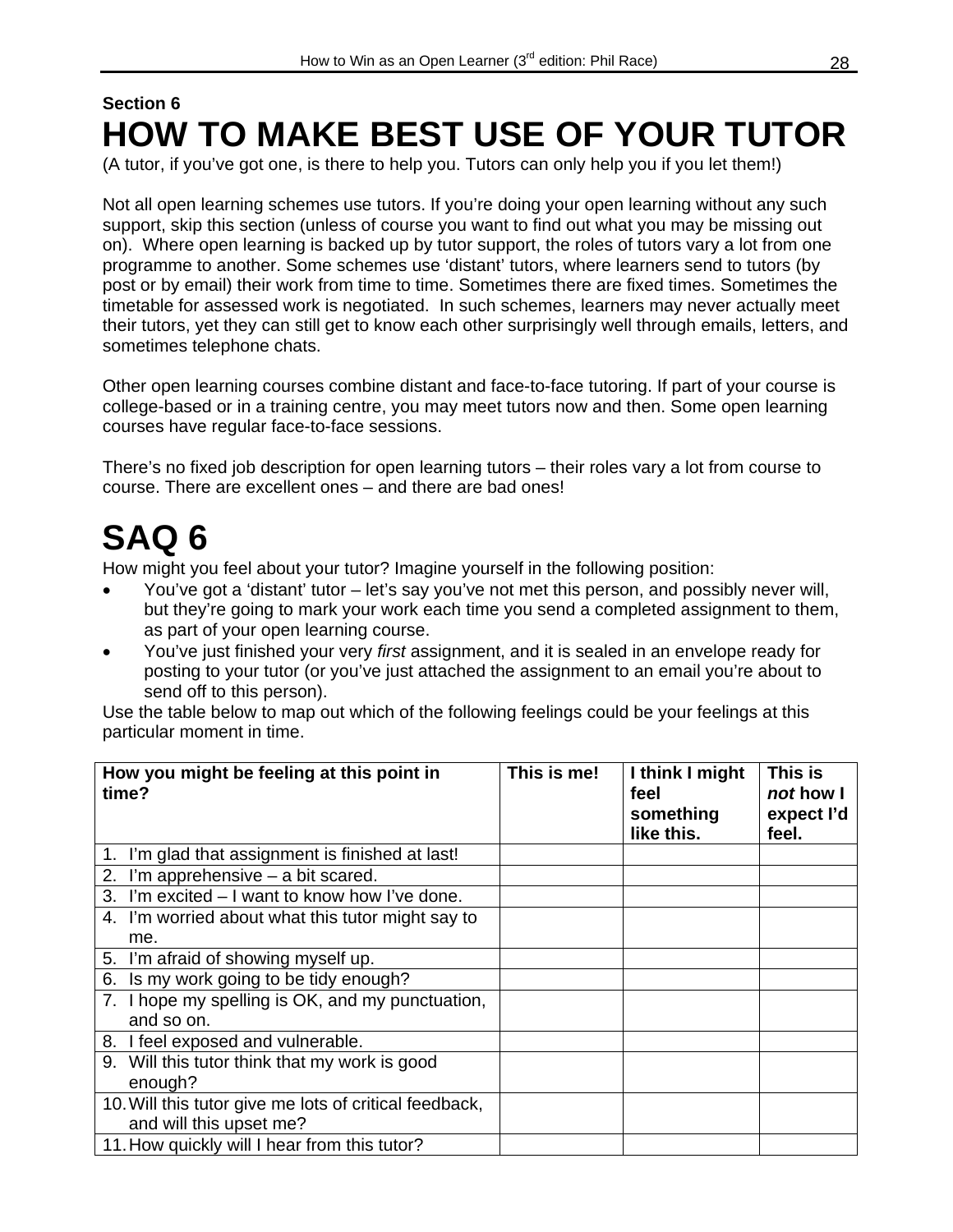| 12. Will I get all defensive if my work is criticised?     |  |  |
|------------------------------------------------------------|--|--|
| 13. I'm looking forward to being told how good my          |  |  |
| work is                                                    |  |  |
| 14. Other feelings and questions: write your<br>own below: |  |  |

#### **GETTING THAT FIRST ASSIGNMENT OFF!**

 As you may have guessed from the various feelings we explored in SAQ 6, that first assignment can be 'make or break' time for many open learners. Lots of people hesitate to send in that first assignment – for days – for weeks! It takes courage to pop it into the post-box, or even to press 'send' on the computer. Once it's sent, it's sent!

The fact remains, that tutors can't help you with any problems you might have until they've got the assignment and can see what these problems actually are. Your assignment may be way ahead of the standards expected, or way behind them. Or it might be just about right. The only way you're going to find out which is to send it in and get feedback from that tutor. Preferably, don't wait and wait until you think it's absolutely perfect. However good it is, there will always turn out to be at least some things you could have done to make it better. The fastest way to sort it all out is to send it in, and give your tutor the chance to help you to find out how good it already is, and what you can do to make your *next* assignment better.

#### **BUT WHAT IF I'M REALLY STRUGGLING?**

Most open learning programmes have some sort of 'help!' mechanism. There could be a telephone hotline, where for at least some advertised parts of the week there's a real person at the end of a phone line to talk your problems over with you. Or there may be email helplines. This means you can put your problem into words when you're ready to do so, and send it off, and expect a fairly quick response from someone at the other end. Sometimes you may be pleasantly surprised to get an email reply from a tutor miles away within minutes.

On computer-based courses, there are often FAQs – Frequently Asked Questions – available online, along with helpful responses to all these questions. There's every chance that your own particular problem turns out to be a Frequently Asked Question – which can make you feel a lot better about having it as a problem yourself – you're not alone!

You might even have the telephone number of your own tutor, but feel scared to ring up this person you don't yet know. Even a tutor who's just sat down to dinner is unlikely to say 'How dare you disturb me now, aren't I allowed to eat', and far more likely to say 'Sorry, I'm tied up for the moment, but I'll give you a ring back in an hour or so'. And of course with email enquiries, your tutor will get it when suitable at that end, so it doesn't matter when you send your message.

Don't forget that open learners don't have to be hermits. In most open learning schemes, there are contact channels between learners themselves. These may include email links, computer conferences, and lists of phone numbers. If you're struggling, and you know how to contact some other learners on your course, this could be an ideal way to move things forward. There is every probability that if *you* are struggling, so are other people – this can be a source of comfort. Or someone else may have found a way forward. In face-to-face college-based courses, learners derive a great deal of support from each other, quite informally. Naturally, some care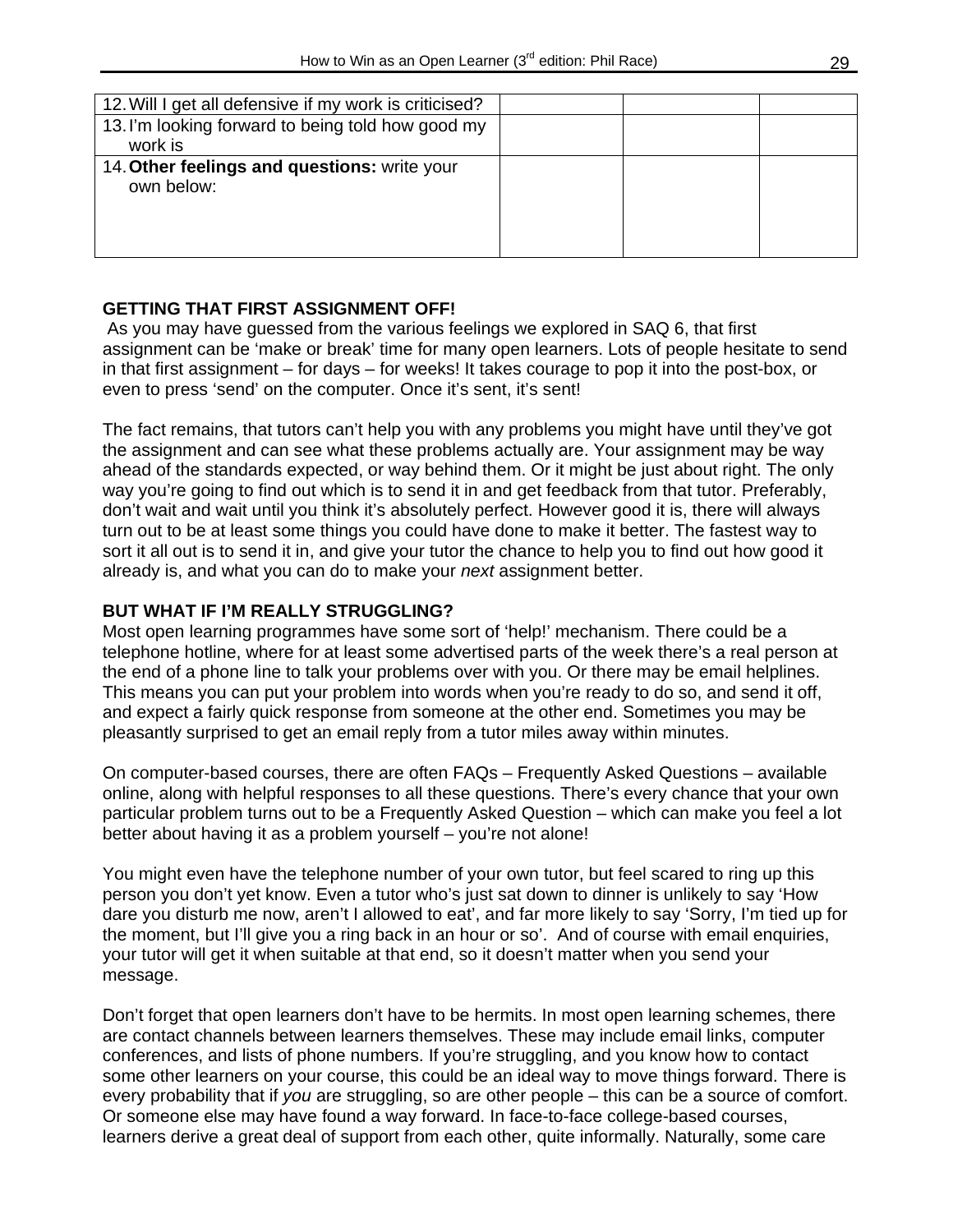has to be taken that such support doesn't extend to plagiarism or cheating, but it's just a matter of common sense to work out where the appropriate boundaries lie.

#### **YOUR ATTITUDES TO YOUR TUTOR'S COMMENTS**

Let's imagine you've now got that first assignment back from your tutor. With racing pulse, you pick it from the doormat (if it came by post), or open the email containing the attachment with feedback from your tutor. Your first impulse will be to look for your score or grade, if it's an assignment that has been quantitatively assessed. If the score or grade is good, you'll feel wonderful! There's no harm in that of course. But if the score or grade is not-so-good, you could feel hurt, insulted, let down, discouraged, and perhaps like giving up open learning forever! Some open learners *do* give up at this point – don't be one of them! Please read what's in the next little box three times!

#### The least important thing about your assignment is its grade or score!

What is much more important is the feedback you can get by looking at your tutor's comments, explanations, and reactions. Use the feedback to find out exactly what went wrong when errors happened in your work. Learn from your mistakes – it's one of the best ways to learn for all of us. Look for the things which you did perfectly well enough, and learn from these too. Build on your strengths, and identify your weaknesses so that you can work on these next time round.

It is of course hard to take criticism, especially when you've already tried your hardest. A good tutor tries hard too, however, and criticism where needed is likely to be of the constructive kind. Good tutors try to give you ideas you can build on in your future work. So don't be defensive; keep your mind open and willing to learn from feedback.

#### **HELP YOUR TUTOR TO HELP YOU**

How best can you do this? There are all sorts of possibilities, depending on the context of your open learning programme.

For example, you may already have deadlines by which respective assignments are due. But if you haven't such deadlines, it can be helpful to ask your tutor for a suggested deadline for your next assignment, or a suggested timescale by which you should aim to reach the end of Module 5, and so on. Most tutors are only too pleased to help their learners to structure the timemanagement of their learning.

It can help to start some dialogue with your tutor. For example, in a covering letter along with your assignment, you could include your own impressions of your work to date, for example with sentences along the following lines:

"I reckon I'm doing OK at such-and-such – what do you think please?"

"I feel I'm struggling a bit with so-and-so, have you any suggestion for me about this please?" "Which parts in particular would you suggest I spend some extra time upon?"

"What I'd really like some help on at this point in time is so-and-so".

"The point I just can't get my head round at present is such-and-so. Can you suggest what I can do about this please?".

Most open learning tutors are only too pleased to respond to learners who are clearly trying to get their act together.

#### **LET OTHER PEOPLE HELP YOU TOO**

What if you don't have a tutor? Or what if, with the best will in the world, you just don't hit it off with your tutor? Other human beings can help too! For example, you can agree a deadline with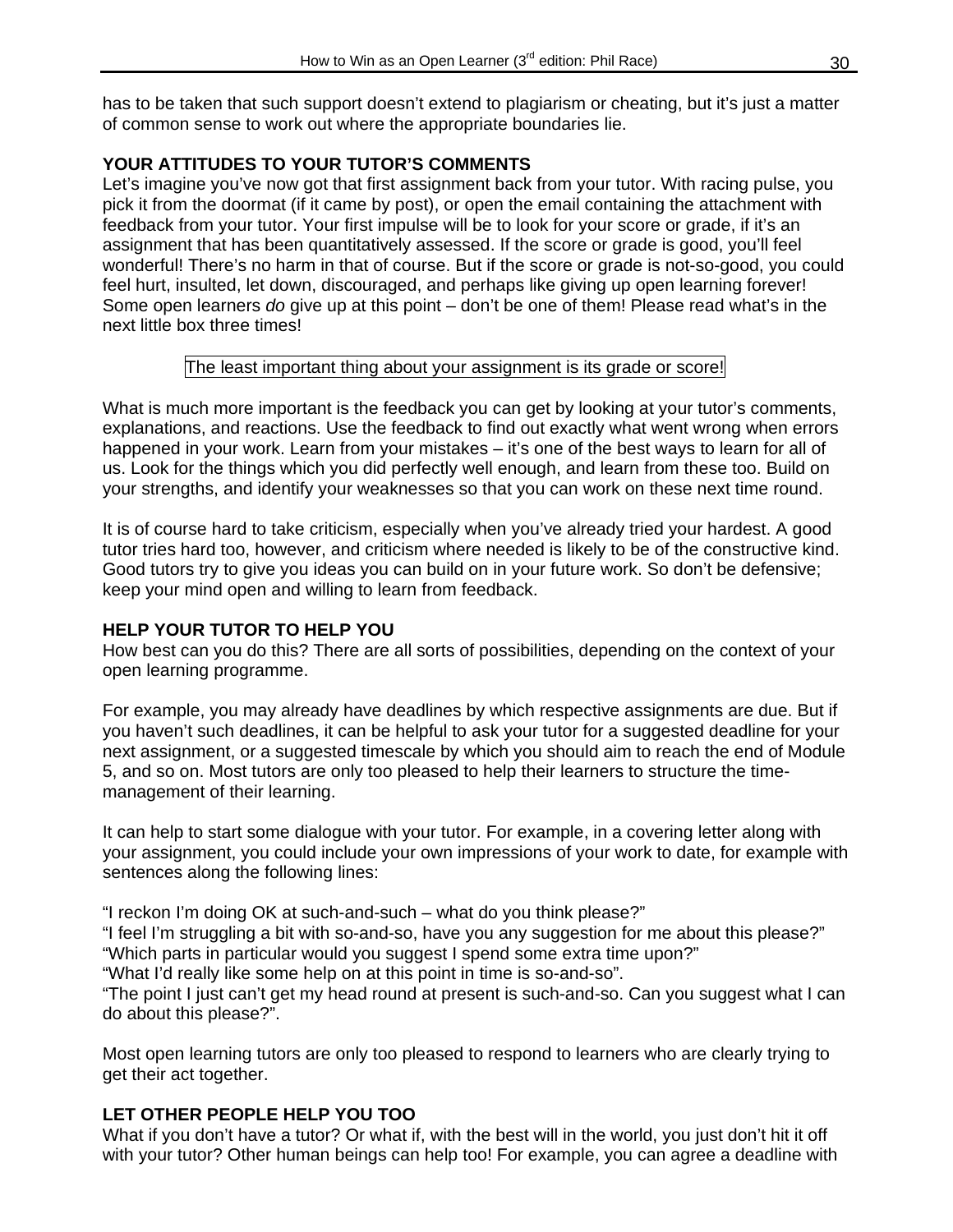anyone. You can negotiate with a friend or colleague your intended deadline for reaching the end of Module 5. Just the fact you've agreed this with someone gives you an incentive. You want to be able to say to this person "Yes, I'm on schedule, I've reached the end of Module 5". Better still, get the person concerned to do the asking "You said you'd finish this by next week, are you going to make it?".

It can also be really useful to get other people to read things that you're writing. They don't have to be experts in the subject you're writing about, to give you some useful feedback and reactions. They may be able to help you with your spelling, grammar, copy-editing and so on, without knowing anything about the topic. Simply having another pair of eyes looking at one's work always gives some extra useful feedback. "What do you think of this, honestly?" is a good starter question. Better still of course, ask several different people.

### **CHECKLIST OF INTENDED LEARNING OUTCOMES**

| Intended learning outcomes of Section 6:<br>Now that we've explored how best to make use of<br>your tutor, how well do you feel you can do each | I can really<br>do this<br>now! | I can just<br>about do<br>this now. | I can't quite<br>do this yet! |
|-------------------------------------------------------------------------------------------------------------------------------------------------|---------------------------------|-------------------------------------|-------------------------------|
| of the following?<br>1. Be prepared for the mixture of feelings you will                                                                        |                                 |                                     |                               |
| have at the point of sending in your first tutor-<br>marked assignment.                                                                         |                                 |                                     |                               |
| 2. Regard your tutor as a helper rather than just as<br>an assessor.                                                                            |                                 |                                     |                               |
| 3. Help your tutor to help you to get to grips with<br>those parts of your studies you haven't yet got<br>your head around properly.            |                                 |                                     |                               |
| 4. Use your tutor to keep you at it $-$ to keep you on<br>schedule and on task with your open learning.                                         |                                 |                                     |                               |
| 5. Make the most of feedback from your tutor -<br>whether it is praise of constructive criticism.                                               |                                 |                                     |                               |
| 6. Use other people to help you to keep on track<br>with your open learning – friends, colleagues,<br>fellow-learners - anyone!                 |                                 |                                     |                               |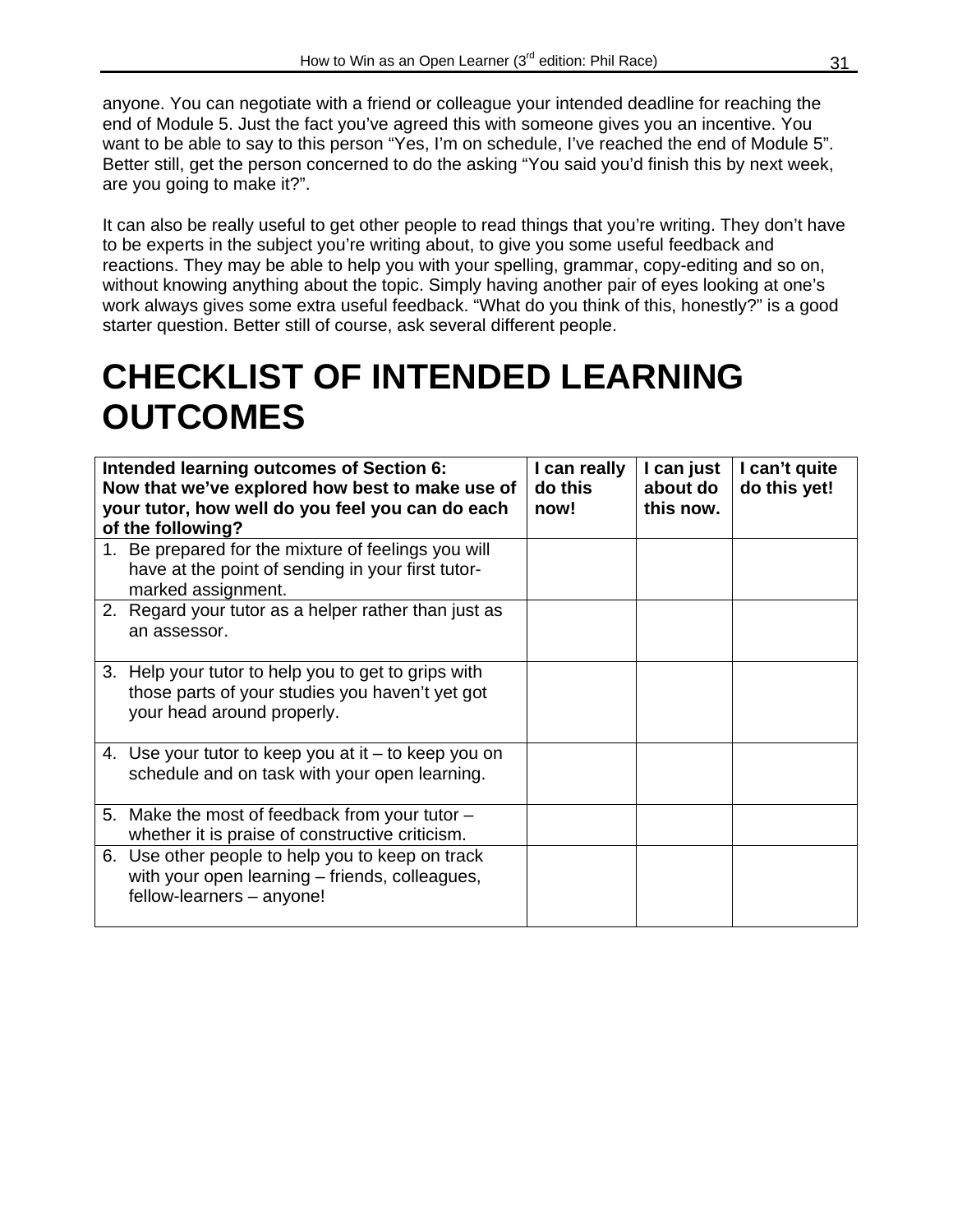### **ACTIVITY 6**

**Factual Details** 

Make yourself a 'Learner Profile' – a single page which sums you up as an individual who happens to be doing some open learning. It could be useful to send such a profile to a tutor, to help the two of you to tune in to exactly what sort of person you are.

| My full name:<br>Preferred first name:                                                    |
|-------------------------------------------------------------------------------------------|
| Contact address:                                                                          |
| Work address (if different)                                                               |
| Preferred phone number:<br>Email address (if available):<br>What I'm studying at present: |
| What I've already studied:                                                                |
| Why I'm studying at present:                                                              |
| What I plan to go on to study next:                                                       |
| Approximate number of hours I have available for studying each week on average:           |
| What sorts of help I may particularly appreciate:                                         |
|                                                                                           |

**Things I think I'm already good at:** 

**Other useful information about me: I think you should also know that...** 

Signature: **Date: Date: Date: Date:**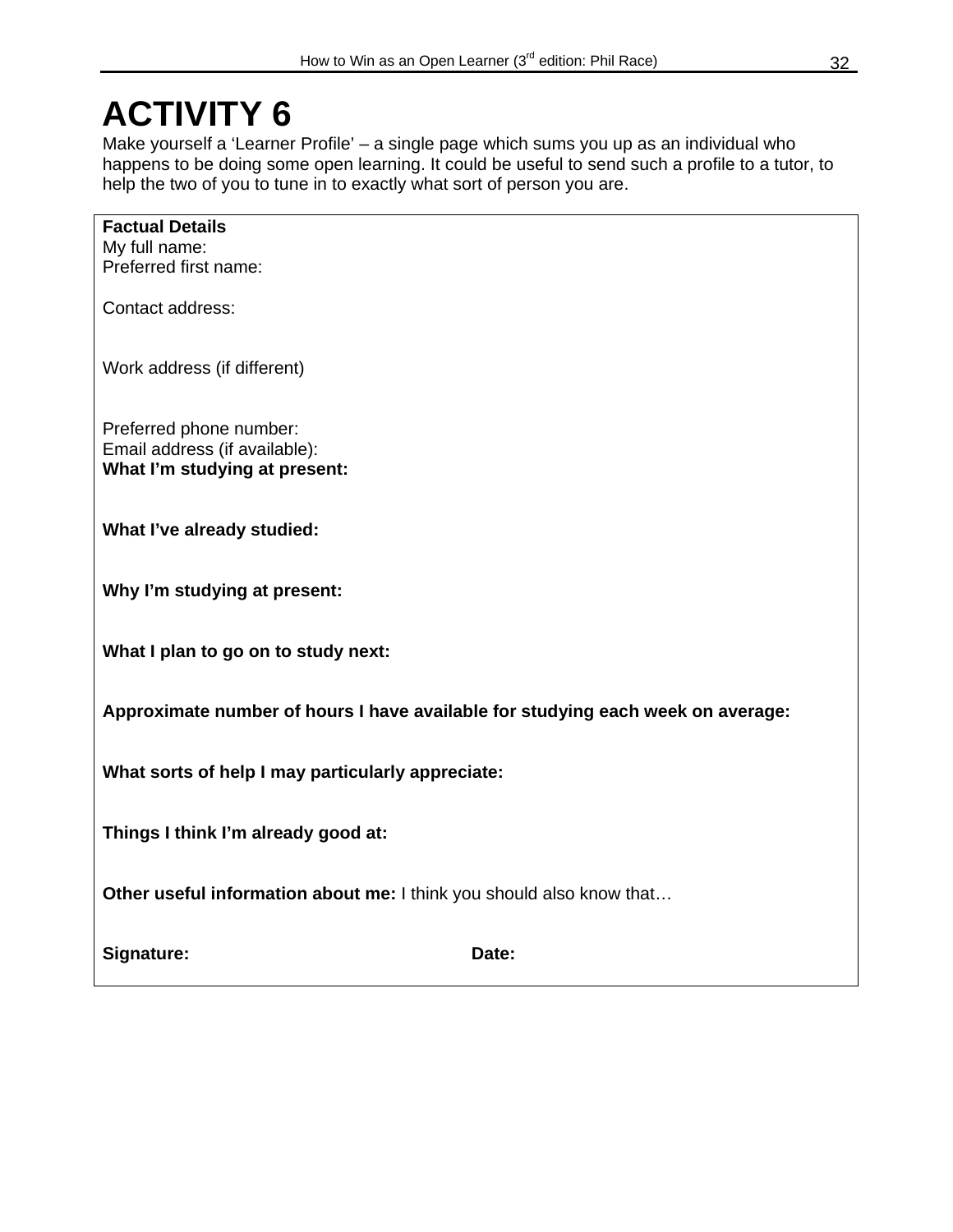### **Section 7 PAINLESS REVISION!**

(It's all in the mind?)

It used to be called 'swotting' when I was at school. Most people don't like the thought of it very much. It's usually called 'revision' which is rather strange really, as there's a lot more to *good* revision than just 'looking again' at things. In fact, think about it. No matter how many times we 'look again' at something, there's no proof that we automatically become able to do it ourselves.

Have you done *bad* revision before? Can you remember sitting for hours at your desk or table, turning the pages every few minutes. But if I'd come up to you and asked you 'Right now. Tell me all about the topic you were doing five pages ago half-an-hour ago please". You may well have forgotten all about it. In fact, you may have been sitting there wasting your time. You'd probably still remember the *first* few things you learned just after you sat down in the first place. And you probably would still remember the *last* think you read just before I interrupted you, but what about all that was in between? Down the drain, most likely.

For reasons like this, 'revision' gives a bad feeling in many people's brains. It's associated with long, boring times spent trying to cram information into the memory. It conjures up images of deprivation. Lack of human company. Lack of all the things you'd rather have been doing.

So let's get away from these ideas of revision. Let's think ahead. What can you do when you've revised successfully? In short, you can *do* it. You can give it back. You can explain it to people. You can write it down and explain it in words. You can apply it. You can solve problems with it. And above all, you can answer questions which get you to do it, give it back, explain it, apply it, and solve problems with it.

In short, *real* revision is about practice. Practice makes perfect. If you've *done* something ten times, you'll easily be able to do it just once more – in an exam, for example. But it's not just about reading. If you've read it ten times, you may still not be able to *write* it. So let's leave behind the image of sitting there just turning the pages – that's just cruelty to brains, and it doesn't work very well anyway.

But first, let's look at how you tackle revision, and talk you out of any bad habits you may presently have. Try SAQ 7 now. But don't just *read* it, *do* it. Don't cheat either – don't read my responses to the options you might choose in SAQ 7 till you've chosen them. Here goes!

## **SAQ 7**

**Rate yourself on each of the following statements about 'revision' – be honest, then (and only then) look at my responses to each of the statements below.** 

| <b>Statements about revision</b>                       | This is<br>very like<br>me! | This is<br>sometimes<br>like me. | This is not<br>at all like<br>me! |
|--------------------------------------------------------|-----------------------------|----------------------------------|-----------------------------------|
| 1. I always leave revision till the last minute - and  |                             |                                  |                                   |
| then wish I'd started it much, much earlier!           |                             |                                  |                                   |
| 2. I sit there trying to work for hours and hours, and |                             |                                  |                                   |
| often feel that my poor old brain just isn't taking    |                             |                                  |                                   |
| anything in.                                           |                             |                                  |                                   |
| 3. I practise systematically all the way through my    |                             |                                  |                                   |
| studies and enjoy the feeling of always being on       |                             |                                  |                                   |
| top of my work.                                        |                             |                                  |                                   |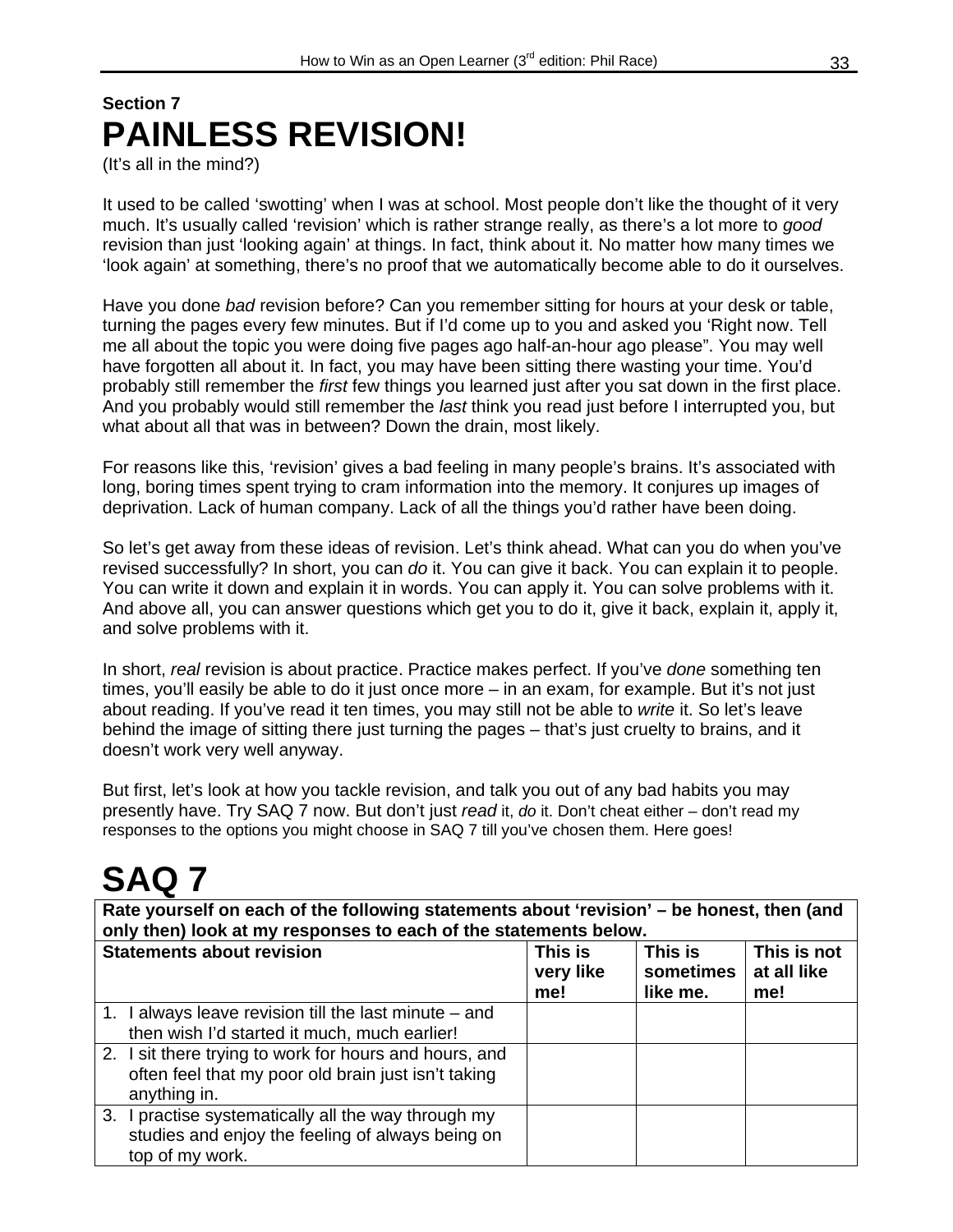| 4. I don't do any real 'swotting', I just rely on having<br>been conscientious all the way through my<br>course.                                                                                |  |  |
|-------------------------------------------------------------------------------------------------------------------------------------------------------------------------------------------------|--|--|
| 5. I find all sorts of reasons to put off the evil<br>moment of actually starting any revision!                                                                                                 |  |  |
| 6. I revise in a cool, calm, organised and systematic<br>way as exams approach.                                                                                                                 |  |  |
| 7. I base my revision strategy on practising, so that<br>by the time I need to, I've practised everything<br>important until I can do things, quickly and<br>efficiently, without any problems. |  |  |

#### **SO HOW CAN REVISION BE MADE PAINLESS?**

Well, let's be honest, it can't be made *effortless.* But it can indeed be made a lot less boring, a lot less tedious, and therefore less painful. It's actually the boredom and tedium which hurts, more than the effort.

Think back to those learning tools we explored in Section 5 – your question bank, and summaries in particular. Good quality revision is very much about putting these tools to work, sharpening them up, and practising with them.

When you're preparing for an exam, what you're really preparing for is to become able to do things on command. If it's a written exam, you[re preparing to be able to answer questions in writing, perhaps also drawing things, interpreting them, calculating them, and so on. If it's a practical test, you're preparing to demonstrate your skills in a physical way, doing things. If you're preparing for an interview or oral exam (sometimes called a 'viva'), you're preparing to be able to speak in answer to questions, on demand.

In short, revision of any kind is all about becoming better able to *do* things. It's all about practice.

Practice and speed are closely connected. Also practice and repetition are closely connected. If we do something several times we're much more certain to be able to do it yet again when required, for example on command in an exam. And it we repeat it several times we get faster at doing it, so it takes us less time to do it once more in that exam. So we have much of the pressure taken away from us in the exam, and have time to devote to reading the questions really well, and to expressing our answers really well too.

Suppose you're sitting in an exam room, and you see a question where you *know* the answer – good news of course. But even if you know the answer, if you hadn't actually practised writing down your answer to the question already, it could take you quite a while to do so now. If however you'd already practised writing down the answers to several similar questions, you could then answer that exam question both well and quickly.

#### **REVISION IS ABOUT TIME-MANAGEMENT**

Let's think about an example. Suppose you're going to devote an hour of revision time to learn a particular bit of subject material. Let's explore two ways in which you could use 60 minutes to attempt to get your head round this subject.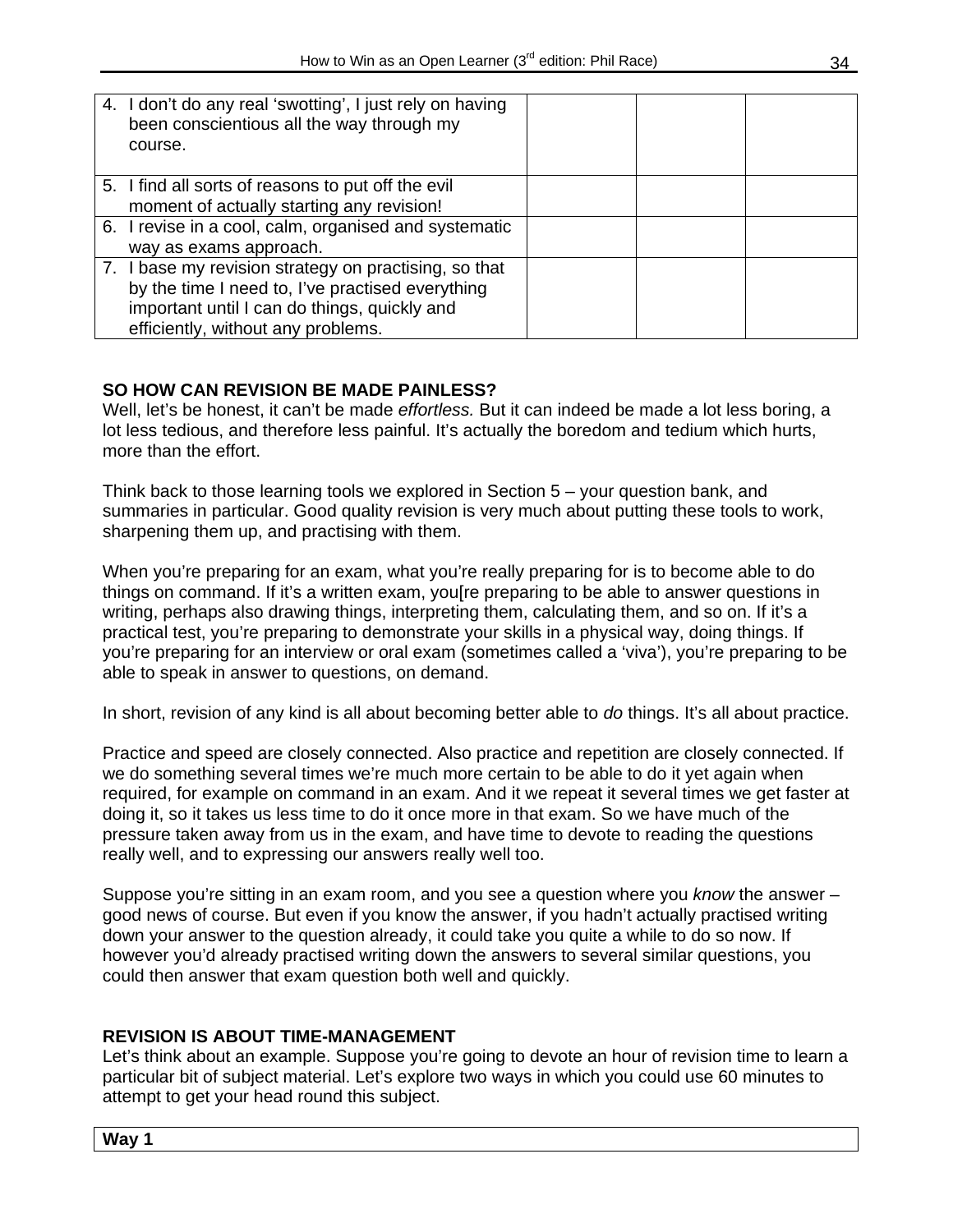Spend the whole hour going through the topic thoroughly, and trying to get it to stay in your head, so that you could answer questions on it very well by the end of the hour.

#### **Way 2**

Day 1: Spend 10 minutes reading through the material, then 15 minutes looking at it more carefully, this time jotting down lots of short sharp questions, which would help you to test out that you had mastered this bit of material. Then stop.

Day 5: Spend 5 minutes with your list of questions from Day 1, finding out which of these you can still answer, but more importantly, identifying those which you can't now answer. Now spend 10 minutes with the original material, making a post-card size summary of the points which had slipped.

Day 11: Spend 10 minutes with your list of questions. This time, *think* through the answers to those questions which you *know* you can answer, but jot down skeleton answers to the questions which had 'slipped' on Day 5, using your summary from Day 5 as a last resort if you need it.

Day 15: Same as Day 11, but all in just 5 minutes this time, as less will have slipped by now.

Day 24: Another 5-minute check through your list of questions, with the odd minute used to polish up anything that is still managing to slip (but not very likely at all now).

If you've been doing the sums, you'll notice both Way 1 and Way 2 take a total of 60 minutes. What I've described in Way 2 is of course highly contrived, but deliberately so, for the sake of argument. Ask yourself now "Which way would be best if there was a spot test on the topic on Day 35?". I think you'll agree that Way 2 would be far to be preferred. If the spot test was on Day 2, Way 1 would have worked well enough, except that you probably would have a much better grip on the harder bits in the long run using Way 2.

#### **WHO CAN HELP YOU WITH YOUR REVISION?**

The old-fashioned sort of revision tended to be quite private. Can you remember doing it all on your own? Perhaps you didn't want other people even to know that you were doing it at all – not cool to be seen to be too studious perhaps? Remember the loneliness of the long-period reviser? Need not happen ever again!

For a start, you will by now have realised that I'm suggesting that revision is best done in short spells and often, rather than long spells only occasionally. But what about the loneliness? Loneliness is usually about missing the company of fellow human beings. Which fellow human beings? The people who might have been with you if you weren't busy revising? But think again. Surely it is possible to have the company of some of these people, and to get them to *help* you in your task of revising? Even just one person is infinitely better than no-one.

What sorts of people can help? Basically, any combination of the following three categories of people can help you with your revision.

- 1. Other people who are learning the same subject, for the same reason as you are.
- 2. Anyone else who isn't learning the same subject, and perhaps knows nothing at all about it.
- 3. Any other human being who speaks the same language as you, and who isn't in '1' or'2' above.

This gives you a lot of choice!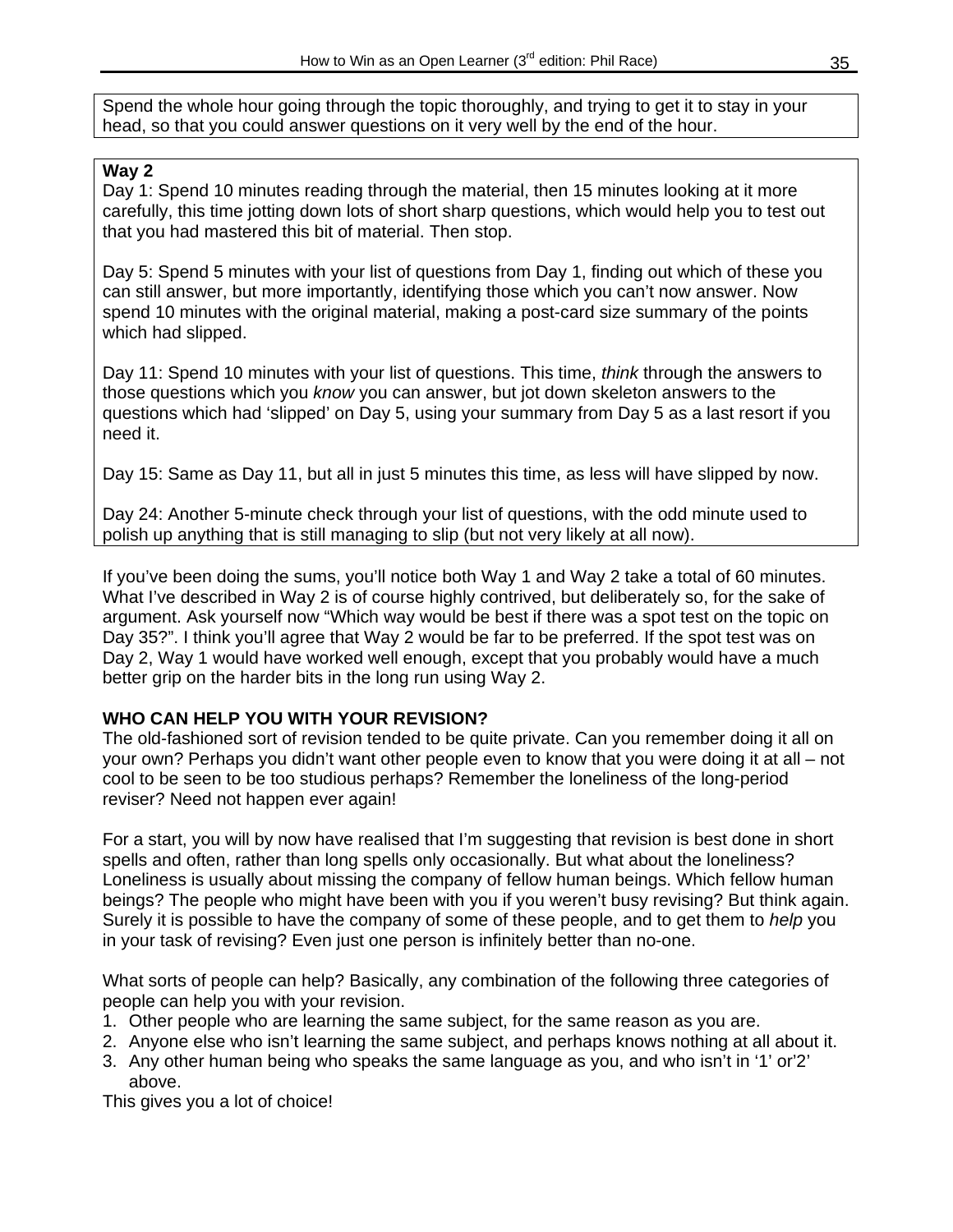What can such people do to help you with your revision? Whether or not they're learning the same subject themselves, they can:

- Ask you your questions.
- Tell from your body language when you're answering confidently, and when you're waffling because you don't yet really know the answer.
- Listen to your answers, and ask you to explain things to them.
- Ask you *again* the questions you got wrong half-an-hour ago.

Give them half a chance, and such people can start to become even more active in *your* revision.

"Isn't it about time you gave me another of those lists of questions to quiz you with?" "Remember that question which beat you yesterday? Can you answer it today? Go on then".

So a lot of the loneliness has now been taken out of your revision. And your grip on the subject is being polished day by day. Later, you could find yourself in the exam room, confronted by a particular question, and thinking to yourself "Ah yes, that's the one Jane kept bothering me with for days, but I know it now", and proceeding confidently with your answer, remembering how you'd practised explaining it to Jane.

#### **VARIETY IS THE SPICE OF REVISION**

From what we've explored so far, you'll know that it's more fun to work in short bursts, and to keep working actively. However, if you're doing a lot of learning, there could still be times when you've got so much revision to tackle that you're still going to need to spend quite substantial parts of most days on it.

The following tips can help you.

- **Keep ringing the changes.** Don't spend longer than one 'revision slot' on any particular topic. Go on to something quite different, then come back to your first topic later the same day. A change is almost as good as a rest.
- **Don't sit at it for longer than an hour at a time.** Active revision is actually hard work because you're practising answering questions, not just reading things. Take a break. Even 15 minutes walking around is a good break. A meal is a better break.
- **Plan in some time off.** Don't just escape when you can't take any more revision. If you just 'escape' you could still have a guilty conscience! Make a reasonable amount of time off part of your plans, and enjoy this time off. Regard it as legitimate. Rationalise that it's time for you to recharge your batteries.
- **Don't struggle for too long at any one thing.** Spend a reasonable amount of time with something that's proving difficult, then leave it, and return to revising something that's much more straightforward. Come back to the difficult thing a bit later, or next day. The chances are it will seem less difficult then, as your subconscious mind will still have been gnawing away at it, even when you were concentrating on something much easier.
- **Be a magpie, not a gannet!** Gannets can eat large quantities of fish, all at once. Magpies tend to pick up something here, something there. So deliberately learn a bit of this, then a bit of that, rather than a boring huge amount of just one thing.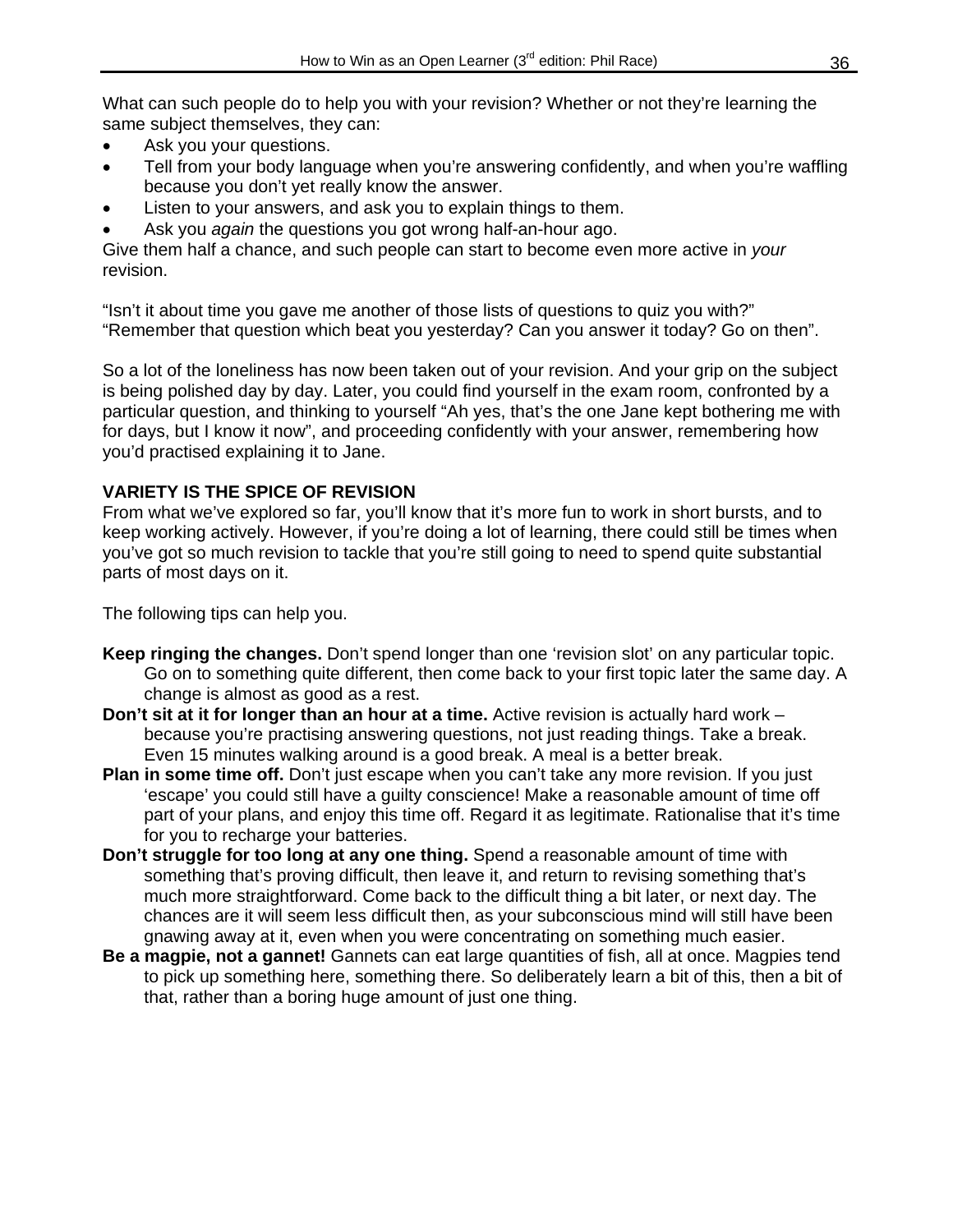### **CHECKLIST OF INTENDED LEARNING OUTCOMES**

| Intended learning outcomes of Section 7:<br>Now that we've explored revision tactics, how<br>well do you feel you can do each of the<br>following?      | I can really<br>do this<br>now! | I can just<br>about do<br>this now. | I can't quite<br>do this yet! |
|---------------------------------------------------------------------------------------------------------------------------------------------------------|---------------------------------|-------------------------------------|-------------------------------|
| 1. Take positive action to ensure that revision is no<br>longer going to be something that you will just<br>start to do towards the end of your course? |                                 |                                     |                               |
| 2. Abandon any excuses for not starting on<br>systematic revision?                                                                                      |                                 |                                     |                               |
| 3. Make sure that your revision is an active process,<br>based on practising to become able to do things<br>with what you're learning?                  |                                 |                                     |                               |
| 4. Put your learning tools – especially question-<br>banks and summaries - to work in your revision?                                                    |                                 |                                     |                               |
| 5. Use other people to help you to make your<br>revision more enjoyable, and more productive?                                                           |                                 |                                     |                               |
| 6. Build your revision strategy around variety,<br>breaks-and-changes, and planned time off?                                                            |                                 |                                     |                               |

### **ACTIVITY 7**

Make yourself a Revision Planning Poster, with two lists as follows:

| Three things I used to do when I was revising, that I'm never going to do again:<br>$\bullet$ |
|-----------------------------------------------------------------------------------------------|
| $\bullet$                                                                                     |
|                                                                                               |
| Three things I am going to do in my revision, which I haven't done before:                    |
|                                                                                               |
|                                                                                               |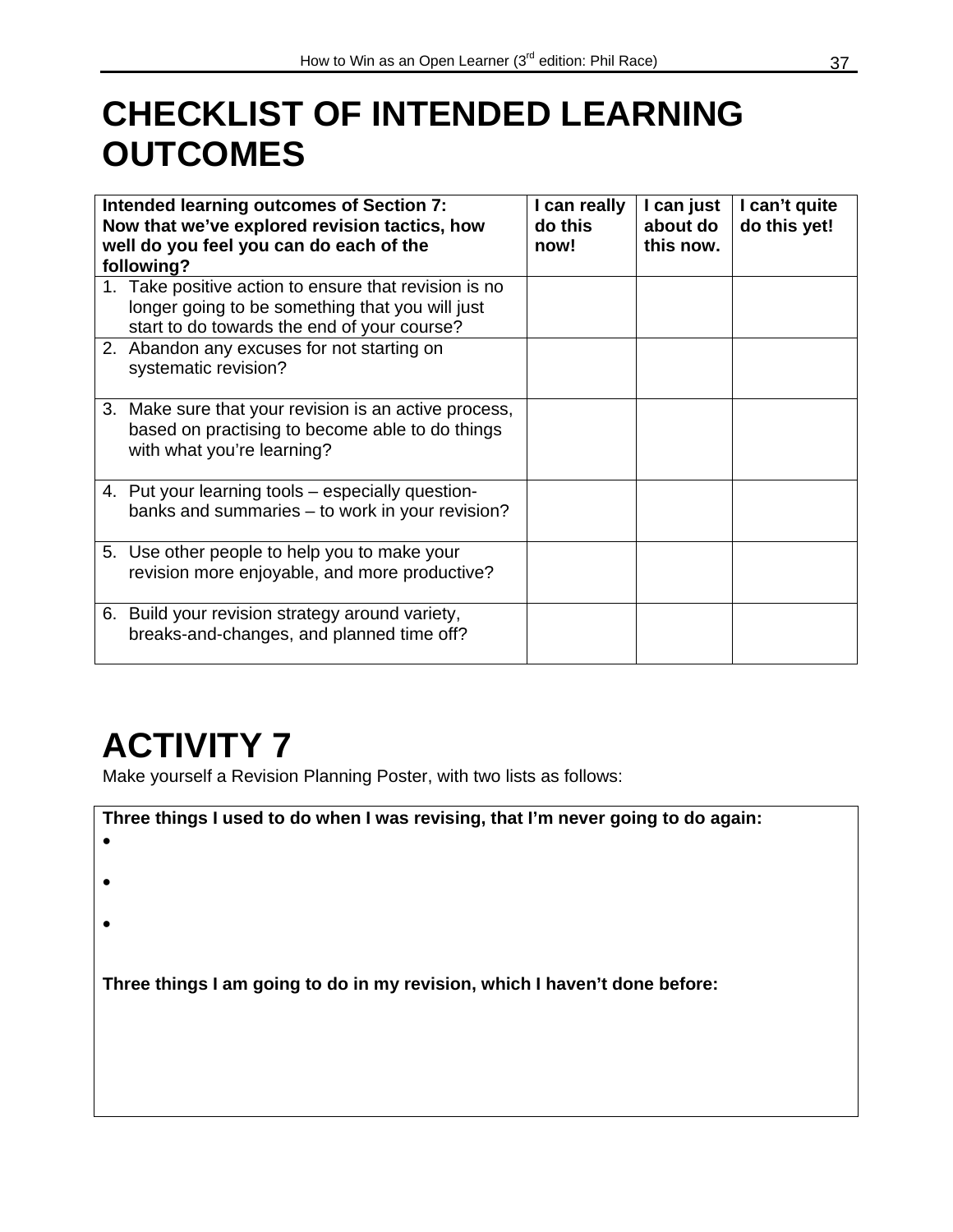When you've made your poster, stick it up where other people you know will see it – friends, family, whoever. Ask them to help you to keep you your intentions, and to stop you from deviating from your plan. Also ask them for any suggestions which are even better than your first thoughts under each heading, and improve your list with their ideas.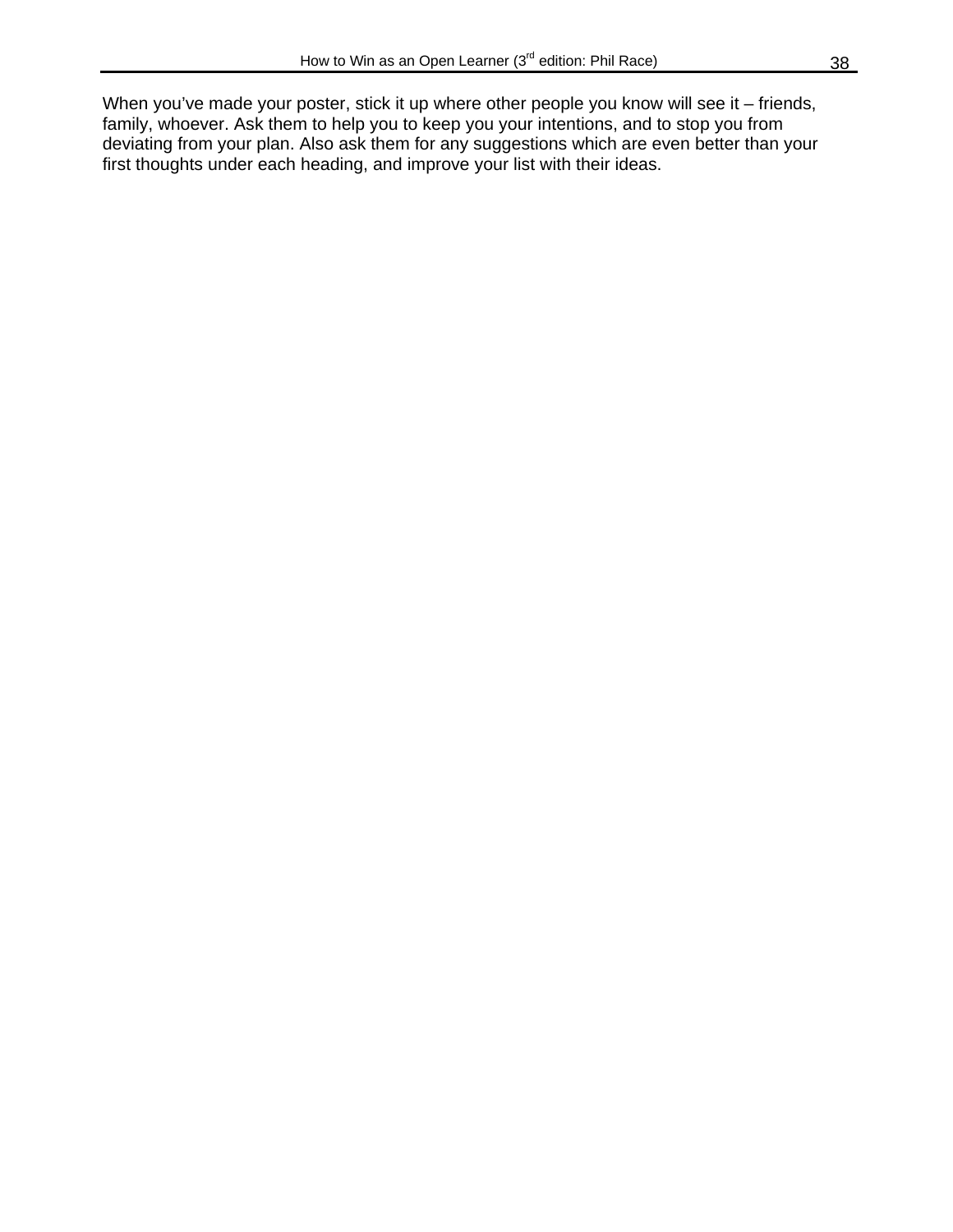### **Section 8 HOW TO WIN THE EXAM GAME**

(Or do you prefer having a few teeth filled?)

#### **ARE YOU HEADING TOWARDS EXAMS?**

This final section is about exams. I'm calling them exams, but you can use the suggestions in this section to help you to approach any kind of test. Even if your open learning programme doesn't have any exams, you're bound to meet some kind of test sometime in the future, so I hope my advice in this section will be useful to you one day. If you do however have one or more exams coming up, this section may be really important to you.

Many people hate exams! Not too many people really enjoy every minute of them. Most folk link exams to feelings of anxiety or tension. It would be much happier if we could all link exams to feelings of confidence, and delight at the chance they give you of being able to prove how well your learning has gone. Whatever else, I hope this section will help you to feel better about exams, and better able to do yourself justice in them.

Possibly you've got a choice. Perhaps it's entirely up to you whether you take an exam at the end of your open learning studies. Perhaps you've not yet decided about this. Possibly it seems miles away at the present moment in time. It is always useful, however, to tune your mind in to how best to go about doing an exam, especially when it's still a long way off. That way, you may find you can approach it in a much more relaxed way than you've ever done before, and find out more about how the exam game works, so that you become more skilled in playing the game, and consequentially do better at the game.

If you are indeed heading towards one or more exams, it's best not to pretend that they don't exist. If you hide from oncoming exams, they suddenly become a lot more frightening as they approach.

Use SAQ 8 to exorcise some of your feelings about exams now.

### **SAQ 8**

**How do you feel about exams? Tick whichever column is most like you below, then look in particular at my responses to the options which you rated as 'very like me!'.** 

| <b>Feelings about exams</b>                         | This is very<br>like me! | This is<br>sometimes | This isn't at all<br>like me! |
|-----------------------------------------------------|--------------------------|----------------------|-------------------------------|
|                                                     |                          | like me.             |                               |
| 1. I'm scared stiff of exams! They terrify me! It's |                          |                      |                               |
| not a game I like at all.                           |                          |                      |                               |
|                                                     |                          |                      |                               |
| 2. I don't seem to do as well in exams as I         |                          |                      |                               |
| know I could have done – there must be              |                          |                      |                               |
| something wrong with my exam technique.             |                          |                      |                               |
| 3. Exams don't bother me $-$ in fact I quite enjoy  |                          |                      |                               |
| them. I quite like the exam game.                   |                          |                      |                               |
| 4. I don't think exams are fair - they're not a     |                          |                      |                               |
| good way of measuring how well people               |                          |                      |                               |
| have learned things.                                |                          |                      |                               |
| 5. I'm lucky! I usually do better in exams than I   |                          |                      |                               |
| actually deserve to do. I must just be good at      |                          |                      |                               |
| playing the exam game.                              |                          |                      |                               |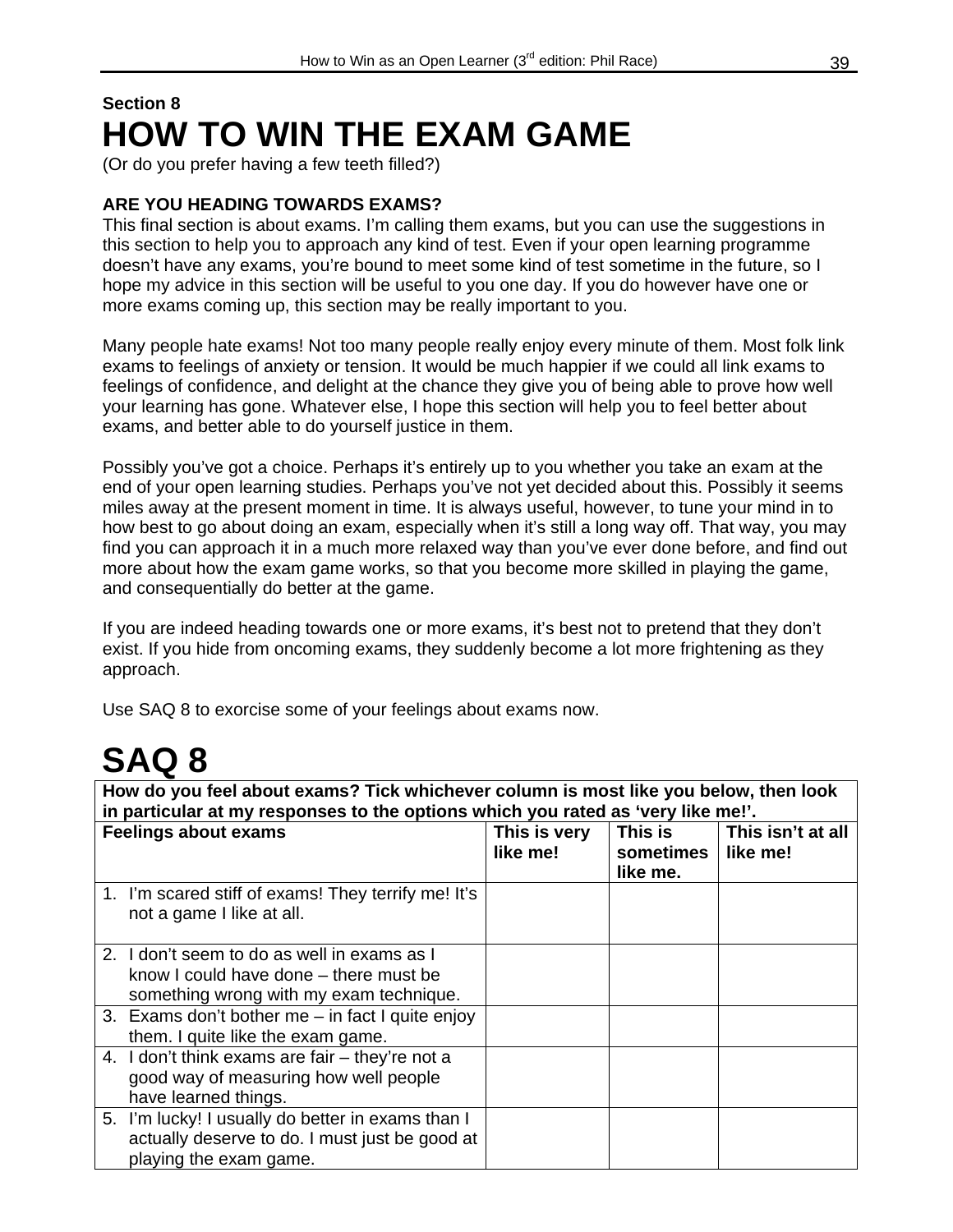| 6. I've had some bad times in exams in the<br>past, and am worried that I'll re-live some of<br>the nightmares yet again next time I have an |  |  |
|----------------------------------------------------------------------------------------------------------------------------------------------|--|--|
| exam.                                                                                                                                        |  |  |

#### **HAVE YOU EVER** *FAILED* **AN EXAM?**

I don't like the 'F' word! Let's put the question a better way: "have you ever managed not to pass and exam?" Most people have succeeded not to pass an exam at one time or another. That includes most really brilliant people most really famous people, and most perfectly normal people.

Let's put it into perspective. If you've ever 'failed' an exam, it boils down to this:

- what you did,
- on that particular day,
- with the particular questions on the paper that day,
- that happened to be written by particular examiners for that occasion,
- in whatever mood you happened to be in,
- in whatever health you were in that day,
- didn't match up to what was being looked for,
- by the particular people marking your paper,
- on that particular occasion,
- in whatever mood they were in on the day they marked it!

There are a lot of variables in the box above! Exam technique is about maximising your chances with all of these variables in mind.

#### **EXAMINERS ARE HUMAN!**

Believe it or not, examiners eat, breathe, and sleep. More importantly, they *like* giving you marks. It makes them pleased when they can give you marks. They are just looking for the chance to give you marks. The easier you make if for them to find the mark-earning points in your answers to the exam questions, the happier they become, and the more marks you get.

It is possible, however, to put examiners into a bad mood. If your answers go on and on about irrelevant things, this annoys them. They've still got to read it all, but they get fed up. And if you've been writing so fast that your writing is illegible, that annoys them too. It's harder work for them. So it's a good idea, if your writing is as bad as mine, to say a little less in your answers, but make if that bit more readable.

In many subjects, examiners *like* diagrams. They like to see something visual, such as sketches, graphs, drawings, pie-charts, histograms, anything in fact which gives them a change from just reading candidates' writing. They *particularly* like to see well-labelled visuals, which tell their own story. A well-labelled diagram can often tell them at once that you know what you're doing in your answer to a question. As soon as they know that you know what you're writing about, they'll give you the marks for it, and a nice diagram can be the quickest way of you getting them to do this.

#### **TIMING IS THE NAME OF THE GAME**

In this section, let's take a calm, cool, calculated look at how best to go about doing yourself justice in your next exam. We'll look in turn at the following stages:

before your exam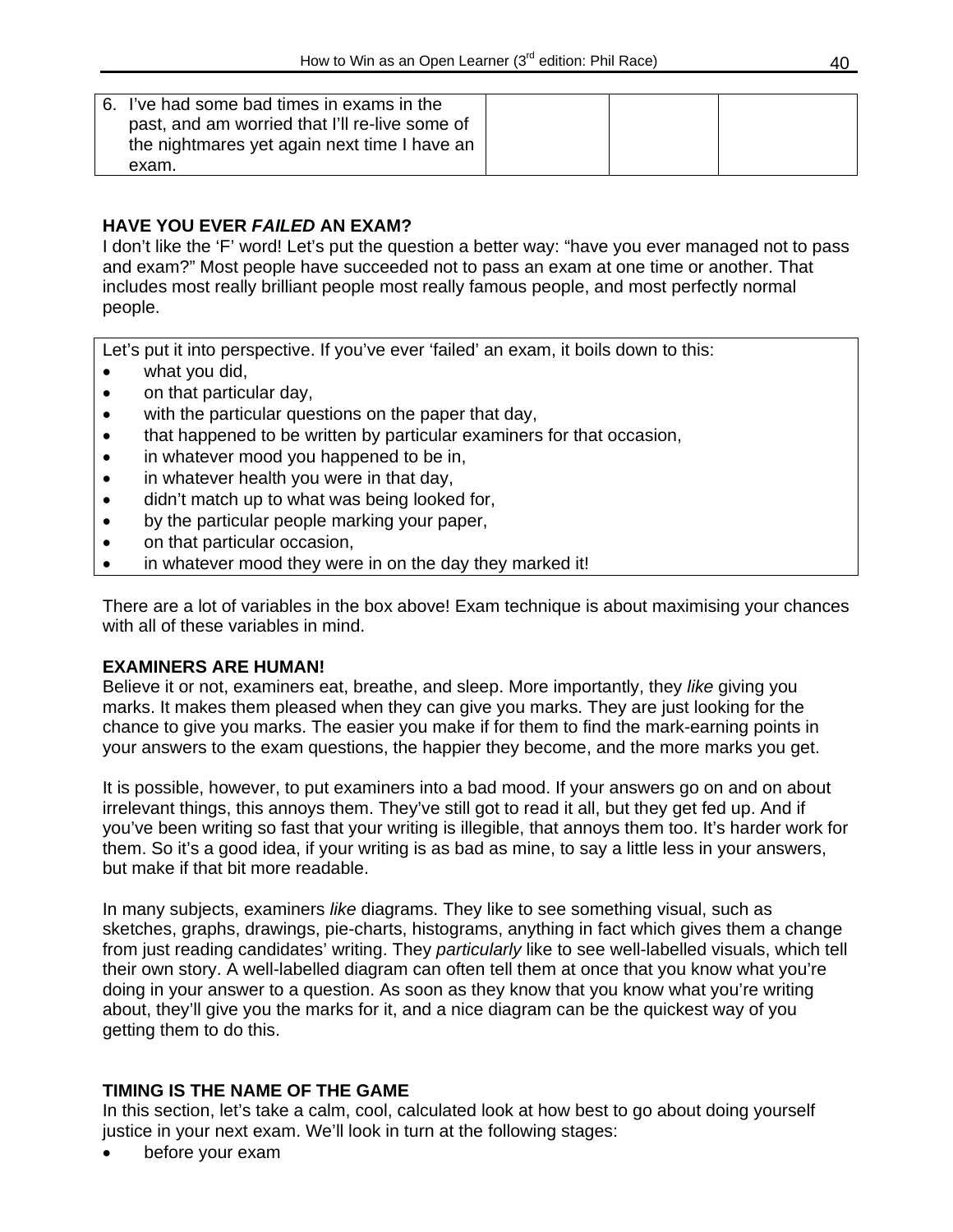- the first ten minutes of so of your exam
- the main part of your exam
- the closing minutes towards the end of your exam
- after your exam.

Doing the most appropriate things, in each of these stages, paves your way to getting more marks. And managing your time in these stages helps you to get these marks in a logical, efficient and purposeful way. Let's get straight on with the first stage – immediately before the exam starts.

#### **BEFORE YOUR EXAM**

Doing the right things in the 24 hours leading up to an exam can affect how you feel during the exam itself, and this in turn can increase the number of marks you can win. In particular, it's useful to avoid doing various pointless things in the 24 hours before any exam – don't waste your physical or mental energy on such things.

#### **Things to avoid doing include:**

- tiring yourself out trying to revise absolutely everything one more time;
- scrabbling around looking for pens, pencils, calculator, and so on;
- last-minute searching for the actual location of the exam;
- rushing to get there on time because you set out too late;
- getting demoralised in that tense little cluster of candidates waiting to go in to the exam room.

In particular, don't do too much revision at this late stage. You need to save your energy for the exam itself, so you can do yourself justice when you answer the questions. It's much more sensible just to do a little extra polishing. Remind yourself of the most important things you will need to remember. Have a little extra practice using your learning tools. Look again at the summaries you've been using during your revision. Practice a little more with your question bank – but concentrating now on the questions you *can* answer, rather than trying to sort out any remaining ones which are still proving difficult.

Avoid that cluster of candidates waiting to go in to the exam. Human nature being what it is, they tend to work themselves into a downward spiral. They're all asking each other whether they've learned this and that, and even five minutes in that cluster can make you feel that everyone else knows everything and you know nothing.

#### **THE FIRST TEN MINUTES OR SO**

These are very special minutes. They can be 'make or break' minutes too. You're naturally a bit tense as you prepare to see at last exactly what's in store for you in the exam. However, this is the time that you need to be cool, calm and collected, so that you can make some important decisions. The main things to check out during these early minutes of any exam are as follows:

- How many questions have I to do?
- Do all the questions carry equal marks or not?
- How many minutes approximately does this give me for each of the questions?
- Which questions shall I do (if there's a choice, of course);
- Which question shall I do *first?*

The only way to make these decisions sensibly is to read the questions slowly, calmly, and more than once. It's then worth making an approximate timetable, so that you know how long you should aim to spend on each question. But leave yourself say 20 minutes to spend at the end of the exam *improving* your answers. I'll say more about exactly what to do in these 20 minutes later, but for now accept that it's really useful to plan in these 20 minutes.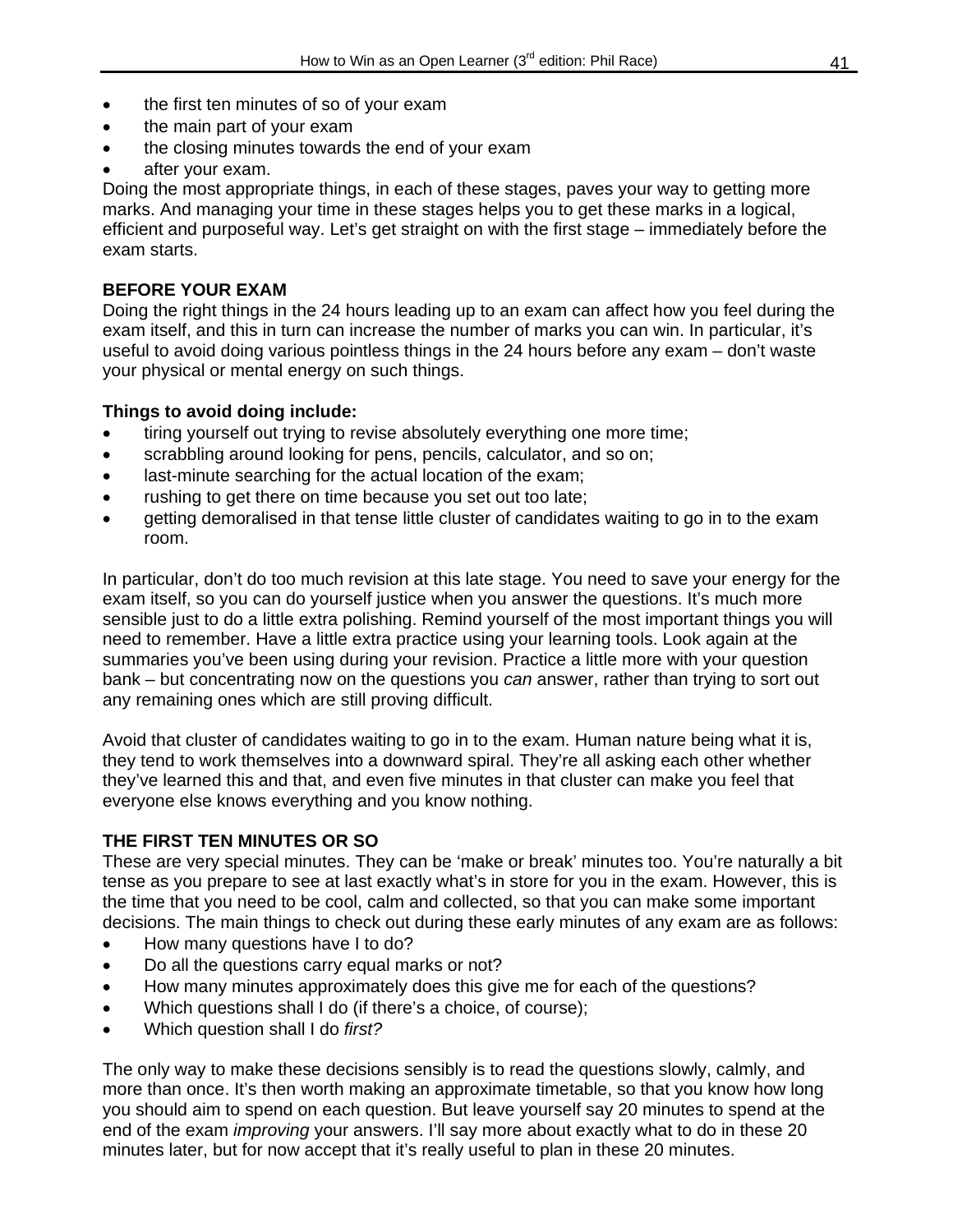If you've got a choice of questions, it can be really important to make the best possible choice for you. The only way of doing this is to read the questions one at a time, really carefully, and making decisions as you go. It can be useful to jot ticks and crosses beside the questions on the question paper, to record your decisions, for example as follows:



 $\times$  not a good question for me – I'll try and avoid this one if I can.

 $\sqrt{\phantom{a}}$  this could be one of my questions – I know I can get at least some of the marks for this one.

Definitely a good question for me – I feel I can get most of the marks for this one.

Lots of exam candidates will tell you sad tales of how they missed out on choosing questions they could have done perfectly well, because they didn't spend enough time making these decisions at the start of their exams.

Make sure you read *all* of the questions. Don't be the unlucky candidate who forgets entirely to turn over the question sheet, and doesn't see that there are more questions on the other side! These may include your best ones.

Once you've worked out which questions will be the best ones for you, it's usually a good idea to start with one of your √√ ones.

#### **THE MAIN PART OF YOUR EXAM**

Suppose you've now started with one of your  $\sqrt{v}$  questions. The main danger is that you'll spend too long on this question, because you know a lot about it. This is a serious danger, because if you over-run, you may not have any time left at all for your *last* question later. It's really important to attempt *all* your questions equally. If it's the sort of paper where you've got to answer all the questions anyway, it's just a matter of getting on and doing them all.

#### **Case study**

Suppose you've got to answer 5 questions, and all questions carry equal marks (20 marks each), and the pass mark is 40%.

- If you answer all 5 questions, you only need to score on average 8 marks out of 20 for each question to pass the exam. This should be easy enough.
- If you only answer 4 questions, you still only need to score on average 10 marks out of 20 for each of the questions you answer. That's not much harder. But if one of your 4 questions runs into problems and you score 0 marks for that one, you then have to score 13 marks for each of the other three – that is harder.
- If you only answer 3 questions, you've got to score over 13 marks for each to pass the exam, and if one of your 3 does down the chute, you'd have to score 20 marks for each of the other two questions just to pass – and this is very unlikely to happen!

#### **Show your working out**

If you're doing calculations, for example, don't just write down the final answer, especially if you're in an exam where calculators are allowed. Show the examiner how you got to your final answers. If you've got the *correct* final answer, it may not be critical to show the examiner how you got to it. But suppose you *didn't* get the right final answer. You could get 0 marks for that part of the question. But if you got the wrong final answer, and the examiner can see *why* you went wrong, you will often get at least some marks for anything you did right on your way to your answer. If it was only a little mistake you made, you could get 19 out of 20 marks even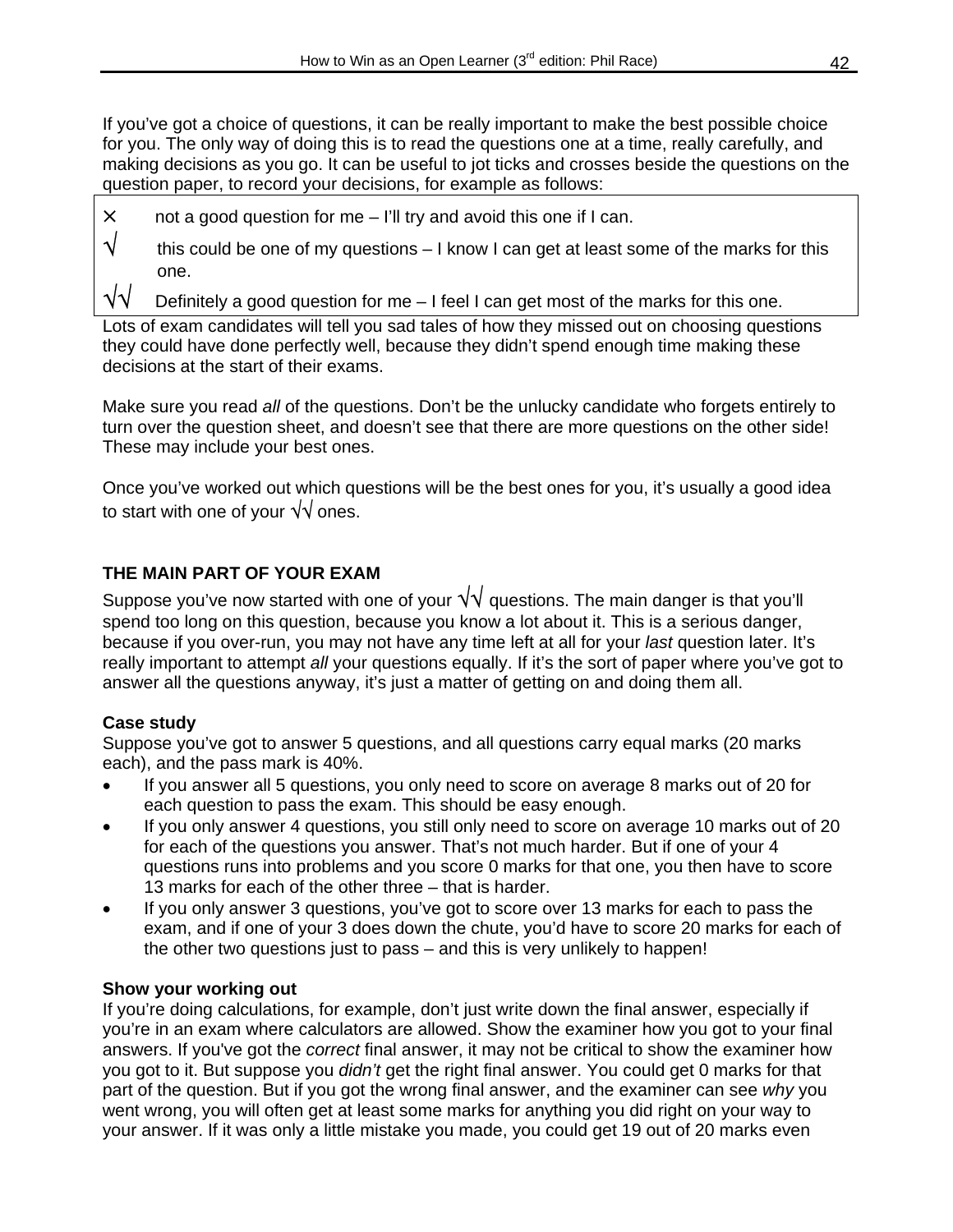though your final answer wasn't right. That's a big difference from the 0 marks you would get if the examiner couldn't see where you made your little mistake.

When using a calculator, and substituting numbers into a formula or equation, it's really important to write down the numbers on your paper, so that the examiner can see exactly which number you put where in the formula. This means that if you make a mistake in your calculation, the examiner can still see that you were trying to do the correct thing with the formula, and will give you marks for this.

#### **What if my mind goes blank on me?**

This is scary. Most people have had this happen to them in an exam, sometime or other, including me! But it need never happen again to you. In fact, it doesn't just happen, people *cause* it to happen. It usually happens as follows. You're struggling to remember something, but it just won't come to the surface of your memory. So you try harder to remember it – and it goes deeper down into your memory and refuses to come to the surface. So you try harder still, and your mind goes blank in protest! This causes panic feelings, not surprisingly. It's because you've been cruel to your brain – brains don't work if put under this sort of pressure.

So what should you do if you feel a hint of panic coming on? Don't be cruel to your brain. Don't try to force your memory to give you anything. Slow down. Take a few slow deep breaths. Relax for a minute – this seems like a long time, but isn't. This is the time to stop doing that particular question, and move on to some other question – something where you know exactly what you're looking for, and won't be cruel to your brain. You're still scoring marks, but on a different question. More often than not, when you're safely, calmly busy doing this other question, the thing you were looking for in the first place pops naturally back into your memory, and you can then jot it down so that you won't lose it again, and in your own time go back to that earlier question and polish it off.

#### **Stick to the questions**

Each and every mark available in an exam is for the answers to the questions on the question paper. That's obvious? But it also means that anything that *isn't* directly part of an answer to a question scores exactly zero marks. Yet lots of candidates write all sorts of stuff down, that wasn't asked for in the questions. And they score no marks for this. More importantly, they've simply wasted their time and energy writing down things which scored no marks.

The best way to stick to the questions is to keep reading them. Re-read the question you're answering every two or three minutes, just to make sure you don't go wandering off into putting irrelevant stuff down in your answers.

Candidates who *don't* keep their eyes on the questions report a strange phenomenon. If you *don't* look at a question for 30 minutes, but busily keep on answering it, and only then look back at it, the question may have changed itself completely! This doesn't happen if you keep your eyes on the questions, however.

Don't be tempted, even once you've completely answered a question, to put down everything else you know about that particular topic. There won't be any extra marks for this, and in fact it could end up annoying the examiner, who has still got to read all these extra things which aren't part of what the question asked for.

#### **THOSE VITAL MINUTES TOWARDS THE END OF YOUR EXAM**

How many minutes? If it's a three-hour exam, save around 20 minutes for what comes next. Even if it's just a one-hour exam, still save around 10 minutes. Use these minutes as follows.

- Stop answering questions! Even if you've still not finished answering the question you were busy with, it's worth stopping now, and doing the following,
- **Read everything you've written since the start of the exam.** But don't *just* read it all. You'll find mistakes – put these right as you go along. Sometimes you'll find that what you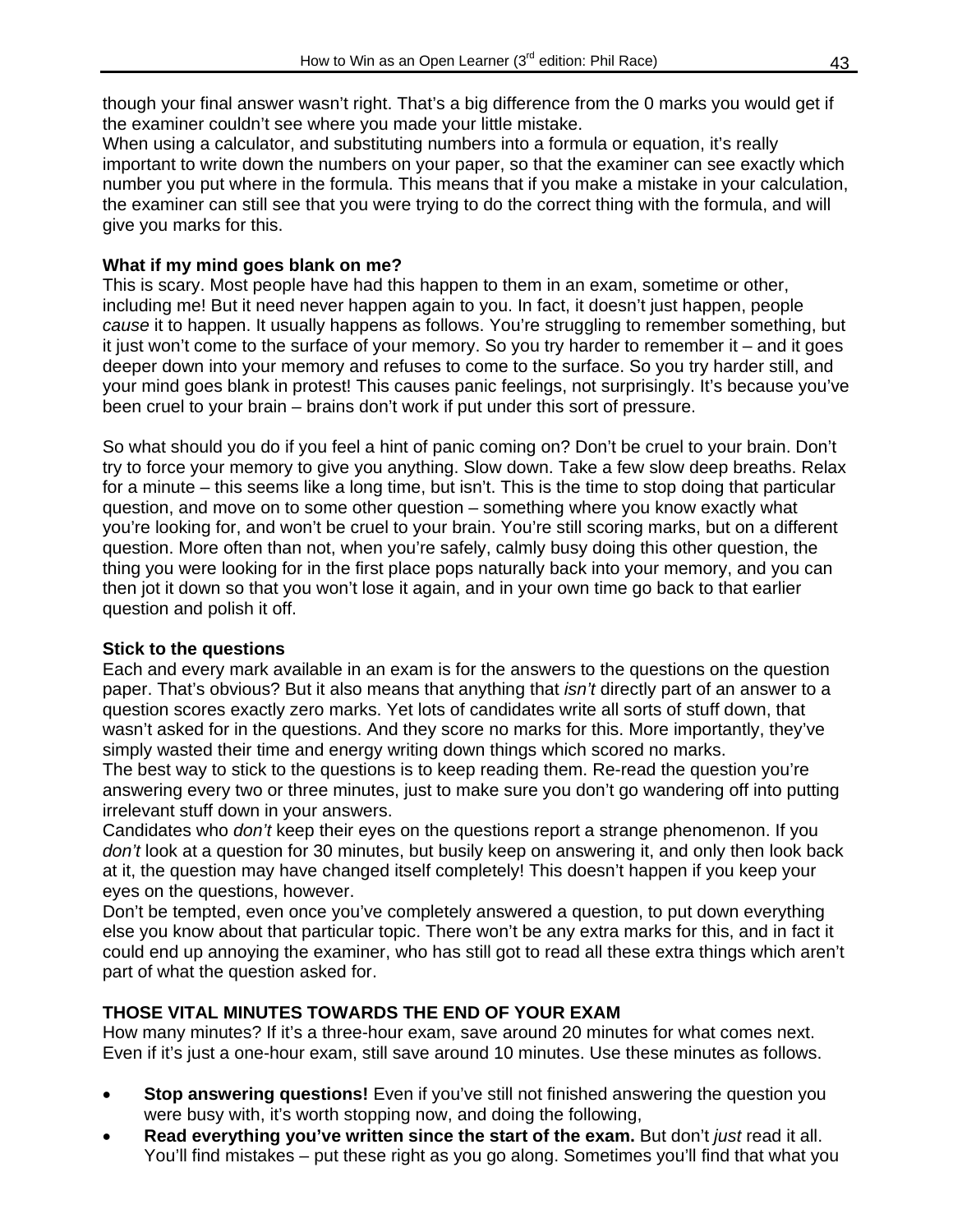wrote wasn't what you meant. Change it now – you only get marks for what you wrote and none for what you meant if that was different! You'll find extra useful points which have come back into your mind since you wrote your answers – slip these points in as you go now. (If they're just in your mind, you won't get any marks for them – get them into your answers). Tidy up your answers as you go. Make sure that it's really clear where each question (and question-part) starts and finishes – make the examiner's job that bit easier.

You will be amazed how many extra marks you can pick up in these closing minutes, by following the advice above. What you're actually doing is *editing* your work. When you've *finished* doing this, and there aren't any more marks to be gained by improving your answers, then it's fine to go back to any question which still needs finishing off.

#### **AFTER YOUR EXAM?**

I'm not going to say much about this – except don't bother doing a post-mortem. As soon as your script is handed in, that particular exam is history. Nothing will change the result. Don't relive the whole exam in painful slow motion by going through it all again now. It won't cheer you up! You'll find things where you made mistakes! You'll think of things you could have put into your answers that you hadn't put in. If you've got another exam to prepare for, get on doing that. If you've no more exams to prepare for, just enjoy yourself for a while.

#### **SO WHAT ARE THE TEN MAIN RULES OF THIS EXAM GAME?**

They are as follows:

Timing is important.

Choose wisely which questions you will answer, if you've got a choice.

Answer the questions – don't just put down everything you know about the topic.

Keep your eyes on the questions in case they change!

Don't waste time and energy on anything that *isn't* answering the questions.

Plan time to edit and improve your answers towards the end of the exam.

You get marks for what you wrote, not for what you meant to write.

Remember that examiners are human – please them, don't annoy them!

Don't panic. Just get on and answer another question if you get stuck with the present question. Show the examiners how you get to your answers.

### **CHECKLIST OF INTENDED LEARNING OUTCOMES**

| Intended learning outcomes of Section 8:<br>Now that we've explored exam technique, how<br>well do you feel you can do each of the<br>following? |                                                                                                              | I can really<br>do this<br>now! | I can just<br>about do<br>this now. | I can't quite<br>do this yet! |
|--------------------------------------------------------------------------------------------------------------------------------------------------|--------------------------------------------------------------------------------------------------------------|---------------------------------|-------------------------------------|-------------------------------|
|                                                                                                                                                  | 1. Prepare constructively for exams all the way<br>through your studies, not just towards the end.           |                                 |                                     |                               |
|                                                                                                                                                  | 2. Leave behind any bad feelings associated with<br>exams because of things which went wrong in the<br>past. |                                 |                                     |                               |
|                                                                                                                                                  | 3. Choose sensible things to do just before an exam.                                                         |                                 |                                     |                               |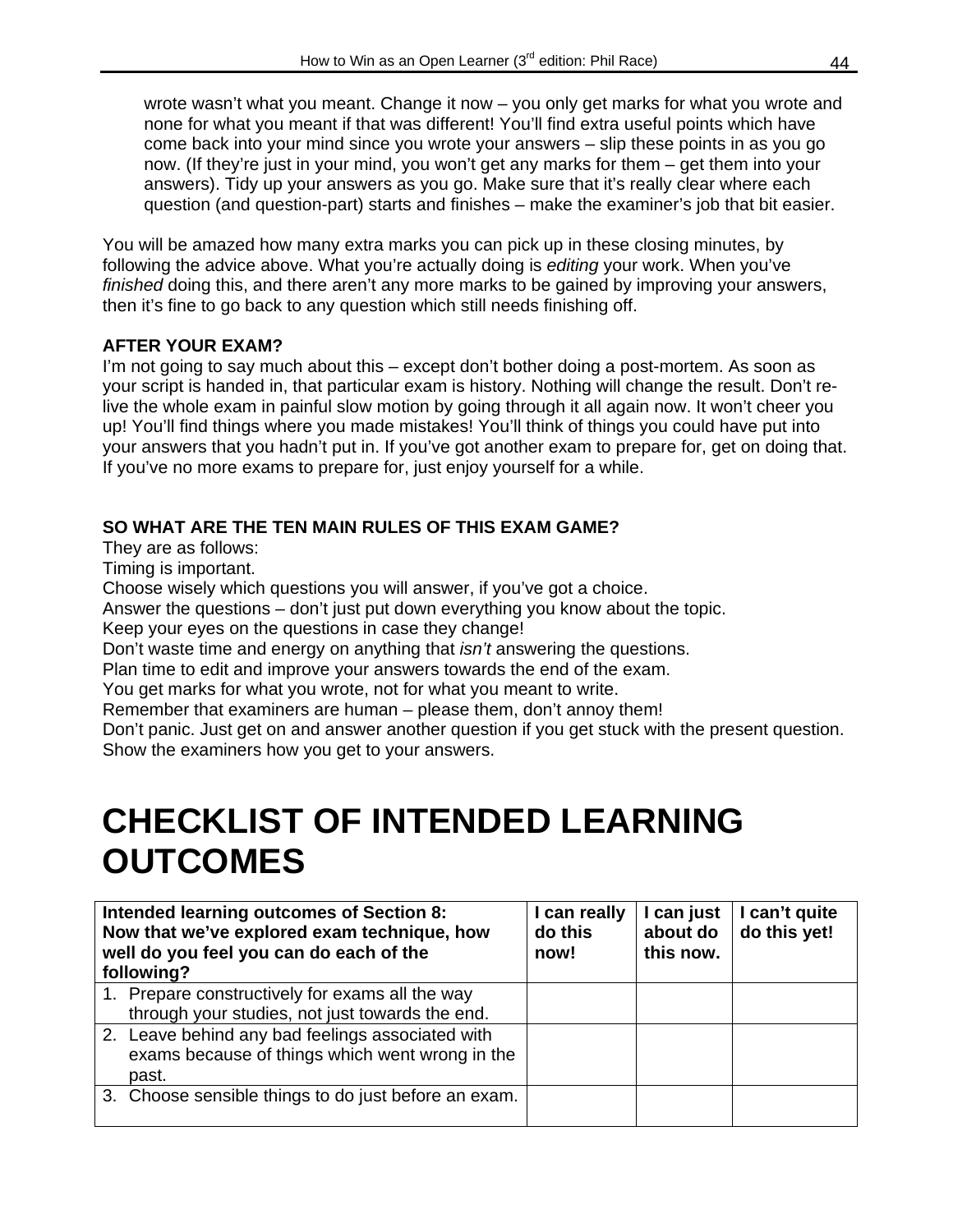| 4. Spend the first few minutes of an exam really<br>wisely, in particular making sure that you choose<br>the best questions for you. |  |  |
|--------------------------------------------------------------------------------------------------------------------------------------|--|--|
| 5. Make sure that you answer the questions, and<br>don't waste time and energy on anything that<br>won't get you marks.              |  |  |
| 6. Recognise that examiners are human, and do<br>what you can to put them into a good mood when<br>they mark your answers.           |  |  |
| 7. Spend the closing minutes of any exam getting<br>many extra marks by editing and improving your<br>answers.                       |  |  |

### **ACTIVITY 8**

This Activity is to give you the chance to see how exams work, from the examiners' perspective.

Select an old exam question, or assignment question, on a topic you already know well. Or if you prefer, make up a new question of your own on such a topic.

Write out a model answer to your chosen question. Don't do this under exam conditions, but make the answer as good as you can, using your notes and books. Leave a margin at the right-hand-side of each page.

Now suppose your answer to the question is a perfect one, and is worth the full 20 marks for the question. Take a red pen, and decide where the mark-scoring points are in your answer, and enter these marks as sub-totals in the right hand margin you left, making sure that they add up to the full 20 marks. What you're actually doing is making a marking scheme for your question, and marking your answer in the same way as an examiner does.

Show your question, model answer, and marking scheme to other people. If you've got a tutor or someone who knows about the subject, all the better. Ask whether people think you've missed anything out of your model answer. Ask whether people think you've allocated your 20 marks out sensibly for the things you included in your model answer.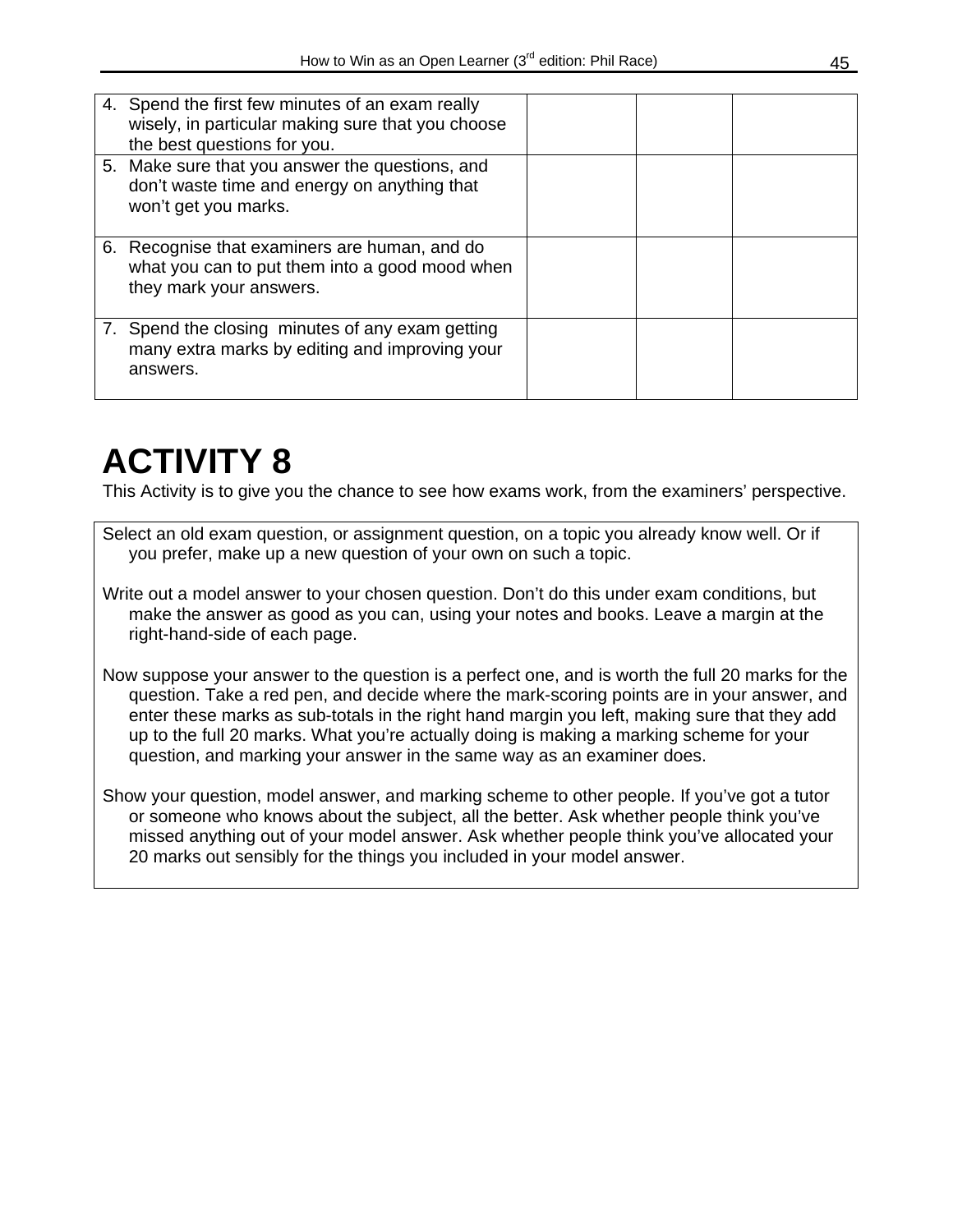## **OPEN LEARNING IS FOR LIFE**

Learning never stops. Even when you're not studying something purposefully, you're still continuing to learn. One of the real benefits of open learning is that it helps you to become better at learning under your own steam. You develop the skills to keep going without other people pressing you to learn. You develop the skills to measure how your own learning is going. You become better at fitting learning into busy schedule of normal life. You get better at learning at your own pace – and adjusting your pace to fit what you need to learn. You become better at learning here, there and everywhere, rather than just at one particular desk or table. You get better at learning from learning resources – print-based, online, and so on.

It is now well recognised that people who have been successful open learners are simply better at learning. Being an open learner teaches you more about learning than simply being taught. All the suggestions in this book can continue to serve you well even when you're not deliberately studying something. And they can help you to help other people around you to become better at learning.

It is also well known that open learning seems to be addictive. People who have succeeded at open learning often choose to keep learning that way, and pick up all sorts of useful knowledge and skills as a result of this. This addiction is not least to do with the fact that open learning gives you a lot of control of the time, place, and pace of your learning, and it's pleasant to be in control.

Whatever else we do, we continue to be learners. Much of what we continue to learn happens under conditions which boil down to open learning. I wish you well, and hope that this little booklet has played a part in bringing out the best of the open learner that is you.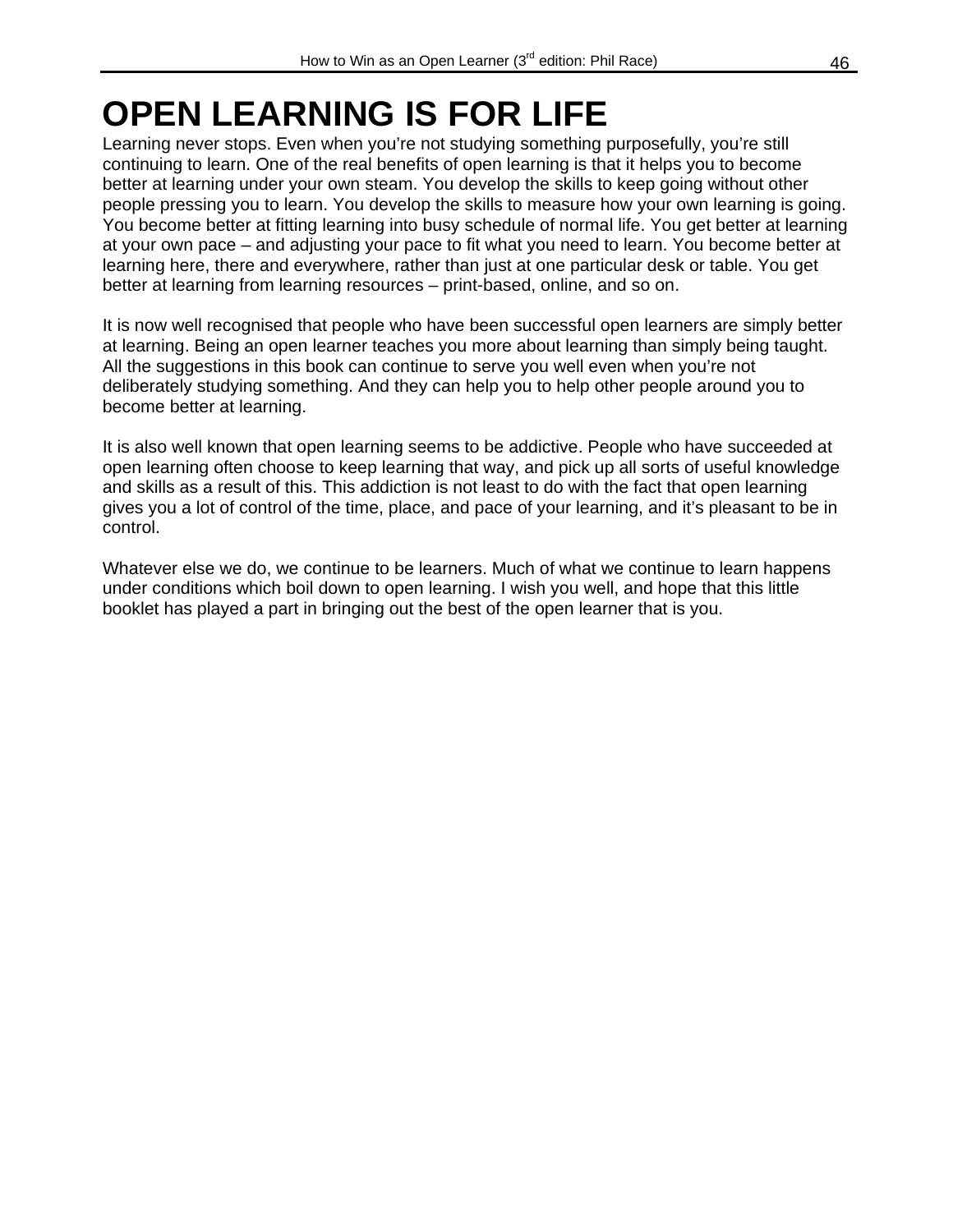### **Some further reading**

If you've found this little booklet useful, and if you're diving ever more deeply into studying (or helping other people to do so), you may be interested in some of the other things I've written for various kinds of learners – and their teachers.

#### **How to study: practical tips for university students** (Blackwell, Oxford, 2003) I wrote this book for college-based students, and it goes into a lot more detail about writing essays, preparing and giving presentations, as well as containing more advice about revision strategies and exam techniques in university contexts. I also include suggestions on jobhunting, writing letters of application, making a good CV, and preparing for interviews.

#### **How to get a good degree** (Open University Press, Buckingham, 1998)

This book isn't just for high-fliers, but also for anyone who wants to be a high-flier. It's about how to go about getting better marks not only for exams, but also for essays, reports and all the other things which contribute to getting a university degree.

#### **How to win as a final-year student** (Open University Press, Buckingham, 2000)

In this book, my aim is to help students with the particular challenges they face during their final year at university. This includes revising for and passing final-year exams, but also preparing to seek good job opportunities.

#### **The lecturer's toolkit** (2<sup>nd</sup> edition, Kogan Page, London, 2001)

I spend the other half of my life helping lecturers in higher and further education to develop their teaching and assessment methods. This book sums up this side of my work, and may be of interest to you if you plan to direct your experience of open learning into teaching others.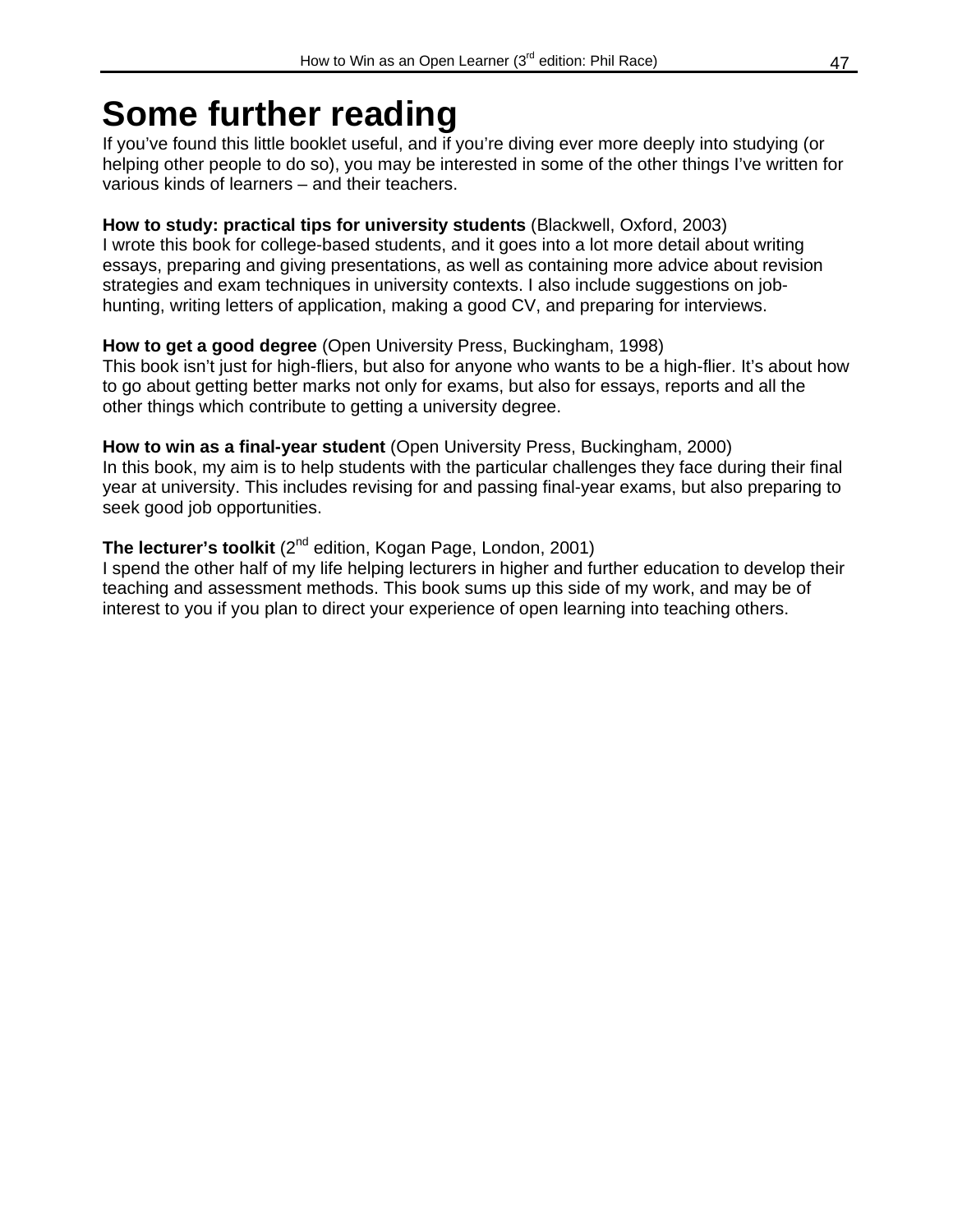### **RESPONSES TO SELF-ANALYSIS QUESTIONS**

### **Responses to SAQ 1**

| I've chosen to become an open learner because:                     |                                                                                                                                                                                                                                                                                                                                                                                                                                                                                                                                                                                                                                           |  |
|--------------------------------------------------------------------|-------------------------------------------------------------------------------------------------------------------------------------------------------------------------------------------------------------------------------------------------------------------------------------------------------------------------------------------------------------------------------------------------------------------------------------------------------------------------------------------------------------------------------------------------------------------------------------------------------------------------------------------|--|
| <b>Reasons:</b>                                                    | My response to you, if you put a $\sqrt{}$ for this<br>option:                                                                                                                                                                                                                                                                                                                                                                                                                                                                                                                                                                            |  |
| There is no 'conventional' course available.                       | This is a good reason for choosing to become an<br>open learner. It shows you're the sort of person<br>who doesn't just stop if there isn't a ready-made<br>course suitable to you. You'll still need to hang<br>on to your determination, however, to keep you<br>going on your open learning pathway.<br>Remember that it's very much up to you now -<br>the ball is in your court.                                                                                                                                                                                                                                                     |  |
| I can't fit a conventional course into my<br>lifestyle or routine. | This is another good reason for choosing to be<br>an open learner now. This indeed is exactly why<br>many open learning routes have been designed<br>in the first place. You're in good company. Many<br>very successful learners work their way to all<br>sorts of qualifications by open learning. And lots<br>of people simply use open learning to gain new<br>skills, sometimes just for fun.<br>If the only people to gain the benefits of<br>improving their knowledge were those with<br>access to conventional courses, it would be<br>unfair on many other people.                                                              |  |
| I don't like conventional courses!                                 | Neither do I! Many people don't like conventional<br>courses, for all sorts of different reasons. Some<br>were made to feel inferior last time they did such<br>a course. Adults don't like being treated like kids.<br>(Neither do kids, of course). Yet in many colleges<br>or training centres, some people at least feel put<br>down.<br>In your open learning programme, you should<br>indeed feel that you're being treated as a grown-<br>up. This does of course mean that you've got to<br>take on board the various responsibilities which<br>come with managing your own learning - more<br>about these later in this booklet. |  |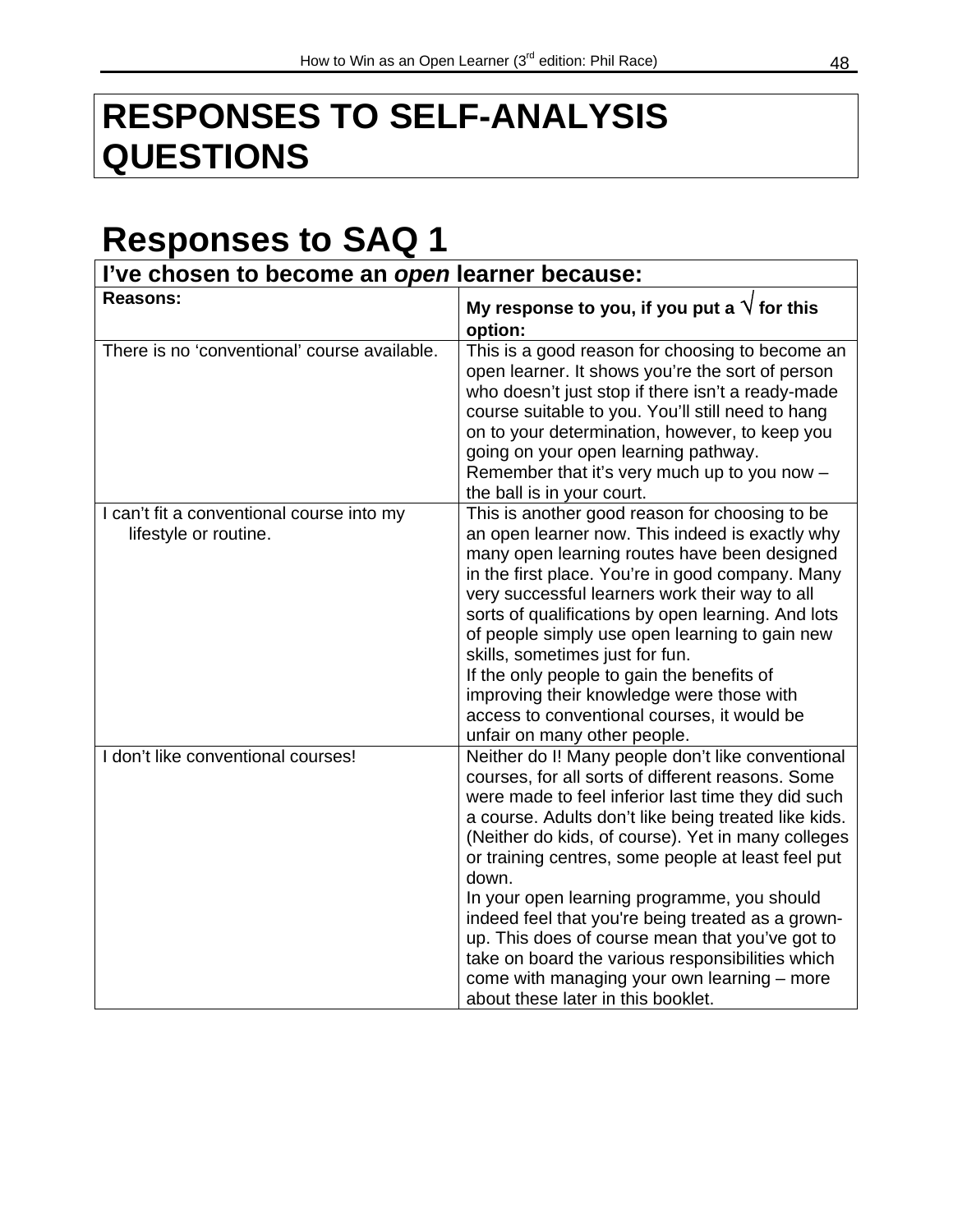| I want to work at my own pace.                                                         | Me too! Most people work best at their own pace.<br>On conventional courses, if the pace is too fast<br>we get lost. If it's too slow, we get bored. It rarely<br>seems to be just right.<br>For most things, it doesn't really matter how fast<br>we learn $-$ what really matters is how well we<br>learn. The important thing is what we can do<br>when we've learned things. The beauty of a well-<br>designed open learning course is that it gives<br>you plenty of opportunity to find out for yourself<br>how well you're getting on $-$ all the way through<br>your studies and not just at the end. You get<br>plenty of practice at doing the important things<br>you're learning.                                                 |
|----------------------------------------------------------------------------------------|-----------------------------------------------------------------------------------------------------------------------------------------------------------------------------------------------------------------------------------------------------------------------------------------------------------------------------------------------------------------------------------------------------------------------------------------------------------------------------------------------------------------------------------------------------------------------------------------------------------------------------------------------------------------------------------------------------------------------------------------------|
| I want to work at places of my own<br>choosing, for example at home and/or at<br>work. | A good choice. If you're studying wherever you<br>want to, you've got a lot more opportunity to<br>learn. You don't have to be at a particular place<br>to get on with at least some of your studying. So<br>studying becomes a normal part of your life at<br>home or at work (or better, at both).                                                                                                                                                                                                                                                                                                                                                                                                                                          |
| My boss told me to do the course!                                                      | This is indeed some people's reason for doing an<br>open learning course, but it's usually not the best<br>of reasons. It's about ownership, really. If you<br>really want to do something, you'll do it a lot<br>better than if someone else wants you to do it.<br>None of us really likes to be told to get on and do<br>something.<br>One of the advantages of open learning is that<br>you haven't got anyone standing over you telling<br>you what to do all the time you're studying. And<br>as you get into open learning, you're likely to find<br>good reasons of your own for putting your back<br>into your studies, and it will then become less<br>important that your boss set you off on your<br>learning in the first place. |
| Someone told me that it was a good way of<br>studying.                                 | This can be a good reason for starting on some<br>open learning. If someone you know inspired you<br>to have a go at it yourself, you may well have<br>caught some of their enthusiasm, which is a<br>good thing. Hopefully, you too will find it a good<br>way of learning things, and will yourself be<br>recommending open learning to other people<br>soon.                                                                                                                                                                                                                                                                                                                                                                               |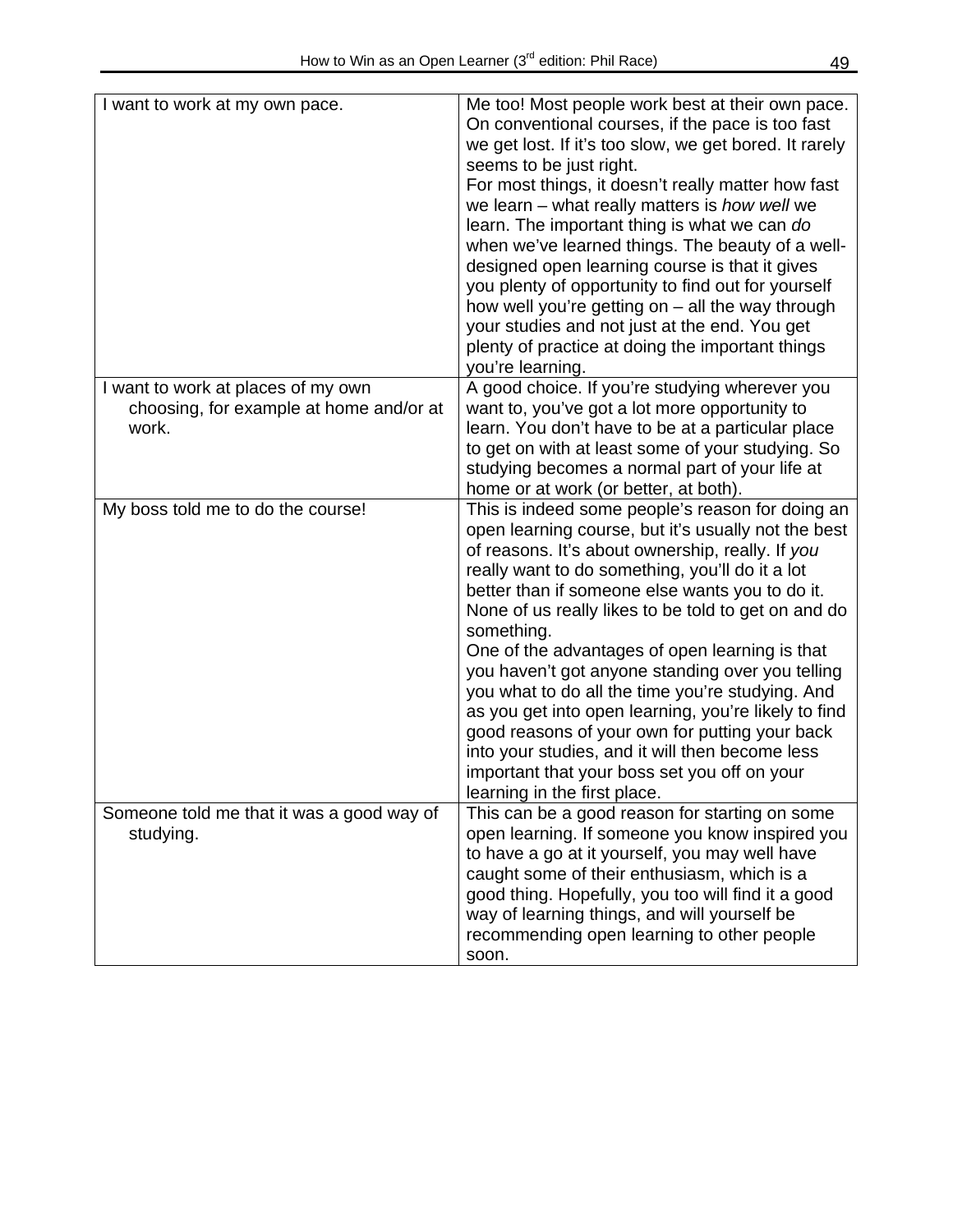| I've got my own reasons (enter these below) | I can't, of course, reply directly to your reasons<br>for choosing open learning rather than<br>'conventional' learning, if you wrote some of your<br>own down when you did SAQ 1. However, I can<br>suggest that you check for yourself how strong                                                                                                                            |
|---------------------------------------------|--------------------------------------------------------------------------------------------------------------------------------------------------------------------------------------------------------------------------------------------------------------------------------------------------------------------------------------------------------------------------------|
|                                             | these reasons may be. For example, will your<br>own reasons be likely to keep you going when<br>the going gets a bit tough? All learning has its<br>easy bits and its hard bits - and it's dangerously<br>easy to stop in your tracks when you come to a<br>hard bit when you're an open learner. That's why<br>it's important to have some good reasons to<br>keep you going. |

| I'm studying because:                                                                   |                                                                                                                                                                                                                                                                                                                                                                                                                                                                                                                                                                                                                                                                                                                                                                                                                            |
|-----------------------------------------------------------------------------------------|----------------------------------------------------------------------------------------------------------------------------------------------------------------------------------------------------------------------------------------------------------------------------------------------------------------------------------------------------------------------------------------------------------------------------------------------------------------------------------------------------------------------------------------------------------------------------------------------------------------------------------------------------------------------------------------------------------------------------------------------------------------------------------------------------------------------------|
| <b>Options</b>                                                                          | <b>Response</b>                                                                                                                                                                                                                                                                                                                                                                                                                                                                                                                                                                                                                                                                                                                                                                                                            |
| I was bored and needed a challenge.                                                     | This is an interesting reason for studying. Learning new<br>things is certainly a way of finding challenges, and if you<br>were bored you are likely to have sufficient time to be able<br>to study. However, suppose something comes up which is<br>more interesting? Would that mean that you'd no longer be<br>bored, and you'd abandon your studying?                                                                                                                                                                                                                                                                                                                                                                                                                                                                  |
| The topic I'm studying will be useful<br>to me in my job.                               | This is a good reason for studying. It means that you have<br>a sense of purpose, which will be helpful to you at those<br>times when studying gets a bit hard. Also, the fact that<br>you'll be able to put the things you're learning to work in<br>your job, you'll get more satisfaction than if you'd just been<br>studying something for its own sake without any chance to<br>apply it.                                                                                                                                                                                                                                                                                                                                                                                                                             |
| Mastering this topic could lead me to<br>promotion.                                     | This can indeed be a powerful incentive. It's probably the<br>most frequent reason why people work their way through<br>quite taxing programmes of study. But let's look at two<br>possibilities - firstly how would you feel if after finishing<br>your studies successfully you didn't get promoted? Would<br>you feel cheated or let down? Would you feel you had<br>wasted your time and energy? Or would it have been<br>worthwhile anyway?<br>Secondly, suppose you get promoted halfway through your<br>studies - people often do. Would you then stop studying<br>because your reason for studying has now gone?<br>You can see from the above questions that there are some<br>dangers associated with this particular reason for studying,<br>particularly if it happens to be your only reason for<br>studying. |
| Mastering this topic could lead to<br>more choice in the jobs I could<br>expect to get. | This is actually a very good reason for studying.<br>Psychologists tell us that every few years it is good for us<br>to change our career directions, at least partially. Such<br>changes stop us from getting stale or stuck in a rut. It can<br>make life more interesting and satisfying. I'm not saying it                                                                                                                                                                                                                                                                                                                                                                                                                                                                                                             |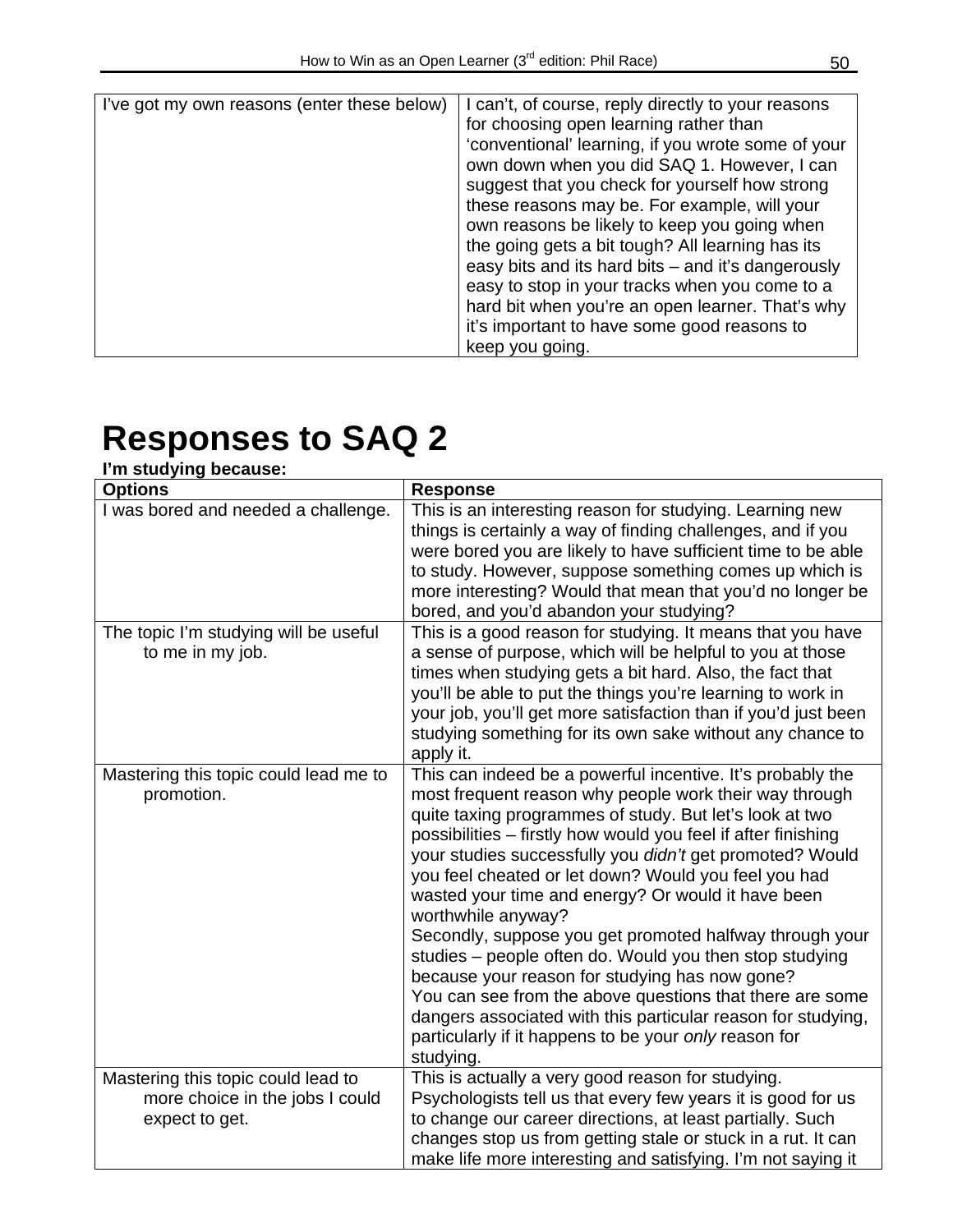|                                         | necessarily makes life easier however, it's often easier just          |
|-----------------------------------------|------------------------------------------------------------------------|
|                                         | to plod on doing the same old thing.                                   |
|                                         | However, the more choices you have about what you do,                  |
|                                         | the greater is your chance of picking something you really             |
|                                         | like doing. Job satisfaction is actually a great deal more             |
|                                         | important than what we're paid at the end of the day. If you           |
|                                         |                                                                        |
|                                         | have more choices available, the chance of getting a well              |
|                                         | paid job is bound to increase too, but more importantly, you           |
|                                         | have more chance of selecting a really satisfying job too.             |
| Someone told me to study the topic      | Was this your boss, perhaps? Or someone else? Does this                |
| concerned.                              | mean you're only studying because you have to? Does this               |
|                                         | in turn mean that you rather resent having to do it? The               |
|                                         | danger is that if you've got resentful feelings, every little          |
|                                         | obstacle you come across will seem like a mountain. When               |
|                                         | things get tougher in your studies (they always do from                |
|                                         | time to time) you may not feel willing to give it your best            |
|                                         | shot. If this is your only reason for studying, it could be            |
|                                         | worth you trying to find some additional reasons of your               |
|                                         | own. Ask yourself firmly 'what's in it for me?'                        |
| I've always wanted to study this topic, | This seems to be a fine reason for studying something, at              |
| and now's my chance.                    | least at first sight. Many people make this reason work for            |
|                                         | them. But what would happen if when you get a bit deeper               |
|                                         | into the subject, you find it a lot harder than you expected it        |
|                                         | to be? Just about everything is easy at first, but gets                |
|                                         | tougher when you get deeper into it. The worst thing that              |
|                                         | could happen to you is that you'd sail along while the going           |
|                                         | was easy, but get fed up with the topic when it got a bit              |
|                                         | harder. So if this is your main reason for studying, you'll do         |
|                                         | well to try to build some extra reasons to help you to keep            |
|                                         | going.                                                                 |
| I simply like learning new things.      | This is of course a good reason for studying, as long as               |
|                                         | you'll still be prepared to keep going when the going                  |
|                                         | becomes tougher (as it always does when you get deeper                 |
|                                         | into learning about anything new).                                     |
| A friend or colleague studied it, and   |                                                                        |
|                                         | This can be a useful reason for studying, as you already               |
| seemed to enjoy it.                     | know that someone has done it successfully and found it                |
|                                         | interesting and valuable. Check, however, that you're not              |
|                                         | just going through the same studying to prove that you're              |
|                                         | as good as your friend or colleague. It can be useful to ask           |
|                                         | them what their reasons for studying were when they                    |
|                                         | started out, and whether these reasons were strong                     |
|                                         | enough to keep them going when things weren't too easy.                |
|                                         | Don't be afraid to borrow other people's good reasons for              |
|                                         | studying, and add them to your own. The more good                      |
|                                         | reasons you've got, the better.                                        |
| I want to prove to someone that I'm     | At least this is an <i>honest</i> reason. In fact, for some people, it |
| better than he or she thinks I          | can be a very powerful one. Some people achieve great                  |
| am!                                     | things just to 'show' someone else! But does what other                |
|                                         | people think about you really matter so much? What really              |
|                                         | matters is what you think of yourself. It's best to have some          |
|                                         | reasons for studying which really belong to you, and which             |
|                                         | don't depend on other people or their reactions to you.                |
| I want to prove to myself that I'm up   | This can indeed be a strong reason for doing something.                |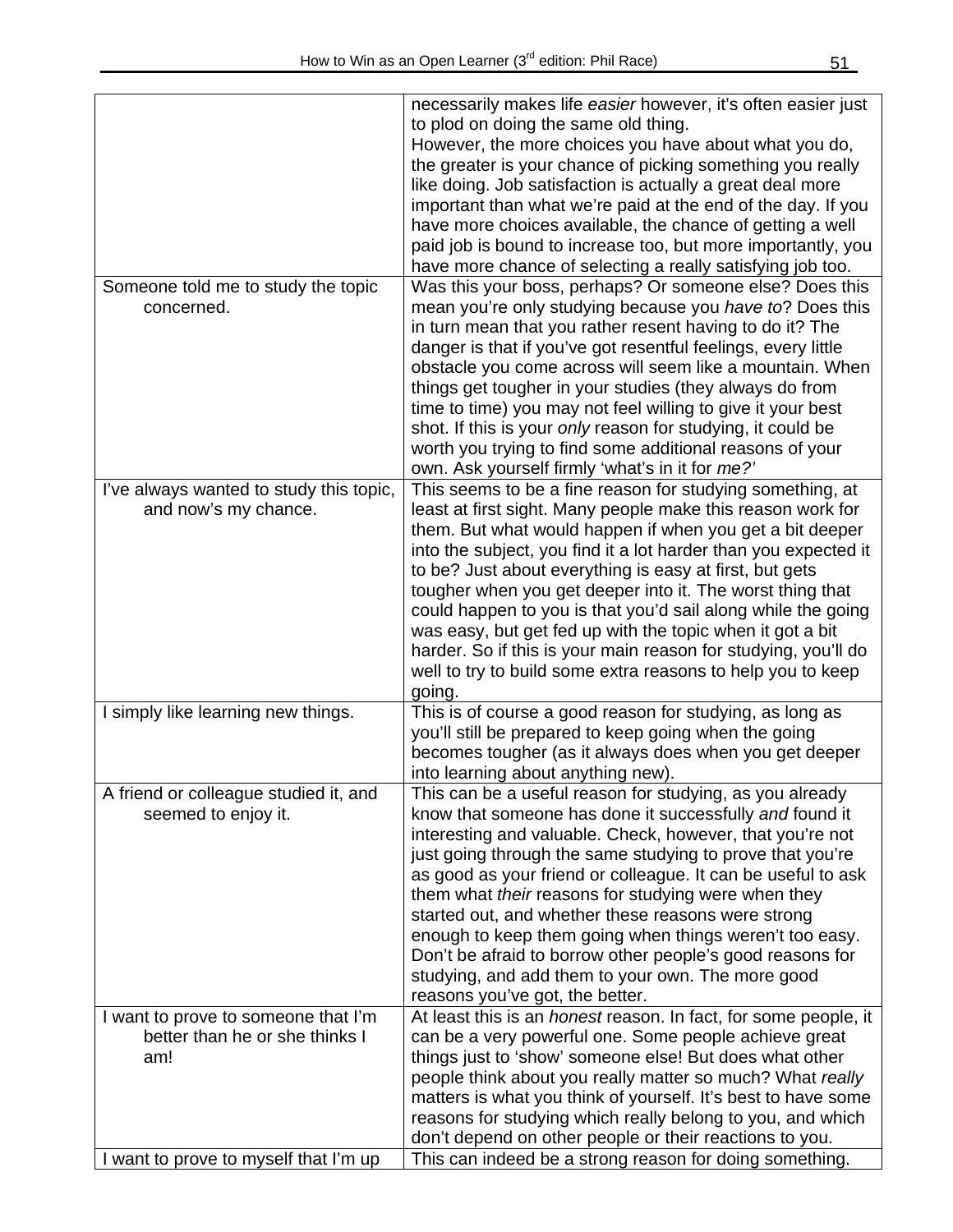| to it.                                                                                     | Perhaps you've already been successful at learning things<br>in the past, and remember how good the feeling is when<br>you've achieved something. Don't, however, be too hard on<br>yourself. It's even more important that you enjoy your<br>studying. That way, your success will be all the more<br>guaranteed – we put much more into things that we enjoy<br>doing.                                                                                                              |
|--------------------------------------------------------------------------------------------|---------------------------------------------------------------------------------------------------------------------------------------------------------------------------------------------------------------------------------------------------------------------------------------------------------------------------------------------------------------------------------------------------------------------------------------------------------------------------------------|
| I tried this in the past and didn't<br>succeed, so now I want to prove<br>I can do it.     | Many people in this position have another go at learning<br>something, and often choose open learning for this. One<br>advantage of open learning this time round is the comfort<br>of privacy - you can get things wrong without other people<br>seeing your mistakes. You can then learn from these<br>mistakes. Be careful, however, not to brood too much on<br>the fact that you didn't succeed in the past. That was then.<br>Now is now. It's a brand new chance to have a go. |
| I want to be able to keep up with my<br>children, and help them in their<br>studies.       | This indeed can be a healthy reason for you doing some<br>studying of your own now. Besides, there are further<br>benefits. When children see parents studying, they pick up<br>the useful impression that studying is a perfectly normal<br>part of life, and are much more likely to put more into their<br>own studies following on from your example.                                                                                                                             |
| I've got other reasons of my own (jot<br>these down below to remind<br>you what they are): | I can't of course comment on your own particular reasons<br>for studying. The main thing for you to do is to check out<br>that these reasons are strong enough to help to keep you<br>going through rough and smooth alike. Only you can check<br>this out!                                                                                                                                                                                                                           |

How do you see yourself timetabling your study patterns? Which of the following is closest to your way of doing things? Which of the following tastes or inclinations are likely to shape *your* particular strategy for managing your study time? If you chose particular tendencies of inclinations as being 'very like me', please read my responses below – you may find me challenging your rationale more than once!

| Time-management tendencies or | My response if you chose 'This is very like |
|-------------------------------|---------------------------------------------|
| inclinations                  | me!'                                        |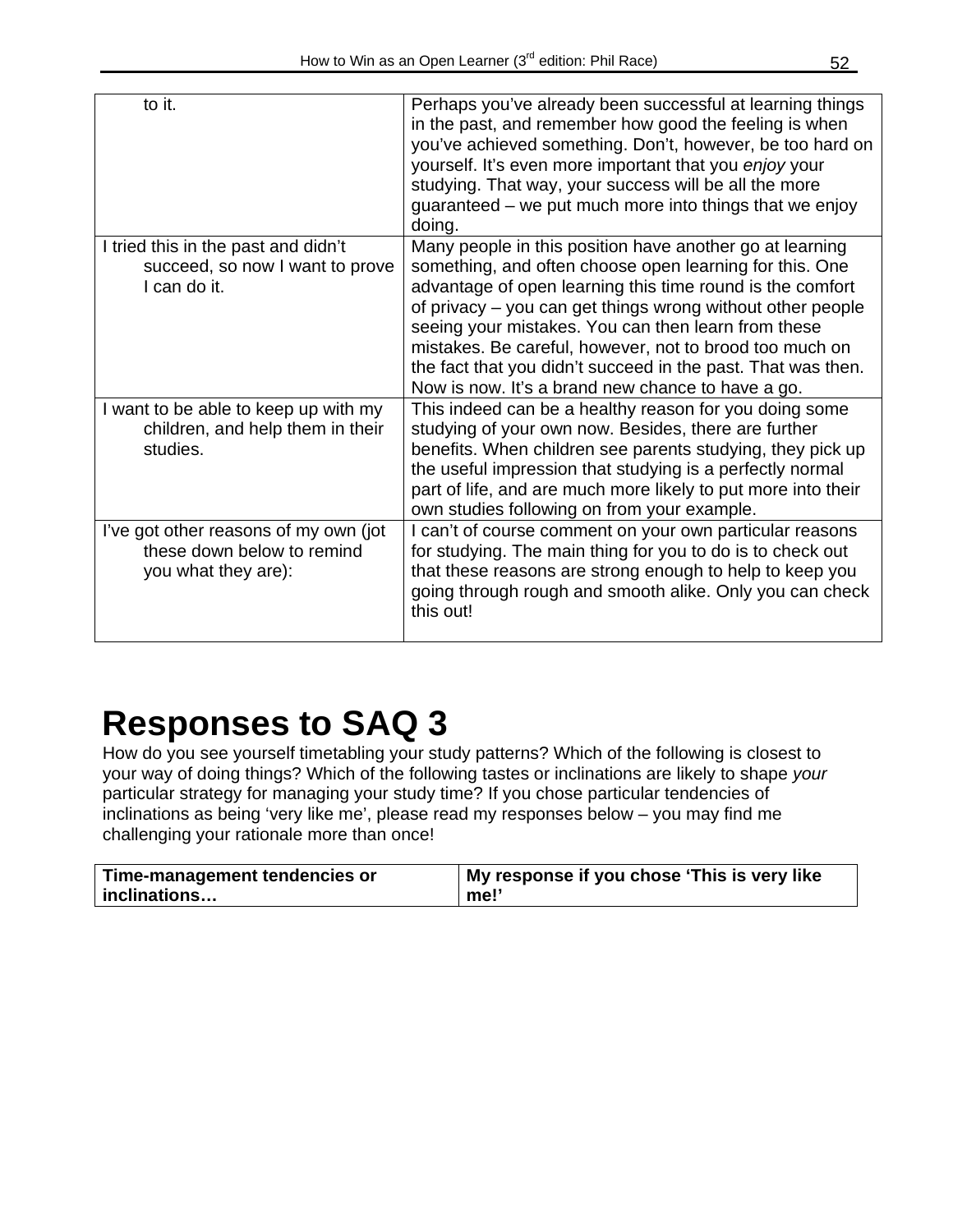| I like to plan a nice tight schedule for  | Congratulations if you're someone who has                    |
|-------------------------------------------|--------------------------------------------------------------|
| studying, for example: Mondays, 7.15 -    | made studying to a tight schedule work for you in            |
| 9.00 p.m., Wednesdays, $6.00 - 8.00$ p.m. | the past. It takes a lot of self-discipline. Can I ask       |
| and so on.                                | you one or two rather painful questions,                     |
|                                           | however?                                                     |
|                                           | Do you sometimes find yourself thinking about all            |
|                                           |                                                              |
|                                           | sorts of other things during your planned<br>study sessions? |
|                                           | Are you sure that you can maintain your                      |
|                                           | efficiency even when other things are on                     |
|                                           | your mind?                                                   |
|                                           | It's good to have a tight schedule if you find that          |
|                                           | you enjoy working that way, even when the going              |
|                                           | is a bit tough. But, one further question:                   |
|                                           | Might there be lots of other useful times when               |
|                                           | you could be doing a bit of study, when you                  |
|                                           | don't try simply because they're not on your                 |
|                                           | schedule?                                                    |
|                                           | A schedule can become an excuse to do nothing                |
|                                           | in all the unscheduled times!                                |
| I tend to work in bursts when the mood    | So you work in bursts when the mood takes you,               |
| takes me. I don't like the idea of        | and you don't like being regimented? This is, of             |
| regimenting my study times!               | course, fine so long as enough work is getting               |
|                                           | done, steadily and surely. After all, we're talking          |
|                                           | about open learning, you're in charge of the                 |
|                                           | times and pace.                                              |
|                                           | Now, when things are going well and you're full              |
|                                           | of enthusiasm, you'll obviously get a lot of work            |
|                                           | done this way. Probably you'll do much more                  |
|                                           | than you would have if you'd been working to a               |
|                                           | schedule. But:                                               |
|                                           | What happens when the going gets a bit tough?                |
|                                           | What if your enthusiasm temporarily deserts<br>you?          |
|                                           | Does this mean you might simply stop in your                 |
|                                           | tracks?                                                      |
|                                           | Would some sort of schedule help then, or is                 |
|                                           | there a better way?                                          |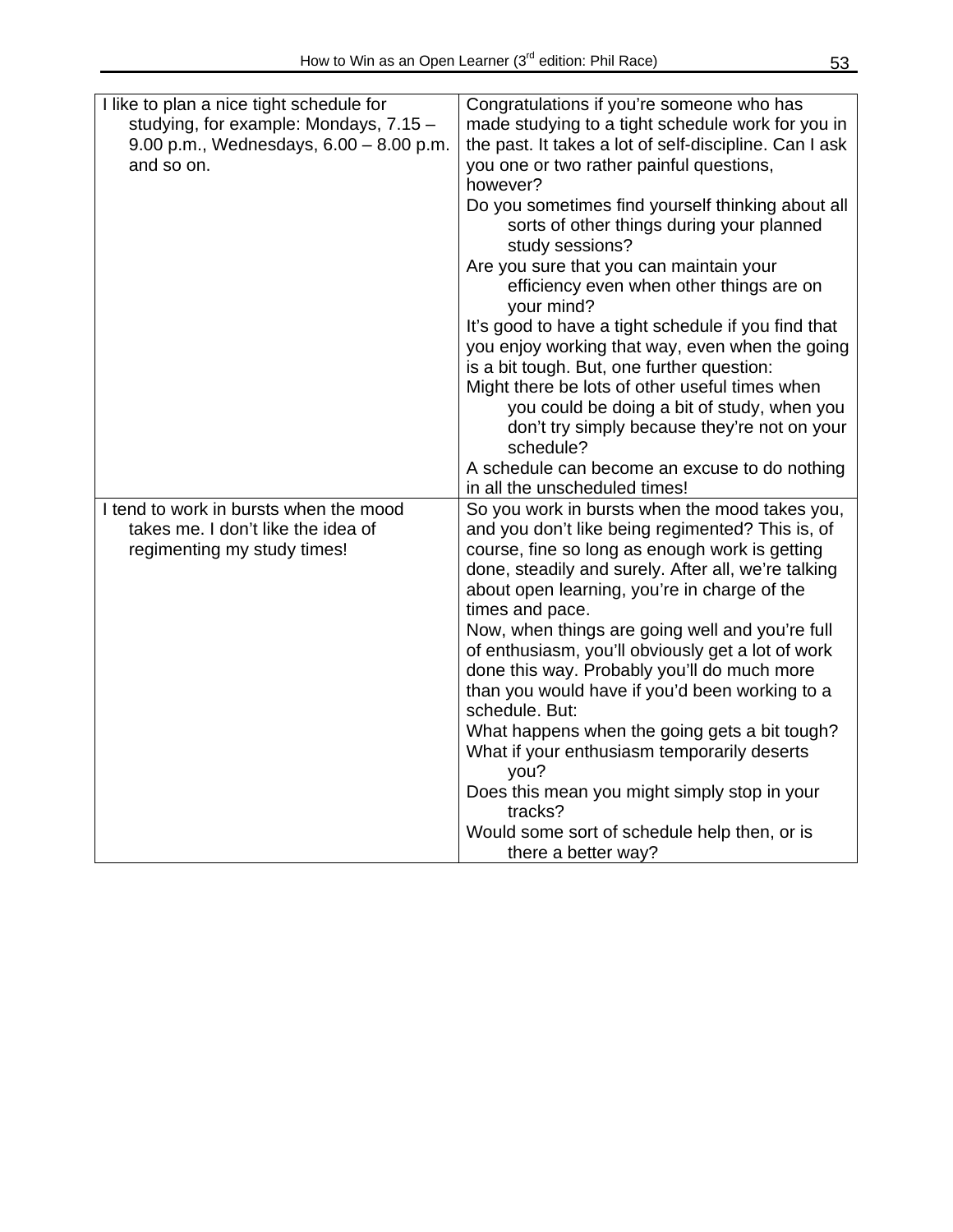| I've got a busy week, so I'll have to study at<br>weekends. I expect I'll be able to fit one<br>or two long spells of study into most<br>weekends. | Many open learners have busy weeks and work<br>at weekends. It seems a fact of life that<br>weekends are regarded as the time when<br>miracles are possible! I once wrote for an editor<br>who always set deadlines for receiving<br>manuscript on Tuesdays because he knew very<br>well that most authors get behind schedule and<br>make desperate attempts to catch up during the<br>last available weekend, so the manuscript would<br>be in the post Monday morning and (with luck!)<br>would be on his desk on Tuesday. The trouble<br>with only working at weekends is that studying<br>doesn't quite become a full part of one's life. A lot<br>can be forgotten from one weekend to the next.<br>Also, families and friends can feel neglected if<br>there's no time for them at weekends. |
|----------------------------------------------------------------------------------------------------------------------------------------------------|-----------------------------------------------------------------------------------------------------------------------------------------------------------------------------------------------------------------------------------------------------------------------------------------------------------------------------------------------------------------------------------------------------------------------------------------------------------------------------------------------------------------------------------------------------------------------------------------------------------------------------------------------------------------------------------------------------------------------------------------------------------------------------------------------------|
| I'll study whenever there's nothing else<br>crying out to be done.                                                                                 | Well done for being prepared to study at any<br>time and not just in scheduled bursts or during<br>weekends. But be honest, there are always<br>going to be other things needing doing. Maybe<br>they've needed doing for months. Could you say<br>there's been a time when you have caught up<br>with everything?<br>Now, the real danger is that when the studying<br>gets a bit difficult, all those other things suddenly<br>seem more attractive and more urgent! I'm sure<br>there are plenty of ceilings that got painted as an<br>escape from an hour or two of hard studying!                                                                                                                                                                                                              |
| I can fit in half-an-hour of study now and<br>then at work, so I'll build studying into<br>most days alongside work.                               | This is fine, as long as it works. If your boss is<br>supportive regarding your studying, and won't<br>give you black looks when you've got your head<br>buried in papers now and then, you're at an<br>advantage.<br>But things at work can get busy. If there's just no<br>work-time available for studying some weeks, will<br>this mean that you simply won't do any studying?                                                                                                                                                                                                                                                                                                                                                                                                                  |
| I do quite a bit of travelling. I expect I'll be<br>able to fit some studying into my<br>journeys.                                                 | So you do quite a bit of travelling? So do I. I too<br>manage to do quite a bit of work, especially on<br>trains, and in hotel rooms when away from<br>home. I'll be saying more using odd bits and<br>pieces of time in Section 4.                                                                                                                                                                                                                                                                                                                                                                                                                                                                                                                                                                 |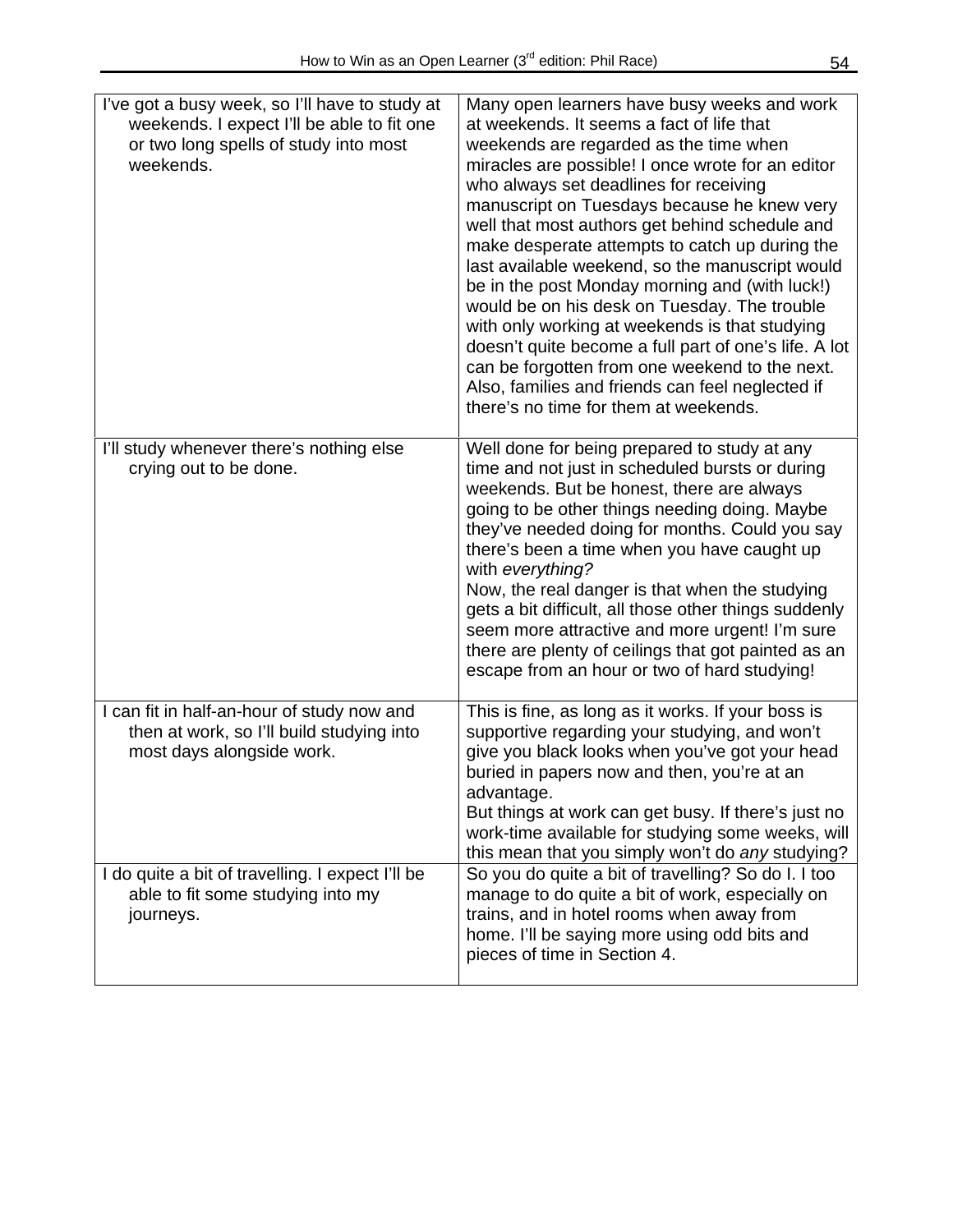| None of the above fits me. The way I'll work<br>is as follows (jot it down please): | Of course, only you know whether your time-<br>management tactics will really work for you.<br>However, if you've read through the responses to<br>the other options above, perhaps you'll agree<br>with my comments about the dangers (and<br>advantages) of the various options discussed.<br>How do these comments fit your way of<br>studying? The real questions to ask yourself<br>about your method are:<br>Will I make best use of my available time?<br>Will enough useful work get done steadily?<br>Will my method continue to work when other<br>important things crop up in my life? |
|-------------------------------------------------------------------------------------|---------------------------------------------------------------------------------------------------------------------------------------------------------------------------------------------------------------------------------------------------------------------------------------------------------------------------------------------------------------------------------------------------------------------------------------------------------------------------------------------------------------------------------------------------------------------------------------------------|

Where will you do *your* learning? Look below at my responses to whichever option (or options) are closest to your situation.

| Where will you do your studying?                                        |                                                                                                                                                                                                                                                                                                                                             |  |  |
|-------------------------------------------------------------------------|---------------------------------------------------------------------------------------------------------------------------------------------------------------------------------------------------------------------------------------------------------------------------------------------------------------------------------------------|--|--|
| <b>Options</b>                                                          | <b>Responses</b>                                                                                                                                                                                                                                                                                                                            |  |  |
| I'll have to sort out a suitable study area at home.                    | You're in good company. Most open<br>learners when first starting to study this way<br>need to sort out something at home first.<br>But be careful! It's possible to spend a long<br>time sorting things out at home, rather than<br>actually getting some learning under way.<br>Remember the dangers of all those other<br>'urgent' jobs? |  |  |
| I've no problem, I've already got a good place for<br>studying at home. | Congratulations. Even though you've<br>already got a suitable place, there are<br>dangers to be avoided. Will your place at<br>home be the only place you'll use for<br>studying? When you're not actually in this<br>dedicated space, will you then feel there's<br>no need to do anything related to your<br>studies?                     |  |  |
| I'll have to go out to study, maybe to a library or<br>some such place. | True, when you get to this location you may<br>indeed work efficiently. But will you actually<br>get there when there's a force eight wind<br>blowing, or a foot of snow, or if you've got a<br>bit of a cough? Would somewhere more<br>accessible help you to increase your<br>chances of actually getting down to some<br>studying?       |  |  |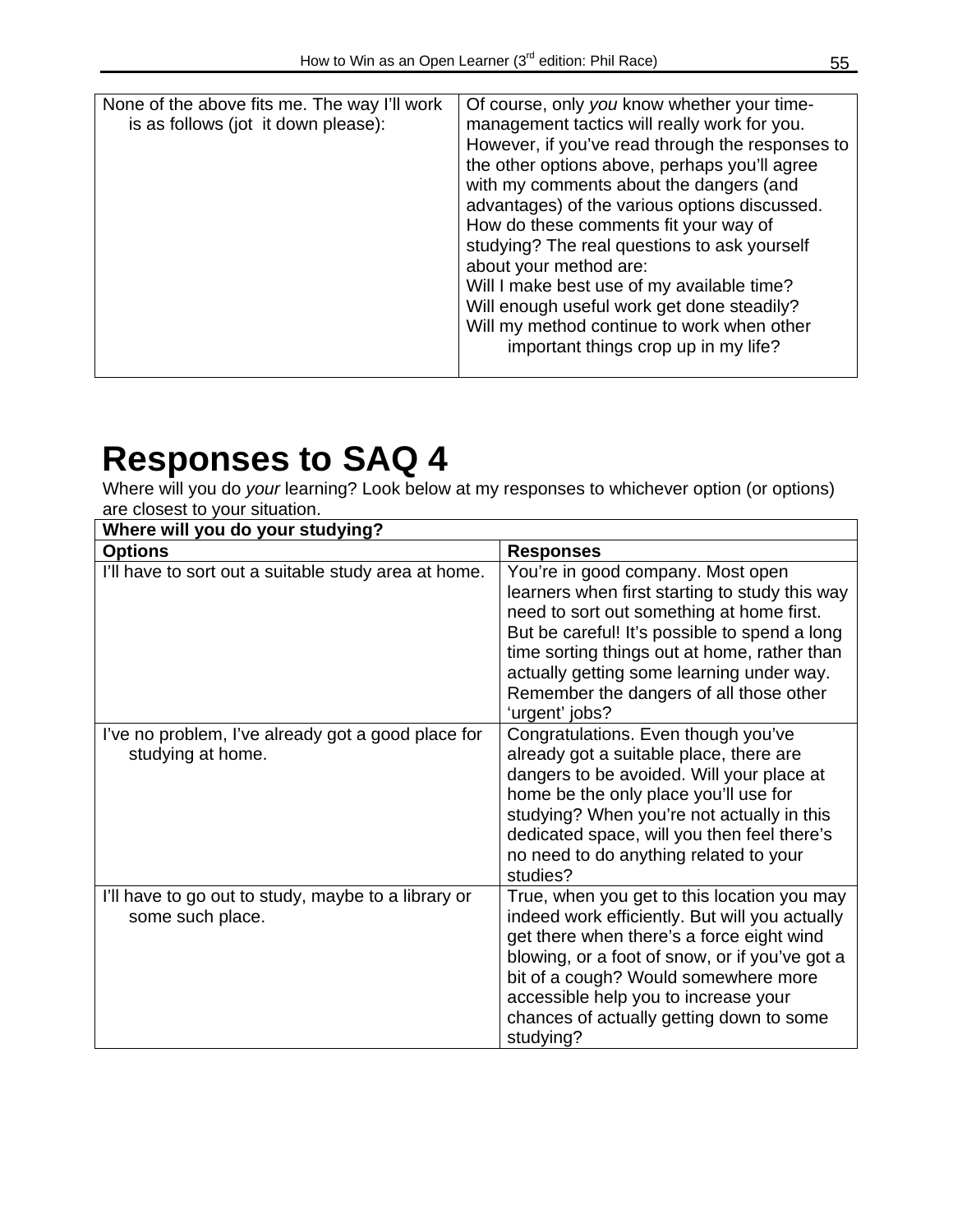| I'll be doing much of my studying at work, where I<br>have a suitable place.                                         | I've got facilities at work too. My shared<br>room even has such luxuries as a phone, a<br>computer, a light and a door! And I have a<br>key to the building, so I can go there any<br>time. But what happens? When I study<br>there during the day, the phone rings. It's<br>easier chatting on the phone than studying!<br>And the door keeps opening and<br>colleagues come in and say 'Oh, what are<br>you up to now?' and its more relaxing to tell<br>them all about it than to continue doing<br>some studying. So, though I often study at<br>my workplace, it certainly isn't the only<br>place I use. |
|----------------------------------------------------------------------------------------------------------------------|-----------------------------------------------------------------------------------------------------------------------------------------------------------------------------------------------------------------------------------------------------------------------------------------------------------------------------------------------------------------------------------------------------------------------------------------------------------------------------------------------------------------------------------------------------------------------------------------------------------------|
| I've got a garden shed! Are you suggesting that I<br>turn this into a study?                                         | I envy you! I haven't got a shed. I haven't a<br>garden, in fact, and I miss gardening. I do<br>have a small yard but no room for a shed. A<br>shed could serve as a study, away from<br>many of the distractions abound in homes.<br>But it would have to be a comfortable shed,<br>wouldn't it? It would need some mod cons<br>like coffee making facilities, heat and so on.<br>And a comfortable armchair for those little<br>rests between elements of studying. Or<br>those longer rests between little elements<br>of studying. Or just those rests?                                                     |
| I'm an online learner, so most of my learning will<br>have to be done at a computer – whether at<br>home or at work. | Right – but only partly right. If your online<br>learning really requires you to be connected<br>online to do anything study-related, you're<br>in a bit of a quandary. It means when you're<br>not connected you won't do anything<br>related to your learning. Now in fact, the<br>secret of being a good online learner is also<br>being a good offline learner too $-$ in other<br>words still being able to do things relating to<br>your studying when you're nowhere near<br>the technology.                                                                                                             |
| Help! I really don't know where I'm going to find<br>space to do my learning.                                        | If you've already read the rest of the<br>responses I gave above, you'll have noticed<br>that even the best places to study have<br>problems associated with them. In fact, it's<br>more useful if you can do at least some of<br>your studying in less-than-ideal<br>circumstances, than to search endlessly for<br>the ideal place. What's more important is<br>that you study efficiently – more of that later<br>in this guide. It's only too easy to sit in the<br>best study in the world and daydream!                                                                                                   |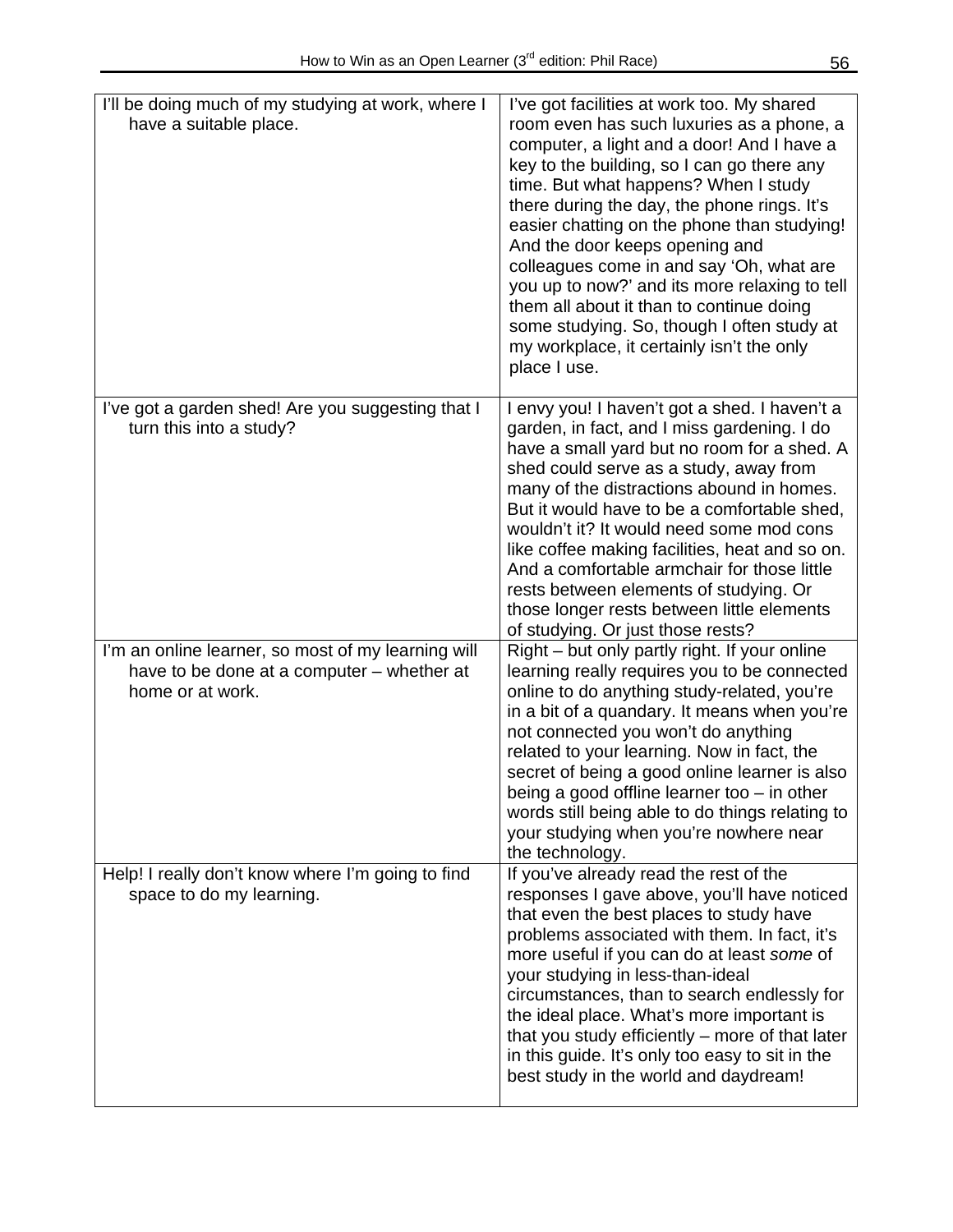| Rate each of the following options in terms which you think are good indicators of<br>studying really efficiently.                                                                                                                                                                                                                                                                                                                                                                                                                                                                                                                                                                                                                                                                                                                                                                                                                                                                                                                                                                                                                                                                                                                                                                                                                               |                               |                              |                                         |                               |
|--------------------------------------------------------------------------------------------------------------------------------------------------------------------------------------------------------------------------------------------------------------------------------------------------------------------------------------------------------------------------------------------------------------------------------------------------------------------------------------------------------------------------------------------------------------------------------------------------------------------------------------------------------------------------------------------------------------------------------------------------------------------------------------------------------------------------------------------------------------------------------------------------------------------------------------------------------------------------------------------------------------------------------------------------------------------------------------------------------------------------------------------------------------------------------------------------------------------------------------------------------------------------------------------------------------------------------------------------|-------------------------------|------------------------------|-----------------------------------------|-------------------------------|
| <b>Option</b>                                                                                                                                                                                                                                                                                                                                                                                                                                                                                                                                                                                                                                                                                                                                                                                                                                                                                                                                                                                                                                                                                                                                                                                                                                                                                                                                    | Always a<br>good<br>indicator | Often a<br>good<br>indicator | <b>Sometimes</b><br>a good<br>indicator | Seldom a<br>good<br>indicator |
| Knowing that I'm spending plenty of                                                                                                                                                                                                                                                                                                                                                                                                                                                                                                                                                                                                                                                                                                                                                                                                                                                                                                                                                                                                                                                                                                                                                                                                                                                                                                              |                               |                              |                                         |                               |
| time studying.                                                                                                                                                                                                                                                                                                                                                                                                                                                                                                                                                                                                                                                                                                                                                                                                                                                                                                                                                                                                                                                                                                                                                                                                                                                                                                                                   |                               |                              |                                         |                               |
| Having made lots of notes as I<br>studied the topic.                                                                                                                                                                                                                                                                                                                                                                                                                                                                                                                                                                                                                                                                                                                                                                                                                                                                                                                                                                                                                                                                                                                                                                                                                                                                                             |                               | ٦                            |                                         |                               |
| Having the feeling that I know the<br>subject well after I've studied it for<br>a while.                                                                                                                                                                                                                                                                                                                                                                                                                                                                                                                                                                                                                                                                                                                                                                                                                                                                                                                                                                                                                                                                                                                                                                                                                                                         |                               |                              |                                         |                               |
| Having tested myself out by doing<br>plenty of practice at answering<br>questions on each subject as I<br>study it.                                                                                                                                                                                                                                                                                                                                                                                                                                                                                                                                                                                                                                                                                                                                                                                                                                                                                                                                                                                                                                                                                                                                                                                                                              |                               |                              |                                         |                               |
| Continuing to check out that I can<br>achieve the intended learning<br>outcomes associated with each<br>element of studying.                                                                                                                                                                                                                                                                                                                                                                                                                                                                                                                                                                                                                                                                                                                                                                                                                                                                                                                                                                                                                                                                                                                                                                                                                     |                               |                              |                                         |                               |
| <b>Comment on option 1:</b> It's good to know you are spending plenty of time at your studies but<br>that's not a guarantee that you're using that time efficiently. Perhaps you could achieve twice as<br>much in half the time? Perhaps you could then afford much more time off doing the other things<br>that make up your life? Time can be deceptive. There's no substitute for practising answering<br>questions and practising doing things.<br><b>Comment on option 2:</b> Having made lots of notes is often a good indicator that you've been<br>studying efficiently. At least, it's good if you've made lots of notes, and not just copied out lots of<br>notes. The point about <i>making</i> notes is that you are involved in processing the information, and<br>sorting it out in your mind as you go. That's not something that happens too well if you're just<br>copying things out.                                                                                                                                                                                                                                                                                                                                                                                                                                         |                               |                              |                                         |                               |
| <b>Comment on option 3:</b> it's a comfortable feeling when you believe you know a topic well after<br>you've studied it for a while. However, feelings can be deceptive. What's more important is that<br>you can prove to yourself that you know the topic well. And even more important, can you prove<br>to other people that you know it well? Can you show that you know it? This means in turn can<br>you do things with what you've learned, answer questions about it, make deductions from what<br>you know, explain things to other people, describe things, perhaps draw things, possibly<br>calculate things, interpret things, and so on? All of the words in italics here have one thing in<br>common – they're about being able to answer questions about what you've learned. All exam<br>questions contain words like these. So option 4 is much safer than option 3 – see below.<br><b>Comment on option 4:</b> this is a good choice. This is what efficiency is really about. When you<br>get yourself into the position that you can answer lots and lots of questions about what you've<br>been learning, only then can you be certain that you've spent your time learning it efficiently.<br>The real pleasure comes with being confident that you can show that you know it, and not just<br>feeling that you know it. |                               |                              |                                         |                               |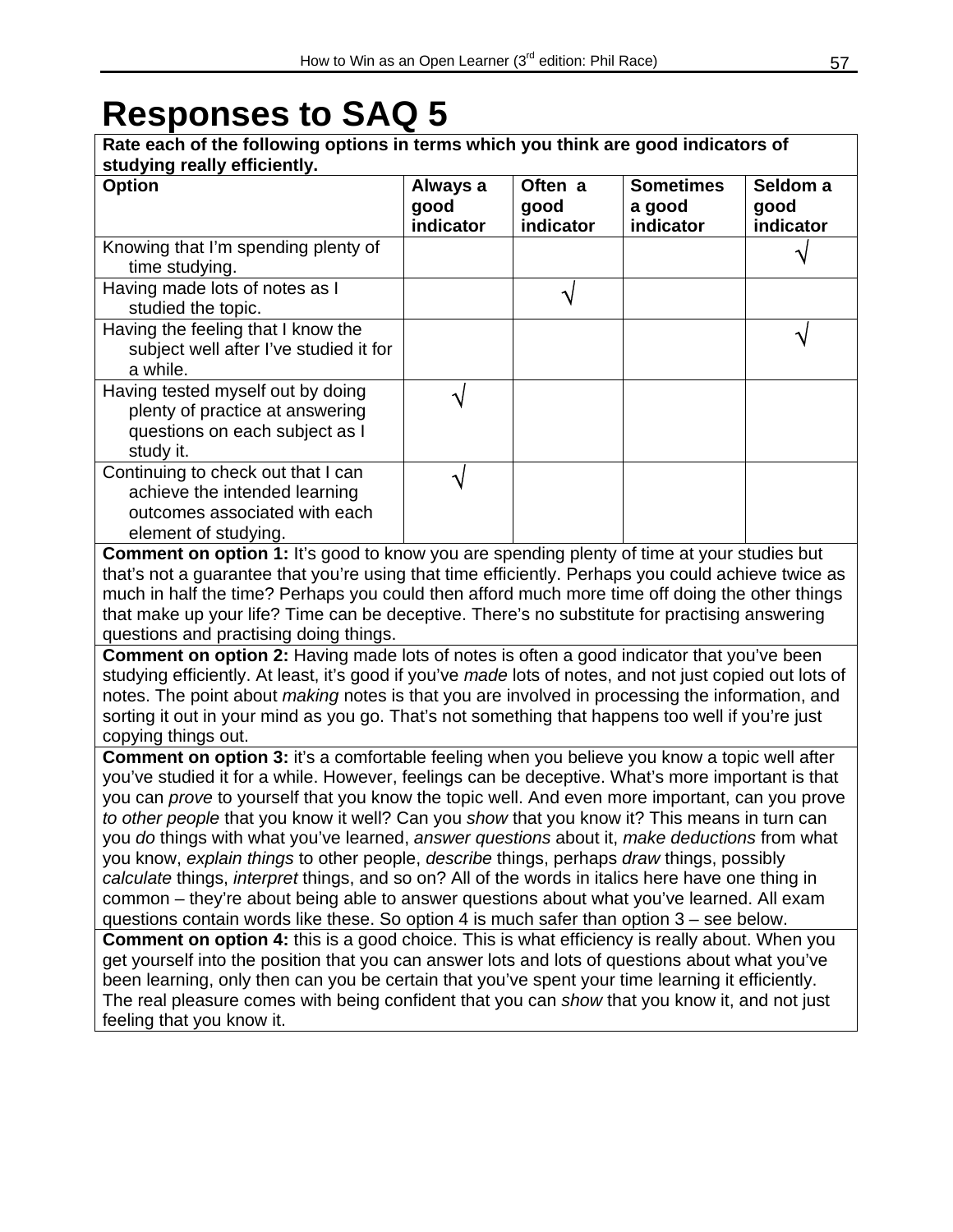**Comment on option 5:** this too is a good choice. In some ways, it's an even better choice than option 4 above. If you know that you can achieve the intended learning outcomes associated with what you're learning, you can be confident that you're going to be able to show that you know it *to the required standards.* This means, of course, that you'll be able to answer all those questions about it which I've been hinting at in my comments to options 3 and 4 above. In just about all *assessed* open learning programmes, what's actually assessed is your achievement of the intended learning outcomes.

### **Responses to SAQ 6**

Here are my responses to the feelings you could have at the point of sending your *first* open learning assignment to a new tutor.

| How you might be feeling at this point in<br>time?          | <b>Responses</b>                                                                                                                                                                                                                                          |
|-------------------------------------------------------------|-----------------------------------------------------------------------------------------------------------------------------------------------------------------------------------------------------------------------------------------------------------|
| I'm glad that assignment is finished at last!               | Naturally. Most people have struggled at<br>least a little with that first assignment. 'Is it<br>really finished, or should I spend another<br>day on it?'                                                                                                |
| I'm apprehensive - a bit scared.                            | Many open learners are at least a little bit<br>scared at this point - some are petrified! All<br>the better of course if you will be cool, calm<br>and unruffled.                                                                                        |
| I'm excited – I want to know how I've done.                 | This is natural. You will be wanting some<br>feedback now. Hoping for good feedback of<br>course.                                                                                                                                                         |
| I'm worried about what this tutor might say to me.          | This too is natural. You won't be sure about<br>what your tutor might say about things you<br>didn't do too well.                                                                                                                                         |
| I'm afraid of showing myself up.                            | This is a reasonable fear - no-one likes to<br>feel they may have made a fool of<br>themselves.                                                                                                                                                           |
| Is my work going to be tidy enough?                         | This depends of course how tidy you think<br>your work is. You may have been criticised<br>in the past for messy work (like me!).                                                                                                                         |
| I hope my spelling is OK, and my punctuation,<br>and so on. | This can indeed be a worry. The<br>assignment may be about other things<br>entirely, but spelling and punctuation could<br>still be an issue. Will this tutor be easily<br>upset by such things?                                                          |
| I feel exposed and vulnerable.                              | If this is likely to be one of your feelings,<br>you're in good company. Many open<br>learners feel exposed and vulnerable at this<br>particular moment - but they usually feel<br>much better once they get round to the<br>second assignment and so on. |
| Will this tutor think that my work is good enough?          | Another natural reaction. Particularly with<br>this first assignment, it can be hard to know<br>how good is good enough.                                                                                                                                  |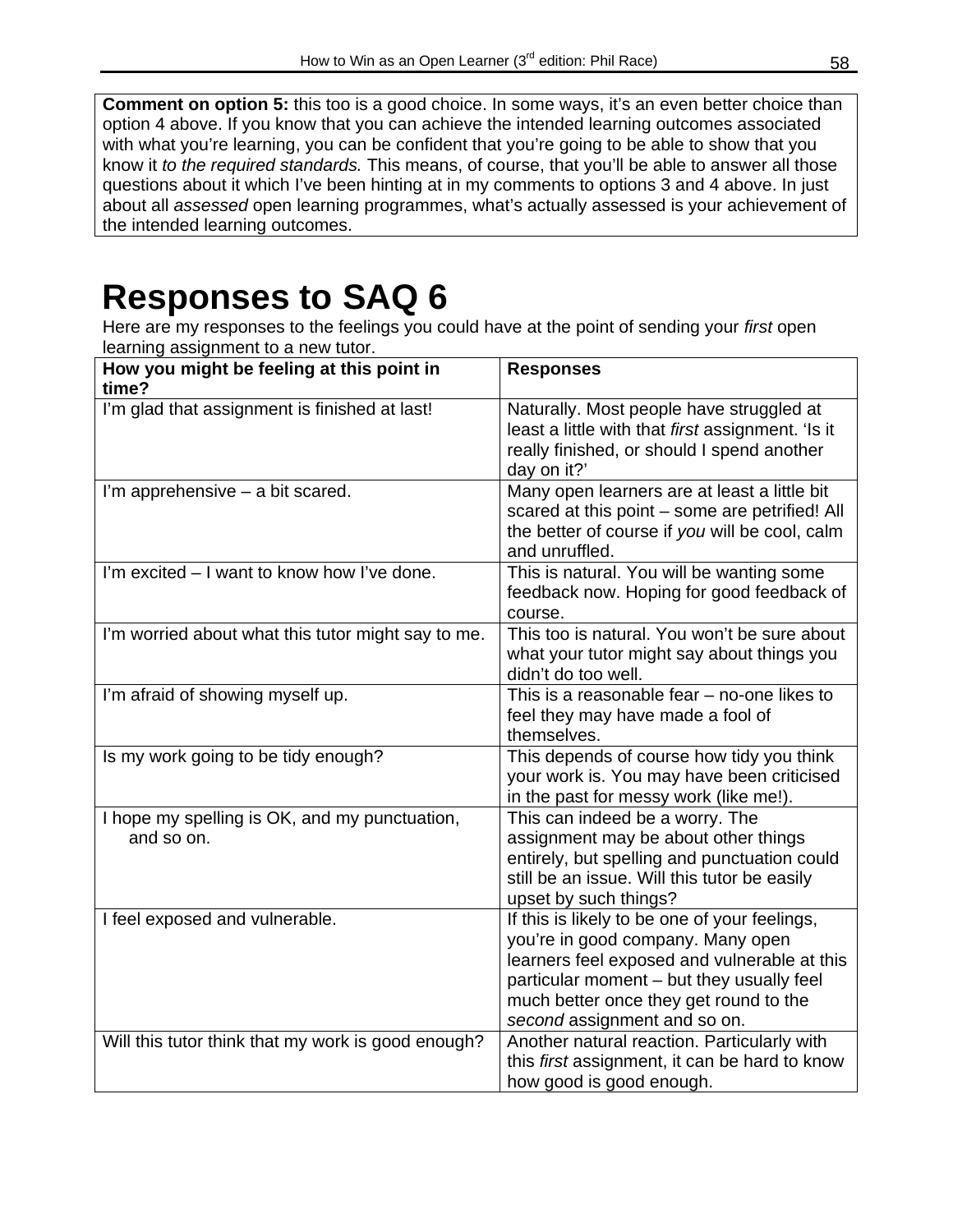| Will this tutor give me lots of critical feedback, and<br>will this upset me? | Critical feedback is indeed possible -<br>perhaps this will be really useful to you -<br>but not if you let it upset you too much of<br>course.                                                                                                                |
|-------------------------------------------------------------------------------|----------------------------------------------------------------------------------------------------------------------------------------------------------------------------------------------------------------------------------------------------------------|
| How quickly will I hear from this tutor?                                      | This varies from one programme to<br>another. Sometimes you might get really<br>quick feedback – for example by email.<br>Alternatively, it could seem a very long time<br>until you hear from your tutor.                                                     |
| Will I get all defensive if my work is criticised?                            | This of course is your business. If this isn't<br>like you, well done, you learn all the more<br>from critical feedback if you don't get<br>yourself hurt by it.                                                                                               |
| I'm looking forward to being told how good my<br>work is                      | This is fine, if you think you've done a really<br>good job. But beware pride coming before a<br>fall – there still could be things you didn't do<br>as well as you thought you'd done them.                                                                   |
| Other feelings and questions: write your own<br>below:                        | I can't of course reply directly to your other<br>feelings or questions, but they could be<br>really useful for you to keep in mind, and to<br>check out in practices when you do indeed<br>reach the point of sending your first<br>assignment to your tutor. |

| Here are my responses to 'this is very like me' for each of the statements about revision.<br>Look particularly at those which were 'very like you'. |                                                                                                                                                                                                                                                                                                                                                                                                                                                                                               |  |  |
|------------------------------------------------------------------------------------------------------------------------------------------------------|-----------------------------------------------------------------------------------------------------------------------------------------------------------------------------------------------------------------------------------------------------------------------------------------------------------------------------------------------------------------------------------------------------------------------------------------------------------------------------------------------|--|--|
| <b>Statements about revision</b>                                                                                                                     | Response if it's 'very like you'                                                                                                                                                                                                                                                                                                                                                                                                                                                              |  |  |
| 1. I always leave revision till the last minute – and<br>then wish I'd started it much, much earlier!                                                | You're in the same mess most people<br>get themselves into! You'll certainly<br>have painful memories of revision. You'll<br>know inside that you need to do<br>something about that 'wish I'd started it<br>earlier' bit. But will you do anything?<br>Well, I think you'll only do something<br>about it when you find out how to make<br>the work involved more active, more<br>enjoyable, more efficient - and less<br>time-consuming. That's what Section 7<br>of this booklet is about. |  |  |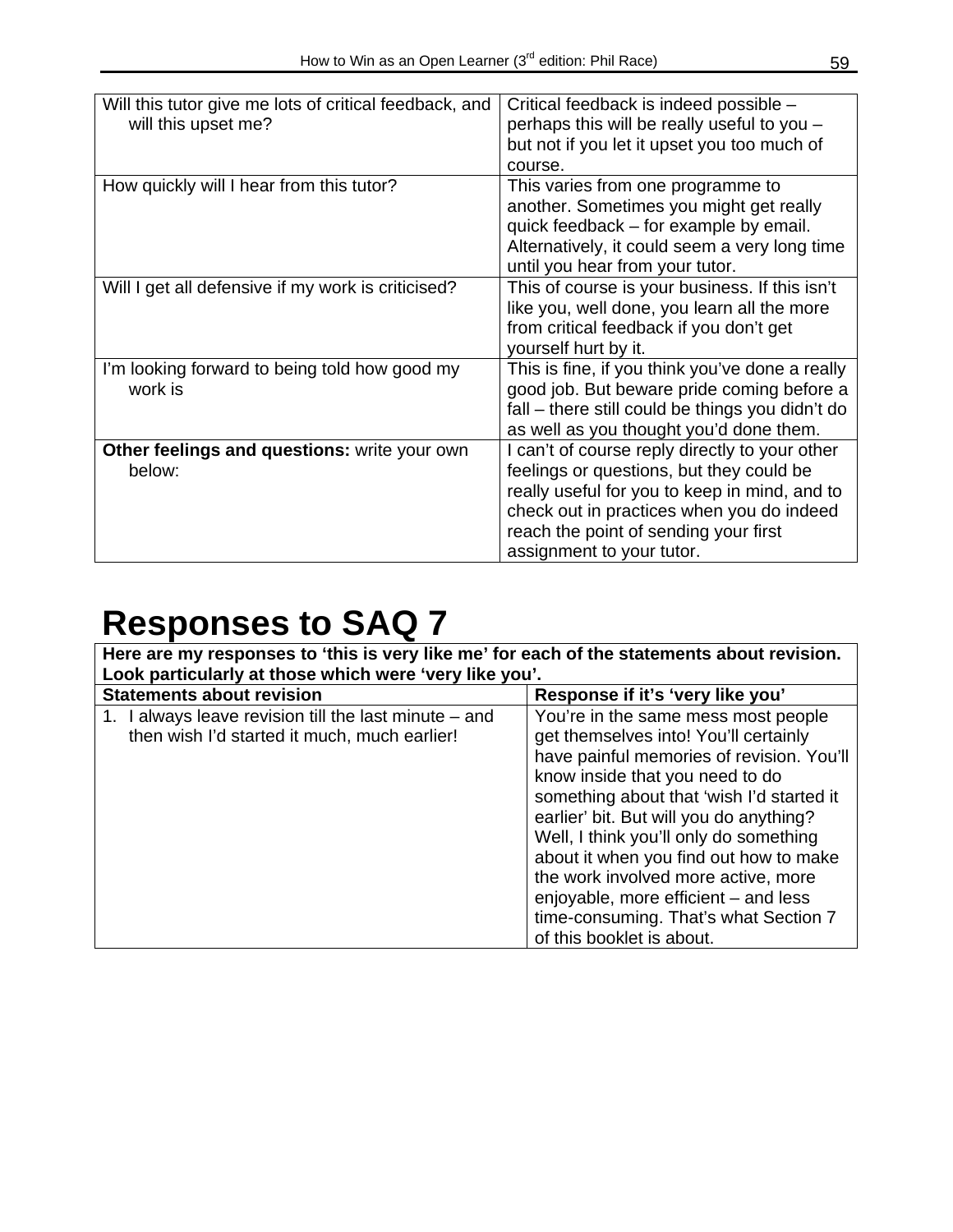| 2. I sit there trying to work for hours and hours, and<br>often feel that my poor old brain just isn't taking<br>anything in. | No wonder your brain feels it isn't taking<br>things in $-$ it isn't! You're being cruel to<br>your brain. What's worse, you've been<br>wasting a lot of the time you've been<br>spending, and tiring yourself out<br>pointlessly. You've probably been quite<br>'passive' for most of those long hours.<br>When you've tried out the active<br>processes I'm suggesting in Section 7,<br>you'll find that saturated brain feeling is<br>a thing of the past.                                                                                                                                                                          |
|-------------------------------------------------------------------------------------------------------------------------------|----------------------------------------------------------------------------------------------------------------------------------------------------------------------------------------------------------------------------------------------------------------------------------------------------------------------------------------------------------------------------------------------------------------------------------------------------------------------------------------------------------------------------------------------------------------------------------------------------------------------------------------|
| 3. I practise systematically all the way through my<br>studies and enjoy the feeling of always being on<br>top of my work.    | Are you sure? I only ask because so<br>few people say that this option is 'very<br>like me'. If this really is the case $-$<br>splendid. I hope you'll find the ideas in<br>this Section may give you even greater<br>satisfaction in your studies, and perhaps<br>increase your efficiency further. If,<br>however, this option was 'not at all like<br>you', all the more reason to study<br>Section 7 particularly carefully.                                                                                                                                                                                                       |
| 4. I don't do any real 'swotting', I just rely on having<br>been conscientious all the way through my<br>course.              | If this is 'very like you' there's quite a<br>risk. In a nutshell, you could be in the<br>position that you know your subjects<br>well enough, yet remain unpractised in<br>applying what you know. In other words,<br>you could still end up slow and<br>inefficient at giving it back in the sort of<br>way that you might need during the heat<br>of an exam. In that case, working<br>carefully on my suggestions in Section 7<br>could be really useful for you.                                                                                                                                                                  |
| 5. I find all sorts of reasons to put off the evil<br>moment of actually starting any revision!                               | If you said this is 'very like me' at least<br>you're honest. However, we've already<br>looked as excuses versus reasons in<br>Sections 3 and 4 of this booklet, and<br>this is still the real issue here.<br>Meanwhile, did you actually enjoy all<br>those days you didn't actually get round<br>to revising? Or did you have a guilty<br>conscience because you knew you<br>should be doing something and weren't<br>actually doing it? In fact, you may well<br>have used up far more energy with your<br>excuses and guilty conscience than it<br>would have taken to make a big impact<br>on getting some real revision started. |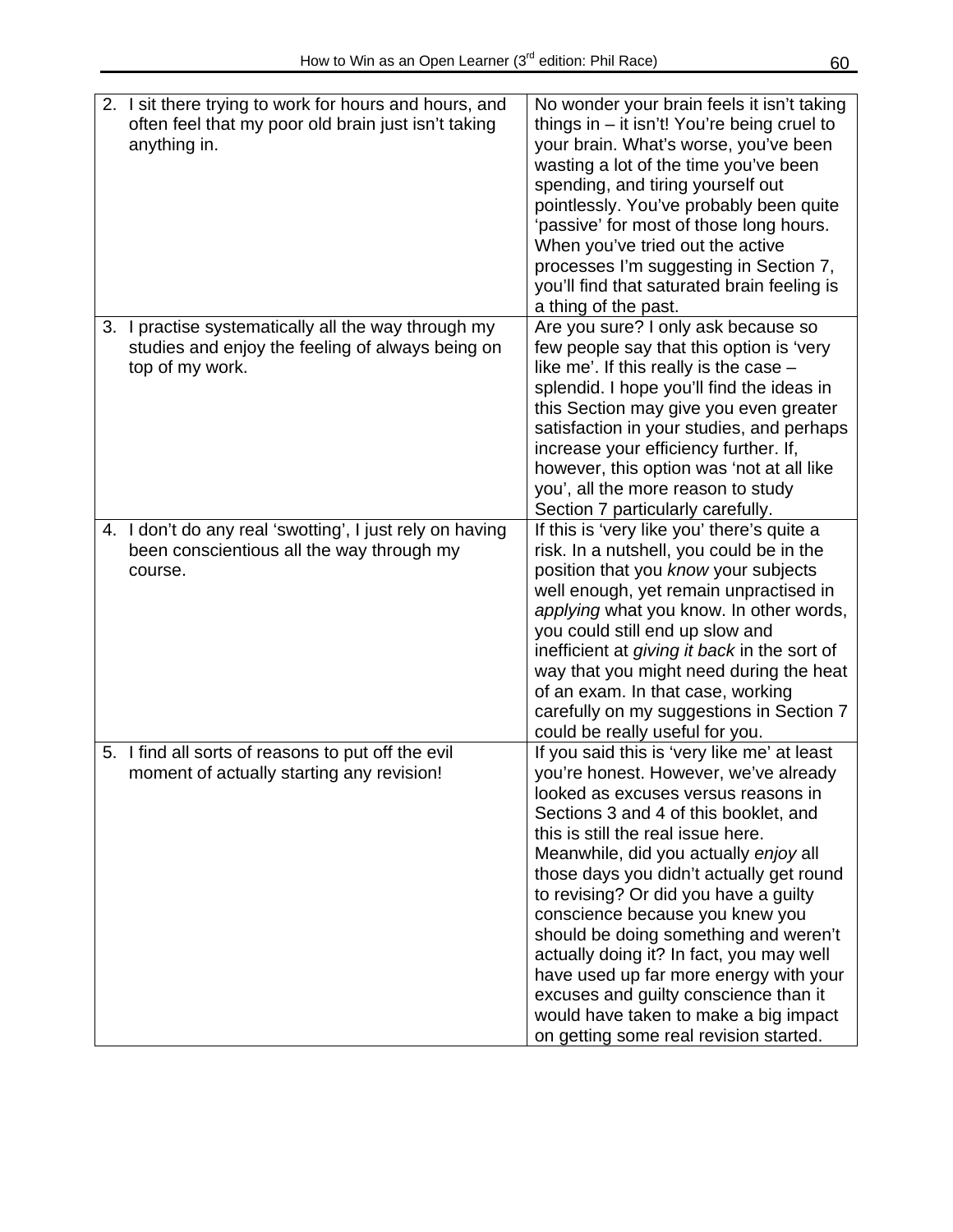| 6. I revise in a cool, calm, organised and systematic | Well done if your revision gets done in a   |
|-------------------------------------------------------|---------------------------------------------|
| way as exams approach.                                | cool, calm, organised and systematic        |
|                                                       | way. But do you just do this as exams       |
|                                                       | approach? The nearer an exam looms,         |
|                                                       | the harder (as I'm sure you will have       |
|                                                       | found) it is to be cool, calm and so on.    |
|                                                       | It's best to invest in revision well before |
|                                                       |                                             |
|                                                       | exams are actually looming. Then            |
|                                                       | you've got all the more time to devote to   |
|                                                       | practising, so that when the important      |
|                                                       | day comes you'll be not only                |
|                                                       | knowledgeable but well-practised.           |
| 7. I base my revision strategy on practising, so that | If this is very like your way of            |
| by the time I need to, I've practised everything      | approaching revision, very well done.       |
| important until I can do things, quickly and          | This is exactly what Section 7 of this      |
| efficiently, without any problems.                    | booklet intends to get you to do. Read      |
|                                                       | on and see if there are some extra little   |
|                                                       | ways to polish up your technique.           |

| What were your feelings about exams? Look in particular at my responses to the options |                                                 |  |  |
|----------------------------------------------------------------------------------------|-------------------------------------------------|--|--|
| which you rated as 'very like me!'.                                                    |                                                 |  |  |
| <b>Feelings about exams</b>                                                            | <b>Responses</b>                                |  |  |
| 1. I'm scared stiff of exams! They terrify me! It's                                    | If this is very like you, you're not alone! But |  |  |
| not a game I like at all.                                                              | there's no need to be scared. Be honest; ask    |  |  |
|                                                                                        | yourself the following three questions:         |  |  |
|                                                                                        | Will your life be in danger?                    |  |  |
|                                                                                        | Could you get injured?                          |  |  |
|                                                                                        | Will you be insulted or harangued?              |  |  |
|                                                                                        | None of these of course. "That's all very well" |  |  |
|                                                                                        | you may be saying "but you don't know what I    |  |  |
|                                                                                        | go through when I do an exam!". One more        |  |  |
|                                                                                        | question then.                                  |  |  |
|                                                                                        | What's the absolute worst that could<br>happen? |  |  |
|                                                                                        | You probably are thinking "I could fail the     |  |  |
|                                                                                        | exam!" If so, there's a lot of help in this     |  |  |
|                                                                                        | section to make sure that you pass this time.   |  |  |
|                                                                                        | And even if you don't, it's not the worst thing |  |  |
|                                                                                        | that will ever happen to you.                   |  |  |
| I don't seem to do as well in exams as I<br>2.                                         | If this is very like you, you've already        |  |  |
| know I could have done – there must be                                                 | identified something really useful - you can    |  |  |
| something wrong with my exam technique.                                                | indeed improve your technique. In this          |  |  |
|                                                                                        | section, you'll find a lot of suggestions for   |  |  |
|                                                                                        | doing exactly this. Even if your technique is   |  |  |
|                                                                                        | already very good, you may still be able to     |  |  |
|                                                                                        | make it even better by adopting some of the     |  |  |
|                                                                                        | advice in this section of the booklet.          |  |  |